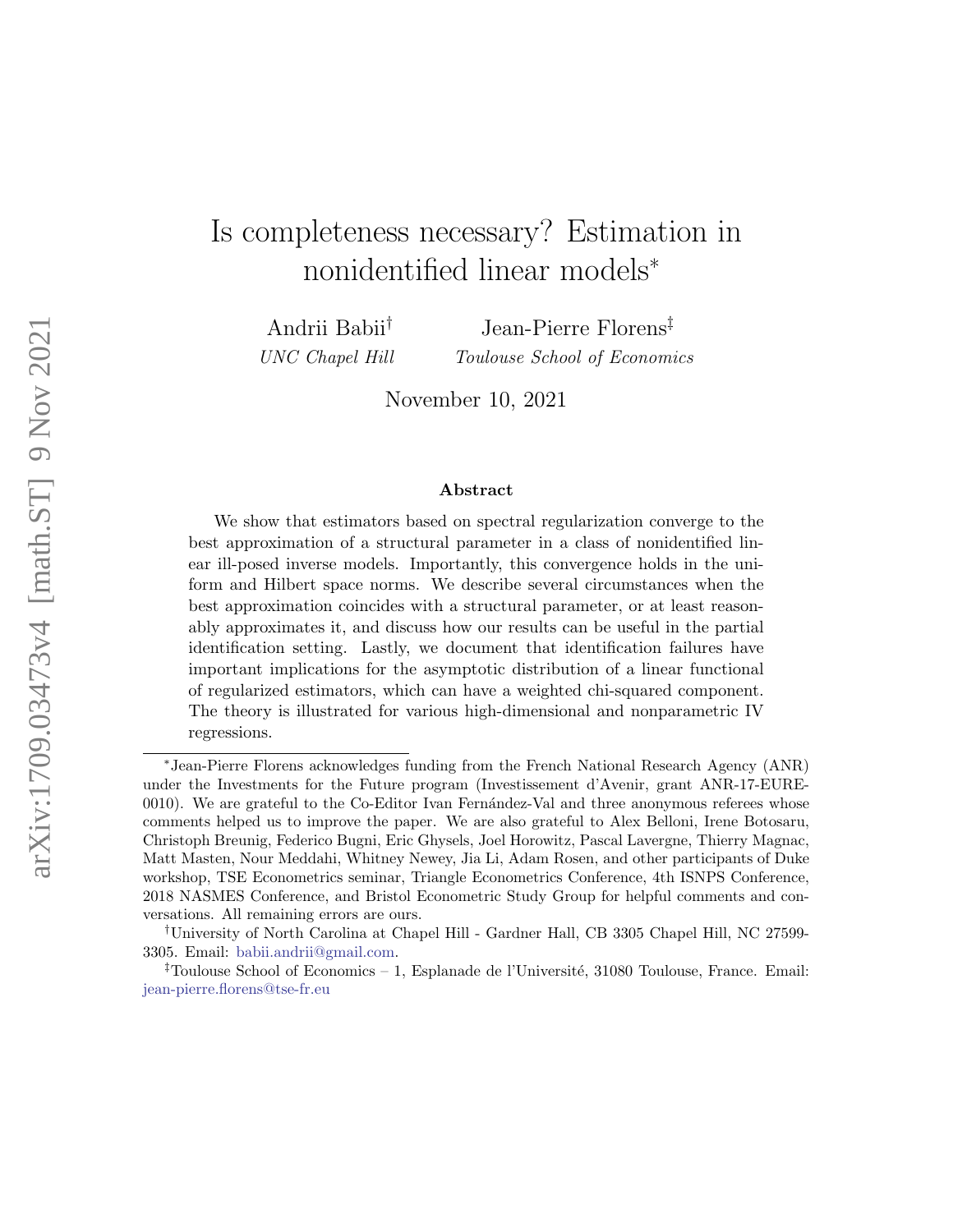Keywords: completeness condition, weak identification, nonparametric IV regression, high-dimensional regressions, spectral regularization.

JEL Classifications: C14, C26

## <span id="page-1-0"></span>1 Introduction

Structural nonparametric and high-dimensional models are often ill-posed. Among many examples, we may quote the nonparametric IV regression, various high-dimensional regressions, measurement errors, and random coefficient models. All these examples lead to the ill-posed functional equation

$$
K\varphi = r,
$$

where  $\varphi$  is a structural parameter of interest, r is a function, and K is a linear operator. The classical numerical literature on ill-posed inverse problems, see [Engl,](#page-22-0) [Hanke, and Neubauer](#page-22-0) [\(1996\)](#page-22-0), studies *deterministic* problems, where the operator K is usually known and r is measured with a deterministic numerical error. In econometric applications, both  $K$  and  $r$  are estimated from the data, and we are faced with the *statistical* ill-posed inverse problems.

Identification is an integral part of econometric analysis, going back to [Koopmans](#page-23-0) [\(1949\)](#page-23-0), [Koopmans and Reiersol](#page-23-1) [\(1950\)](#page-23-1), and [Rothenberg](#page-24-0) [\(1971\)](#page-24-0) in the parametric case. In nonparametric and high-dimensional ill-posed inverse problems,  $K$  and  $r$  are directly identified from the data-generating process, while the structural parameter  $\varphi$  is identified if the equation  $K\varphi = r$  has a unique solution. The uniqueness is equivalent to assuming that  $K$  is a one-to-one operator, or in other words that  $K\phi = 0 \implies \phi = 0$  for all  $\phi$  in the domain of K. It is worth stressing that the operator  $K$  is usually unknown in econometric applications and the estimated operator  $K$  has a finite rank and is not one-to-one for every finite sample size.

The maximum likelihood estimator when there is a lack of identification leads to a flat likelihood in some regions of a parameter space and then to the ambiguity on the choice of a maximum. It is then natural to characterize the limit of an estimator for such a potentially nonidentified model. In the nonidentified ill-posed inverse models, the identified set is an linear manifold  $\phi + \mathcal{N}(K)$ , where  $\phi$  is any solution to  $K\phi = r$ , and  $\mathcal{N}(K)$  is the null space of K. Note that the identified set is in general unbounded and is not informative on the structural parameter  $\varphi$  without additional constraints.

As  $K$  or  $K$  may fail to be one-to-one and typically have a discontinuous generalized inverse, some regularization is needed to estimate consistently the structural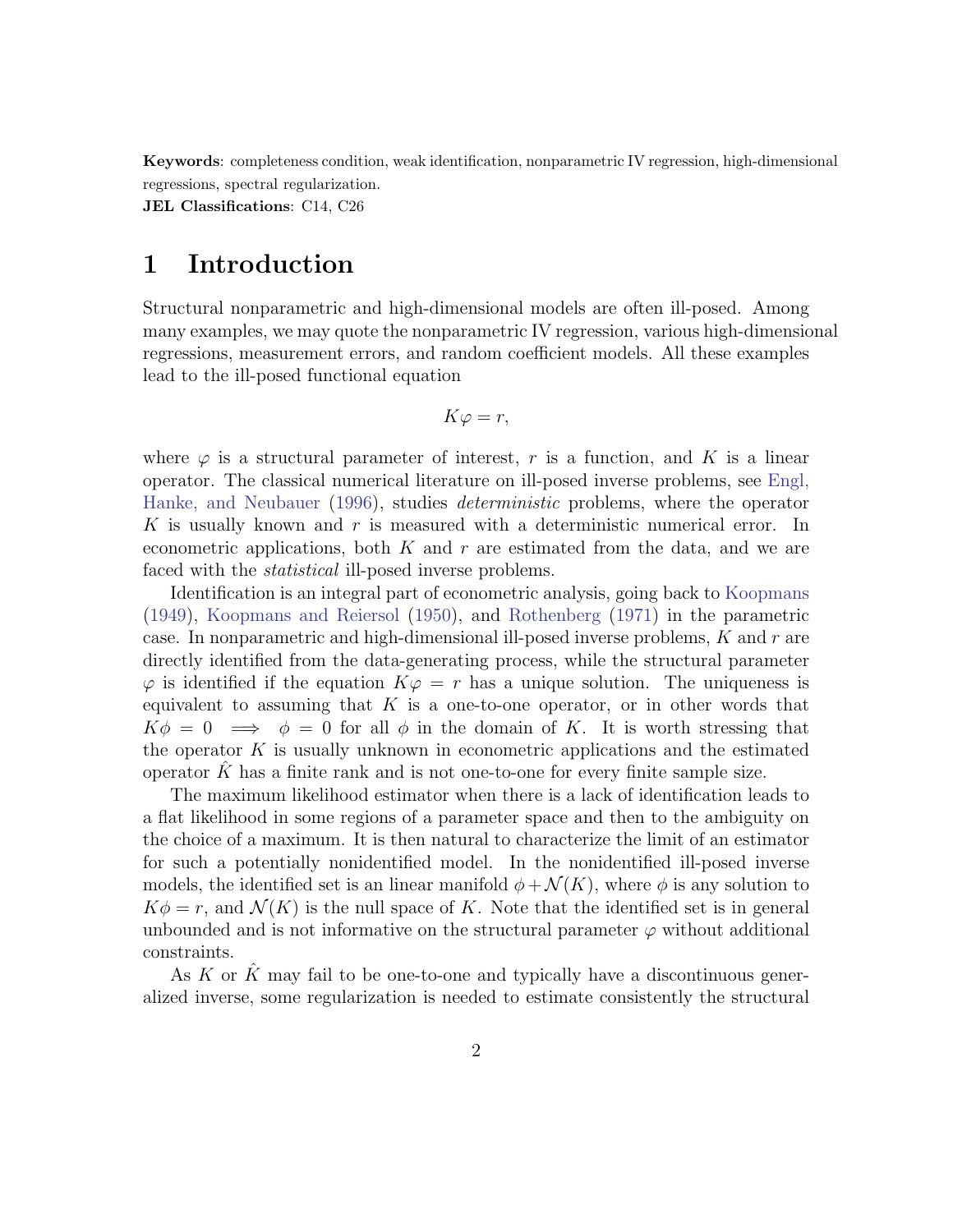parameter. In this paper, we focus on spectral regularization methods consisting of modifying the spectrum of the operator  $\tilde{K}$ . Tikhonov regularization, also known as functional ridge regression, is one prominent example; see [Tikhonov](#page-24-1) [\(1963\)](#page-24-1). Other important instances of spectral regularizations include the iterated Tikhonov; the spectral cut-off, which is also related to the functional principal component analysis, see Yao, Müller, and Wang [\(2005\)](#page-24-2); and the Landweber-Fridman, which is also related to the functional gradient descent.<sup>[1](#page-2-0)</sup> We show that estimators based on the spectral regularization are uniformly consistent for the best approximation to the structural parameter in the orthogonal complement to the null space of the operator and study the distributional consequences of identification failures.

In some cases, the best approximation may coincide with the structural parameter or at least may reasonably approximate it, even when the operator  $K$  has a nontrivial null space. This provides an attractive interpretation for the nonparametric IV regression under identification failures similar in a way to the best approximation property of least-squares under misspecifications; see [Angrist and Pischke](#page-20-0) [\(2008\)](#page-20-0), Chapter 3.[2](#page-2-1) Lastly, the best approximation can also be used in the partial identification approach.

Contribution and related literature. There exists a large literature on the spectral regularization of statistical inverse problems; see [Carrasco, Florens, and Re](#page-21-0)[nault](#page-21-0) [\(2007,](#page-21-0) [2014\)](#page-21-1), [Darolles, Fan, Florens, and Renault](#page-22-1) [\(2011\)](#page-22-1), [Florens, Johannes,](#page-22-2) [and Van Bellegem](#page-22-2) [\(2011\)](#page-22-2), [Gagliardini and Scaillet](#page-23-2) [\(2012\)](#page-23-2), and [Babii](#page-20-1) [\(2020\)](#page-20-1) among others.[3](#page-2-2) With an exception for [Florens, Johannes, and Van Bellegem](#page-22-2) [\(2011\)](#page-22-2) and [Chen and Pouzo](#page-21-2) [\(2012\)](#page-21-2), the existing literature does not study the consequences of identification failures. In particular, related to our work, [Florens, Johannes, and](#page-22-2) [Van Bellegem](#page-22-2) [\(2011\)](#page-22-2) derive the convergence rates of Tikhonov regularization to the best approximation in the  $L_2$  norm when the operator is known and extend this result to the case of unknown operator under some high-level conditions on the regularization parameter and moments of the estimation error. However, these conditions have not been verified for specific models, such as the nonparametric IV or various high-dimensional regressions.

Our original contributions to this literature are to show that 1) the convergence

<span id="page-2-1"></span><span id="page-2-0"></span><sup>&</sup>lt;sup>1</sup>The functional gradient descent is also related to the boosting procedure, see [Friedman](#page-22-3) [\(2001\)](#page-22-3). <sup>2</sup>In contrast, the parametric 2SLS estimator does have the best approximation interpretation;

<span id="page-2-2"></span>see [Escanciano and Li](#page-22-4) [\(2021\)](#page-22-4) for an example of the IV estimator that has such an interpretation. <sup>3</sup>There also exists an alternative approach to regularize the statistical inverse problems consisting

of sieve approximations; see [Newey and Powell](#page-24-3) [\(2003\)](#page-24-3), [Blundell, Chen, and Kristensen](#page-21-3) [\(2007\)](#page-21-3), [Chen](#page-21-2) [and Pouzo](#page-21-2) [\(2012\)](#page-21-2), and [Chen and Christensen](#page-21-4) [\(2018\)](#page-21-4) among others.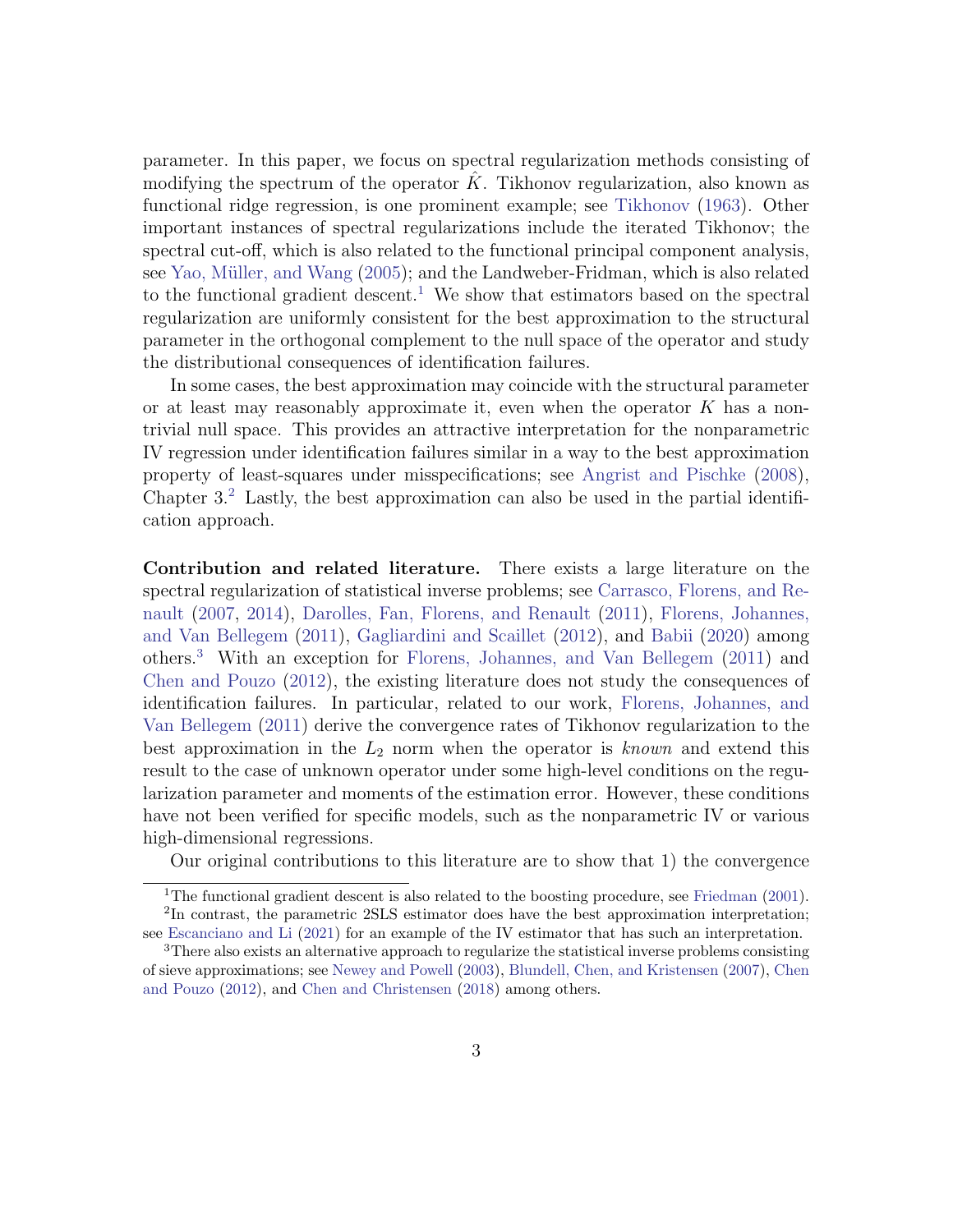to the best approximation holds in the  $L_{\infty}$  norm when Tikhonov regularization is used; 2) the convergence holds for *general* spectral regularizations in the  $L_{\infty}$  and Hilbert space norms under low-level and easy-to-verify conditions; 3) the asymptotic distribution of linear functionals can transition between the Gaussian and chi-squared limits under identification failures. These results are illustrated for various highdimensional regressions and the nonparametric IV regression.

Our paper also relates to the identification literature in the special case of nonparametric IV regression, see [Newey and Powell](#page-24-3) [\(2003\)](#page-24-3), [D'Haultfoeuille](#page-22-5) [\(2011\)](#page-22-5), [Canay, Santos, and Shaikh](#page-21-5) [\(2013\)](#page-21-5), [Andrews](#page-20-2) [\(2017\)](#page-20-2), [Freyberger](#page-22-6) [\(2017\)](#page-22-6), [Hu and Shiu](#page-23-3) [\(2018\)](#page-23-3), and more generally other ill-posed inverse models encountered in econometrics. In particular, our results on the consistency to the best approximation in the  $L_{\infty}$ norm in conjunction with [Freyberger](#page-22-6) [\(2017\)](#page-22-6) can be used to obtain the set estimators under identification failures.

It is also worth emphasizing that our general theory is not limited by the nonparametric IV regression and can potentially be applied to other ill-posed inverse models such as measurement errors, see [Hu and Schennach](#page-23-4) [\(2008\)](#page-23-4); dynamic models with unobserved state variables, see [Hu and Shum](#page-23-5) [\(2012\)](#page-23-5); demand models, see [Berry and Haile](#page-20-3) [\(2014\)](#page-20-3) and [Dunker, Hoderlein, and Kaido](#page-22-7) [\(2017\)](#page-22-7); neoclassical trade models, see [Adao, Costinot, and Donaldson](#page-20-4) [\(2017\)](#page-20-4); models of earnings and consumption dynamics, see [Arellano, Blundell, and Bonhomme](#page-20-5) [\(2017\)](#page-20-5) and [Botosaru](#page-21-6) [\(2019\)](#page-21-6); structural random coefficient models, see [Hoderlein, Nesheim, and Simoni](#page-23-6) [\(2017\)](#page-23-6); discrete games, see [Kashaev and Salcedo](#page-23-7) [\(2020\)](#page-23-7); models of two-sided markets, see [Sokullu](#page-24-4) [\(2016\)](#page-24-4); high-dimensional mixed-frequency IV regressions, see [Babii](#page-20-6) [\(2021\)](#page-20-6) and various functional regressions, see [Florens and Van Bellegem](#page-22-8) [\(2015\)](#page-22-8) and [Benatia,](#page-20-7) [Carrasco, and Florens](#page-20-7) [\(2017\)](#page-20-7); and endogenous sample selection models, see [Breunig,](#page-21-7) [Mammen, and Simoni](#page-21-7) [\(2018\)](#page-21-7). Related identification issues also appear in quantile treatment effect models, see [Chernozhukov and Hansen](#page-22-9) [\(2005\)](#page-22-9), and nonlinear asset pricing models, see [Chen and Ludvigson](#page-21-8) [\(2009\)](#page-21-8) and [Chen, Pelger, and Zhu](#page-21-9) [\(2020\)](#page-21-9).

The paper is organized as follows. Section [2](#page-4-0) discusses the identification in linear ill-posed inverse models using the nonparametric IV and various high-dimensional regressions as leading examples. In Section [3,](#page-7-0) we obtain the non-asymptotic risk bounds in the  $L_{\infty}$  and the Hilbert space norms for a class of Tikhonov-regularized estimators, which are extended to general regularization schemes in the Appendix Section [A.1.](#page-1-0) Section [4](#page-12-0) illustrates how these results can be applied to the partial identification. In the Appendix Section [A.2,](#page-4-0) we show that in the extreme case of identification failures, the Tikhonov-regularized estimator is driven by the degenerate U-statistics in large samples. Building on these results, we illustrate in Section [5](#page-14-0) the transition between the Gaussian and the weighted chi-squared asymptotics in the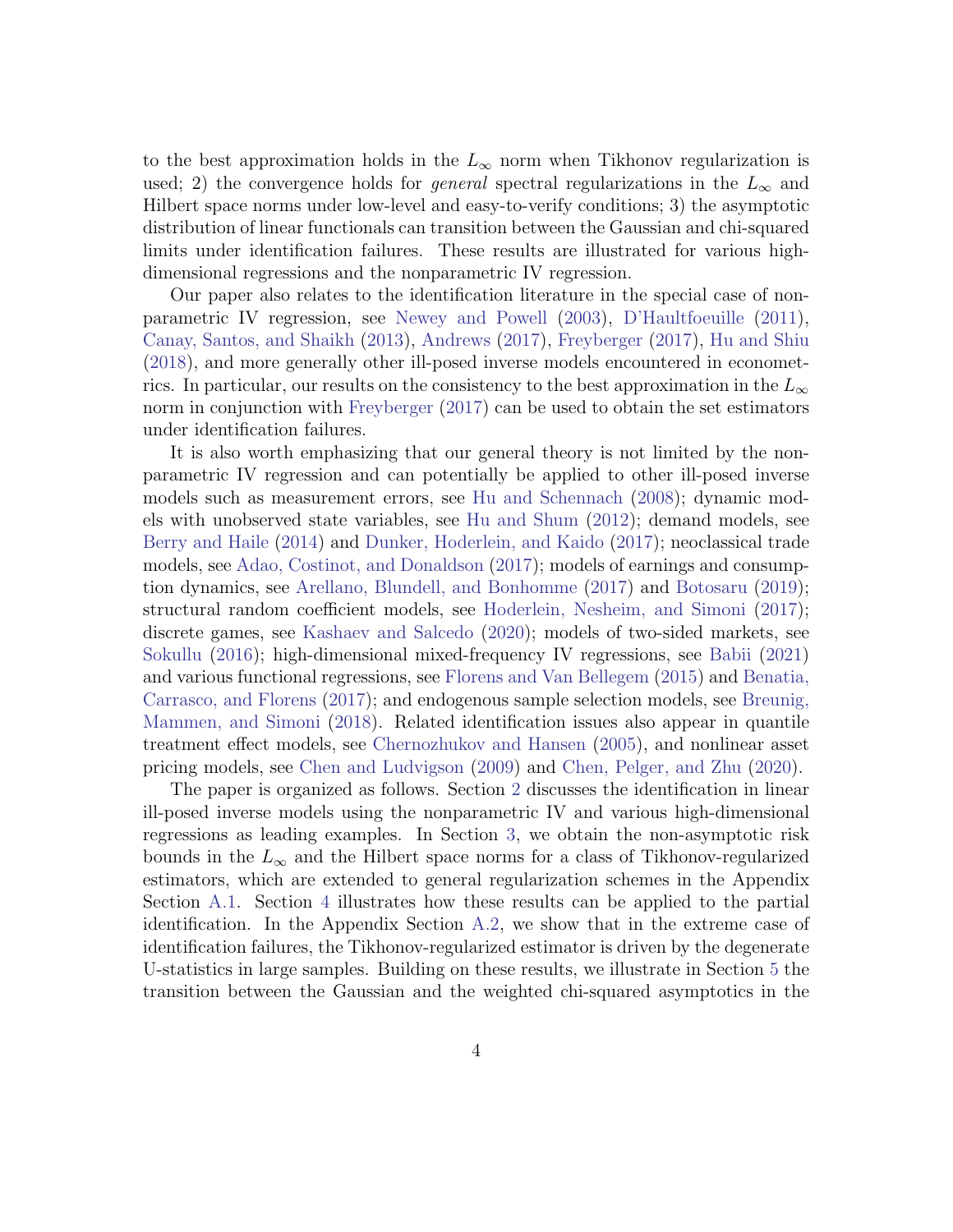intermediate cases. We report on a Monte Carlo study in Section [6](#page-17-0) which provides further insights about the validity of our asymptotic results in finite sample settings typically encountered in empirical applications. Section [7](#page-18-0) concludes. All proofs are collected in the Appendix Section [A.3.](#page-7-0) We also review several relevant results from the theory of the generalized inverse operators and the theory of the Hilbert space valued U-statistics in the Online Appendix Sections [B.1](#page-1-0) and [B.2.](#page-4-0)

### <span id="page-4-0"></span>2 Identification

Consider the functional linear equation

$$
K\varphi = r,
$$

where  $K : \mathcal{E} \to \mathcal{H}$  is a compact linear operator, defined on some Hilbert spaces  $\mathcal{E}$ and H, and  $\varphi \in \mathcal{E}$  is a structural parameter of interest. The structural parameter  $\varphi$ is point identified if the operator  $K$  is one-to-one, or in other words if the null space of K, denoted  $\mathcal{N}(K) = \{ \phi \in \mathcal{E} : K\phi = 0 \}$ , reduces to  $\{0\}$ . Equivalently, the point identification of  $\varphi$  requires that

$$
K\phi = 0 \implies \phi = 0, \qquad \forall \phi \in \mathcal{E}.
$$

We illustrate the statistical interpretation of the one-to-one property of  $K$  in the nonparametric IV regression and the high-dimensional regressions.

<span id="page-4-2"></span>**Example 2.1** (Nonparametric IV regression). Consider

$$
Y = \varphi(Z) + U, \qquad \mathbb{E}[U|W] = 0,
$$

where  $(Y, Z, W) \in \mathbf{R} \times \mathbf{R}^p \times \mathbf{R}^q$  is a random vector, see [Darolles, Fan, Florens, and](#page-22-1) [Renault](#page-22-1) [\(2011\)](#page-22-1). The exclusion restriction leads to the functional linear equation

$$
r(w) \triangleq \mathbb{E}[Y|W=w] = \mathbb{E}[\varphi(Z)|W=w] \triangleq (K\varphi)(w),
$$

where  $K : L_2(Z) \to L_2(W)$  is a conditional expectation operator.<sup>[4](#page-4-1)</sup> The completeness condition, or more precisely the  $L_2$ -completeness, see [Florens, Mouchart, and Rolin](#page-22-10) [\(1990\)](#page-22-10) and [Newey and Powell](#page-24-3) [\(2003\)](#page-24-3), is the one-to-one property of the conditional expectation operator

$$
\mathbb{E}[\phi(Z)|W] = 0 \implies \phi = 0, \qquad \forall \phi \in L_2(Z).
$$

It is a (non-linear) dependence condition between the endogenous regressor Z and the instrument W.

<span id="page-4-1"></span><sup>&</sup>lt;sup>4</sup>For a random variable X, we define  $L_2(X) = \{ \phi : \mathbb{E} |\phi(X)|^2 < \infty \}.$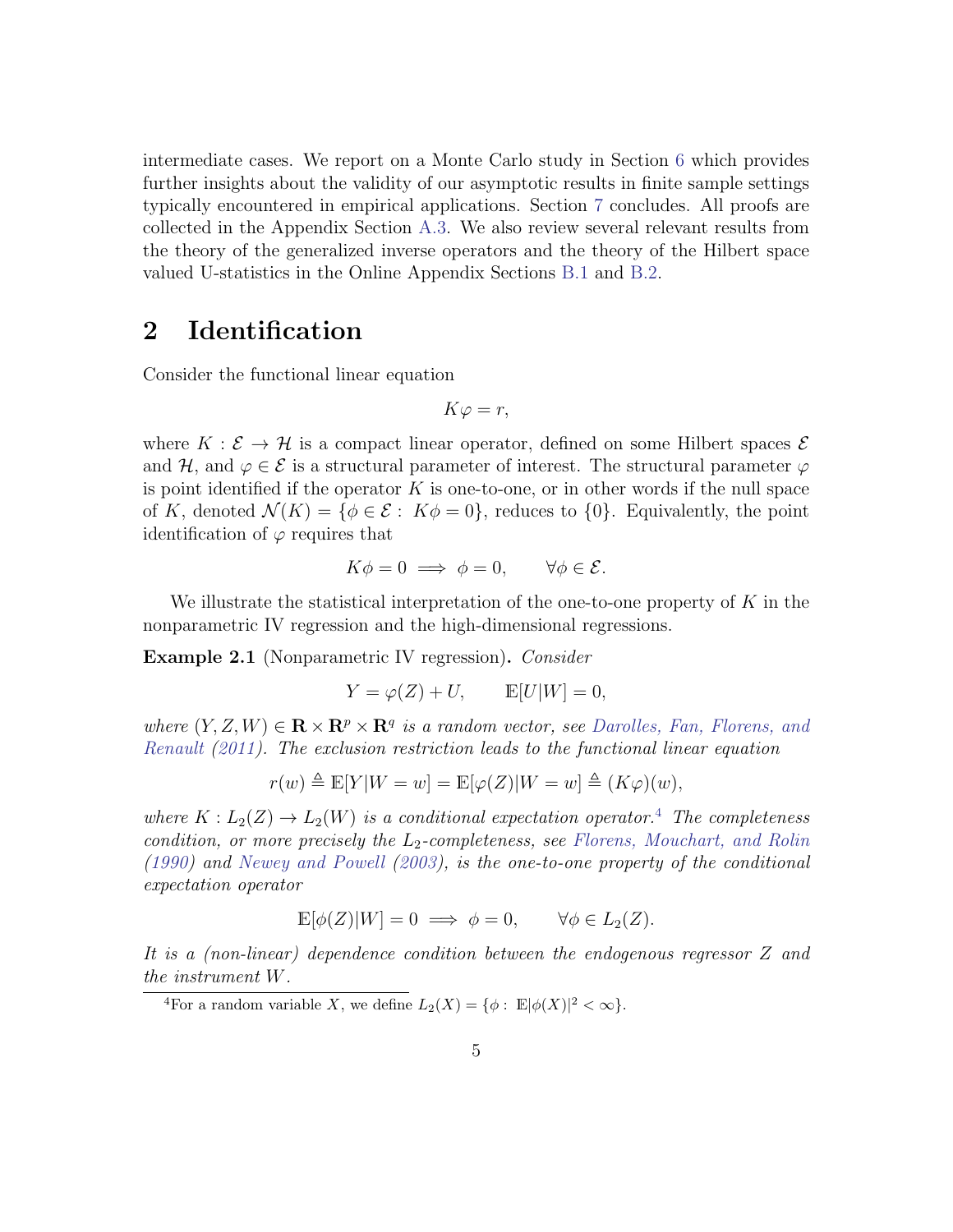<span id="page-5-1"></span>Example 2.2 (High-dimensional regressions). Consider

$$
Y = \langle Z, \varphi \rangle + U, \qquad \mathbb{E}[UW] = 0,
$$

where  $(Y, Z, W) \in \mathbf{R} \times \mathcal{E} \times \mathcal{H}$ , see [Florens and Van Bellegem](#page-22-8) [\(2015\)](#page-22-8).<sup>[5](#page-5-0)</sup> The exclusion restriction leads to the functional linear equation

$$
r \triangleq \mathbb{E}[YW] = \mathbb{E}[\langle Z, \varphi \rangle W] \triangleq K\varphi,
$$

where  $K : \mathcal{E} \to \mathcal{H}$  is a covariance operator. The completeness condition is a one-toone property of the covariance operator

$$
\mathbb{E}[\langle Z, \phi \rangle W] = 0 \implies \phi = 0, \qquad \forall \phi \in \mathcal{E}.
$$

It generalizes the rank condition used in the linear IV regression and requires a sufficient (linear) dependence between Z and W.

If the completeness condition fails, then the null space of the operator  $K$  is a non-trivial closed linear subspace of  $\mathcal E$  and the structural parameter  $\varphi$  is only set identified. The identified set is a closed *linear manifold* 

$$
\Phi^{\text{ID}} = \varphi + \mathcal{N}(K),
$$

where  $\mathcal{N}(K)$  is the null space of K. The identified set is in general unbounded, however, practical applications also involve some smoothness restrictions under which the identified set can be bounded.

Since  $\mathcal{N}(K)$  is a closed linear subspace of  $\mathcal{E}$ , decompose

$$
\varphi = \varphi_1 + \varphi_0,
$$

where  $\varphi_1$  is the unique projection of  $\varphi$  on  $\mathcal{N}(K)^{\perp}$  and  $\varphi_0$  is the orthogonal projection of  $\varphi$  on  $\mathcal{N}(K)$ . By orthogonality,  $\|\varphi\|^2 = \|\varphi_1\|^2 + \|\varphi_0\|^2 \ge \|\varphi_1\|^2$ . Therefore,  $\varphi_1$  has a smaller norm than  $\varphi$ , with the two being equal when  $\varphi_0 = 0$ . Since  $\mathcal{N}(K)^{\perp} = \overline{\mathcal{R}(K^*)}$ , see [Luenberger](#page-23-8) [\(1997\)](#page-23-8), p.157, the best approximation  $\varphi_1$  equals to the structural

$$
Y = \sum_{j\geq 1} \varphi_j Z_j + U, \qquad \mathbb{E}[UZ_j] = 0, \qquad \forall j \geq 1.
$$

When  $\mathcal{E} = L_2$  with Lebesgue measure, this model is also sometimes called the functional regression; see [Florens and Van Bellegem](#page-22-8) [\(2015\)](#page-22-8) and [Babii](#page-20-6) [\(2021\)](#page-20-6).

<span id="page-5-0"></span><sup>&</sup>lt;sup>5</sup>For instance, when  $W = Z$  and  $\mathcal{E} = L_2$  with counting measure, we obtain a high-dimensional regression model, suitable for non-sparse data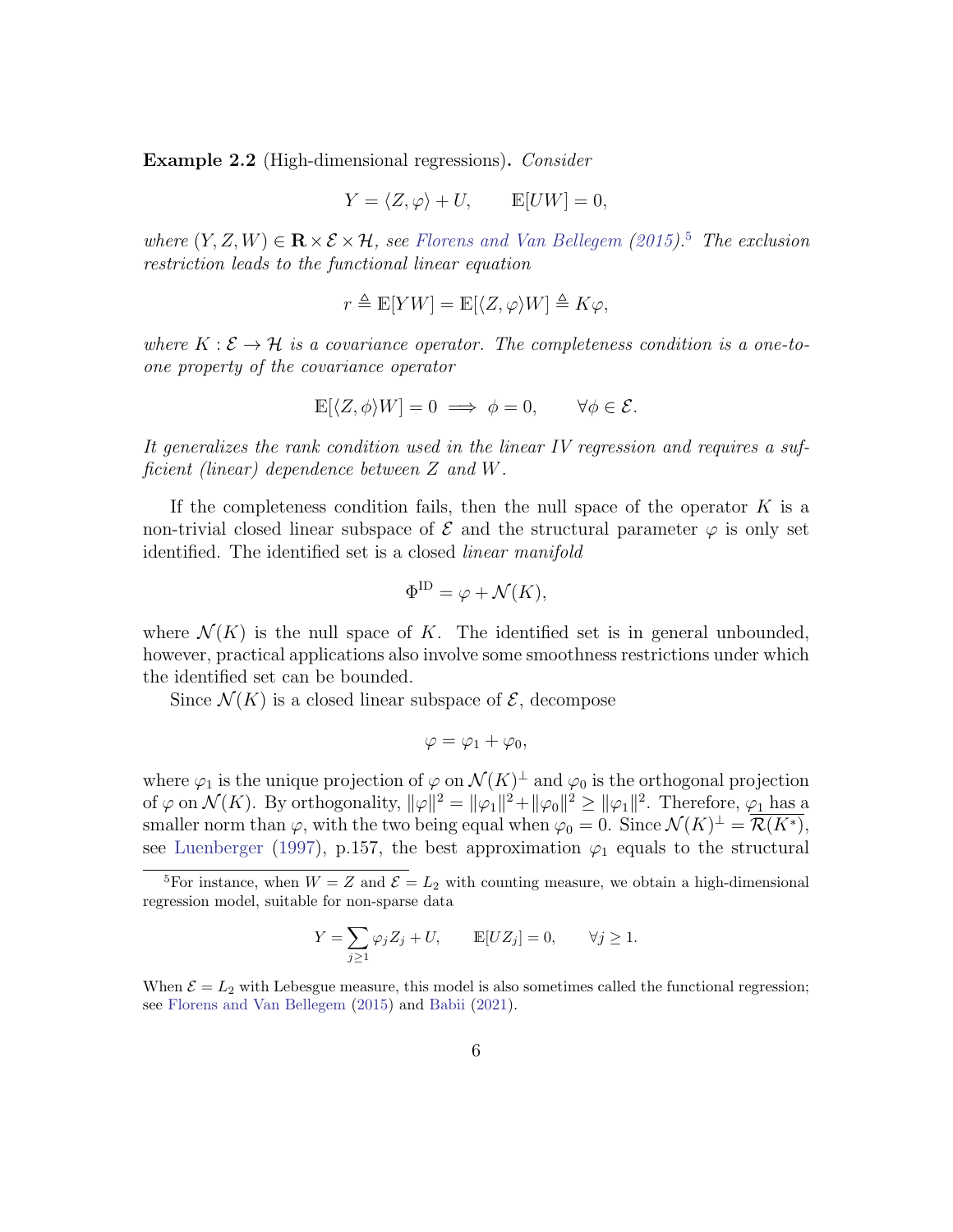parameter  $\varphi$  whenever the structural parameter  $\varphi$  belongs to  $\mathcal{R}(K^*)$ . This condition has also an appealing regularity interpretation known as the source condition. To see this, note that  $\mathcal{R}(K^*) = \mathcal{R}(K^*K)^{1/2}$ ; see [Engl, Hanke, and Neubauer](#page-22-0) [\(1996\)](#page-22-0), Proposition 2.18. Therefore, if the ill-posed inverse problem has a sufficiently high regularity, so that  $\varphi \in \mathcal{R}(K^*K)^{\beta/2}$  with  $\beta \in [1,\infty)$ , then  $\varphi_1 = \varphi$ , and the structural function  $\varphi$  is point identified although the completeness condition fails.

The best approximation is also be informative, whenever the structural function  $\varphi$  can be well approximated by the family of basis functions of  $\mathcal{N}(K)^{\perp}$ . The following example illustrates this further for the nonparametric IV regression.

**Example 2.3** (Nonparametric IV regression). Suppose that the conditional expectation operator

$$
K: L_2(Z) \to L_2(W)
$$

$$
\phi \mapsto \mathbb{E}[\phi(Z)|W]
$$

is compact. By the spectral theorem, there exists  $(\lambda_j, \varphi_j, \psi_j)_{j \geq 1}$ , where  $\lambda_j \to 0$  is a sequence of singular values,  $(\varphi_j)_{j\geq 1}$  is a complete orthonormal system of  $\mathcal{N}(K)^{\perp} =$  $\overline{\mathcal{R}(K^*)}$ , and  $(\psi_j)_{j\geq 1}$  is the complete orthonormal system of  $\mathcal{N}^{\perp}(K^*)=\overline{\mathcal{R}(K)}$ . The best approximation coincides with the structural function  $\varphi$ , whenever it can be represented in terms of the family  $(\varphi_i)_{i\geq 1}$ .

It is also known that the completeness condition fails in the nonparametric IV regression when Z has the Lebesgue density while the instrumental variable is a discrete random variable. The following example illustrates that if the instrumental variable W takes a sufficiently large number of discrete values, then the function  $\varphi$ might be accurately estimated even if the completeness condition fails.

Example 2.4 (Nonparametric IV with discrete instrument). Consider the nonparametric IV regression with a discrete instrumental variable  $W \in \{w_k : k \geq 1\}$ . Put  $f_k(z) = f_{Z|W=w_k}(z)$  for every  $k \geq 1$ . Then

$$
\mathcal{N}(K) = \{ \phi \in L_2(Z) : \langle \phi, f_k \rangle = 0, \ \forall k \ge 1 \}
$$

and if  $\varphi \in \text{span}\{f_k : k \geq 1\}$ , then  $\varphi \in \mathcal{N}(K)^{\perp}$ . The best approximation coincides with the structural parameter  $\varphi$  whenever it can be represented in terms of the family  $(f_k)_{k>1}$ .

It is worth stressing that functions encountered in empirical settings can typically be well-approximated by a fairly small number of series terms, in which case even if  $\varphi$  cannot be exactly represented by families  $(\varphi_j)_{j\geq 1}$  or  $(f_k)_{k\geq 1}$ , these families could capture most of the nonlinearities; see also Section [4](#page-12-0) for a partial identification perspective.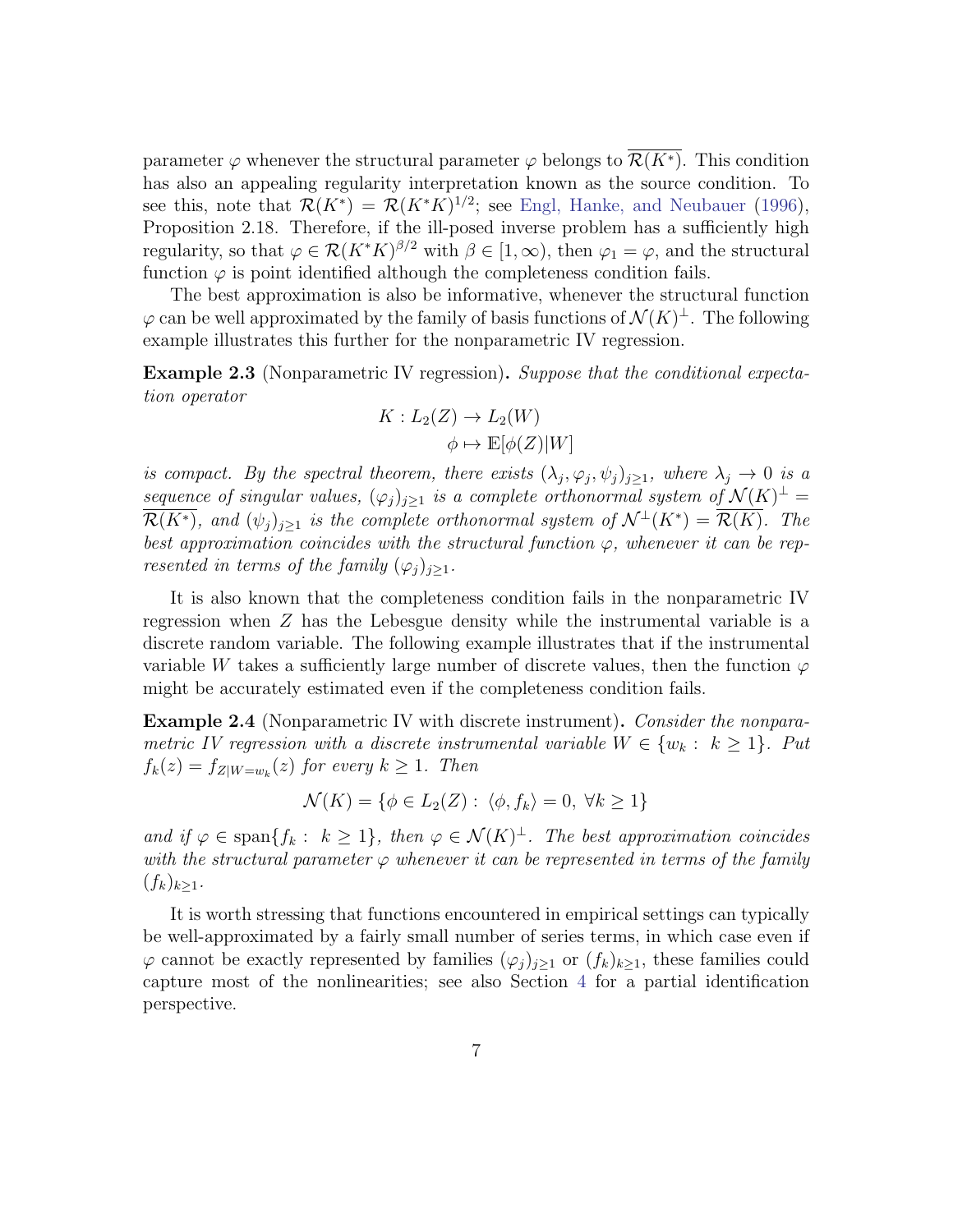## <span id="page-7-0"></span>3 Nonasymptotic risk bounds

In this section, we derive the nonasymptotic risk bounds for the Tikhonov-regularized estimator in the Hilbert space and the uniform norms. All results will be stated uniformly over the relevant class of models without relying on the completeness condition.

#### 3.1 Tikhonov-regularized estimator

Estimation of the structural function  $\varphi$  is an ill-posed inverse problem and requires regularization for two reasons. First, the generalized inverse of  $K$  is typically not continuous; see Appendix [B.1.](#page-1-0) Second, the estimator  $K$  is typically a finite-rank operator and is not one-to-one for any finite sample size.

The Tikhonov-regularized estimator solves the following penalized least-squares problem

$$
\min_{\phi} \left\| \hat{K}\phi - \hat{r} \right\|^2 + \alpha_n \|\phi\|^2,
$$

where  $\alpha_n > 0$  is a regularization parameter. It is easy to see that the solution to this problem is

$$
\hat{\varphi} = (\alpha_n I + \hat{K}^* \hat{K})^{-1} \hat{K}^* \hat{r}.
$$

The estimator enjoys two fundamental properties:

- 1. It is well-defined even when K or  $\hat{K}$  is not one-to-one.
- 2. If  $\alpha_n \to 0$  at an appropriate rate, it converges to the best approximation to  $\varphi$ in  $\mathcal{N}(K)^{\perp}$ .

Indeed, even if  $\hat{K}^* \hat{K}$  had an eigenvalue  $\hat{\lambda}_j = 0$ , the corresponding eigenvalue of  $\alpha_n I + \hat{K}^* \hat{K}$  would be  $\alpha_n + \hat{\lambda}_j > 0$  with a well-defined inverse. In the following two sections, we show that 2. holds in the Hilbert space and the uniform norms.

#### 3.2 Hilbert space risk

First, we describe the relevant class of structural functions and operators:

<span id="page-7-1"></span>**Assumption 3.1.** The structural parameter  $\varphi = \varphi_1 + \varphi_0$  and the operator K are in

$$
\mathcal{F}(\beta, C) = \left\{ (\varphi, K) : \ \varphi_1 = (K^* K)^{\beta/2} \psi, \ \|\psi\|^2 \vee \|\varphi_0\| \vee \|K\| \le C \right\}
$$

for some  $\beta, C > 0$ , where  $||K|| = \sup_{||\phi|| \leq 1} ||K\phi||$  and  $a \vee b = \max\{a, b\}.$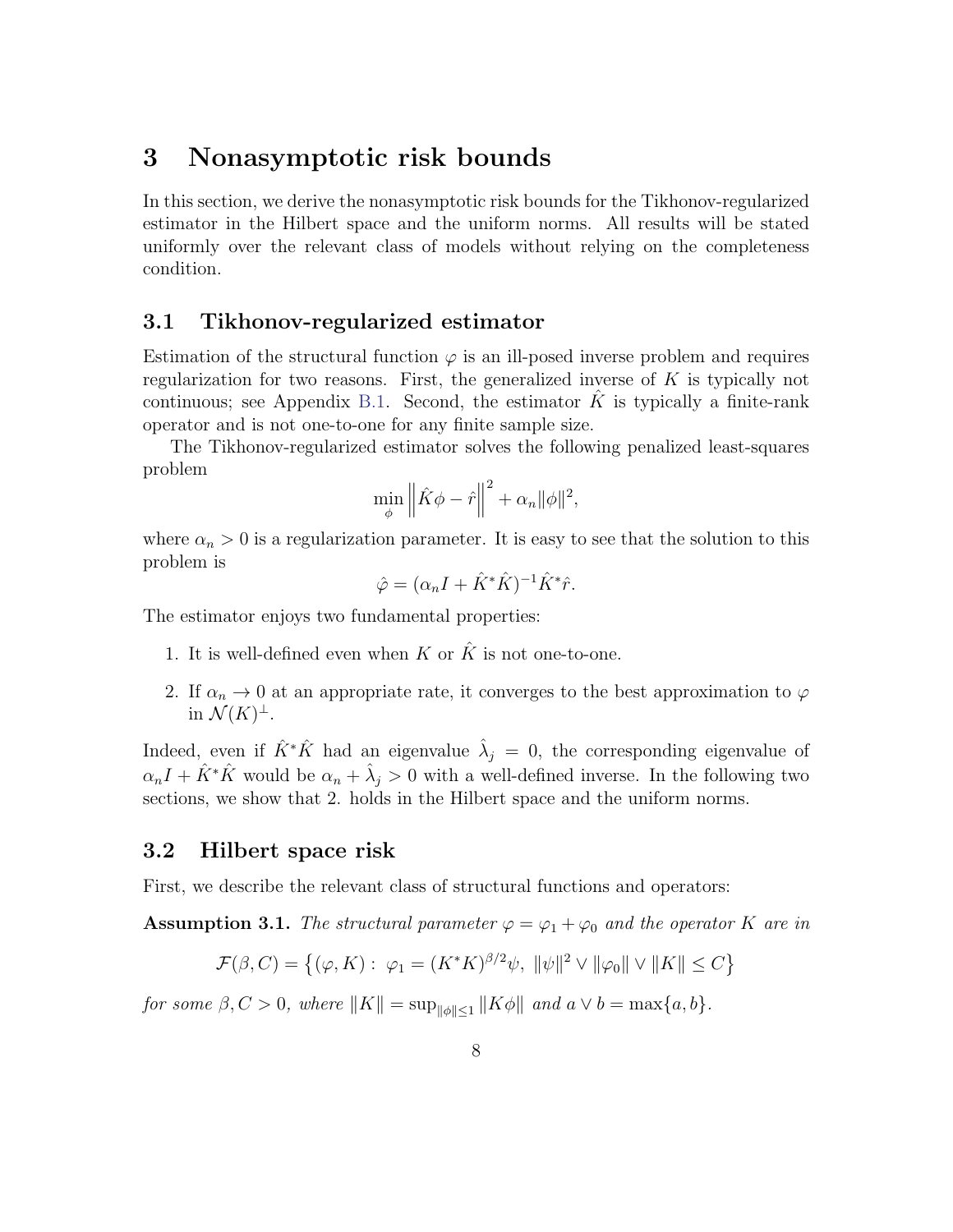To illustrate this assumption, let  $(\sigma_j, e_j, h_j)_{j \geq 1}$  be the SVD decomposition of  $K: \mathcal{E} \to \mathcal{H}$ ; see [Kress](#page-23-9) [\(2014\)](#page-23-9), Theorem 15.16. Then  $\varphi_1 = \sum_{j\geq 1} \langle \varphi_1, e_j \rangle e_j$  and by the Parseval's identity since  $\psi = (K^*K)^{-\beta/2}\varphi_1$ 

$$
\|\psi\|^2 = \sum_{j\geq 1} \frac{|\langle \varphi_1, e_j \rangle|^2}{\sigma_j^{2\beta}}.
$$

Therefore, Assumption [3.1](#page-7-1) restricts the relative rates of decline of singular values  $(\sigma_j)_{j\geq1}$ , describing the ill-posedness and Fourier coefficients  $\langle \varphi_1, e_j \rangle_{j\geq1}$ , describing the regularity of  $\varphi_1$ .

We estimate  $(r, K)$  with  $(\hat{r}, \hat{K})$  and make the following assumption:

<span id="page-8-0"></span>Assumption 3.2. (i)  $\mathbb{E} \|\hat{r} - \hat{K}\varphi_1\|^2 \leq C_1 \delta_n$ ; and (ii)  $\mathbb{E} \|\hat{K} - K\|^2 \leq C_2 \rho_{1n}$ , where  $C_1, C_2 < \infty$  do not depend on  $(\varphi, K)$  and  $\delta_n, \rho_{1n} \to 0$  as  $n \to \infty$ .

Assumption [3.2](#page-8-0) describes the convergence rate of residuals and the estimated operator. Note also that the residuals in the nonidentified model,  $\hat{r} - \hat{K}\varphi_1$ , can be written as a sum of identified residuals  $\hat{r} - \hat{K}\varphi$  and  $\hat{K}\varphi_0$  which can be controlled separately.

The following result holds for the Hilbert space norm:

<span id="page-8-1"></span>**Theorem [3.1](#page-7-1).** Suppose that Assumptions 3.1 and [3.2](#page-8-0) are satisfied. Then for all  $\beta \in (0, 2]$ 

$$
\sup_{(\varphi,K)\in\mathcal{F}} \mathbb{E} \left\|\hat{\varphi} - \varphi_1\right\|^2 = O\left(\frac{\delta_n + \rho_{1n}\alpha^{\beta\wedge 1}}{\alpha_n} + \alpha_n^{\beta}\right),\,
$$

where  $a \wedge b = \max\{a, b\}.$ 

Theorem [3.1](#page-8-1) shows that the convergence rate in the Hilbert space norm is driven by the rates of:

- residuals of order  $O(\delta_n/\alpha_n);$
- estimated operator of order  $O(\rho_{1n}\alpha^{\beta\wedge1}/\alpha_n);$
- the regularization bias of order  $O(\alpha_n^{\beta})$ .

It is worth mentioning a stronger version of Assumption [3.1](#page-7-1) is commonly assumed:  $\varphi \in \mathcal{R}(K^*K)^{\beta/2}$  with  $\beta \geq 1$ ; see [Carrasco, Florens, and Renault](#page-21-0) [\(2007\)](#page-21-0). In this case, we actually have  $\varphi_0 = 0$  and the Tikhonov regularized estimator can estimate consistently the structural parameter  $\varphi$ , despite the fact that the completeness condition fails. More generally, we distinguish the following possibilities: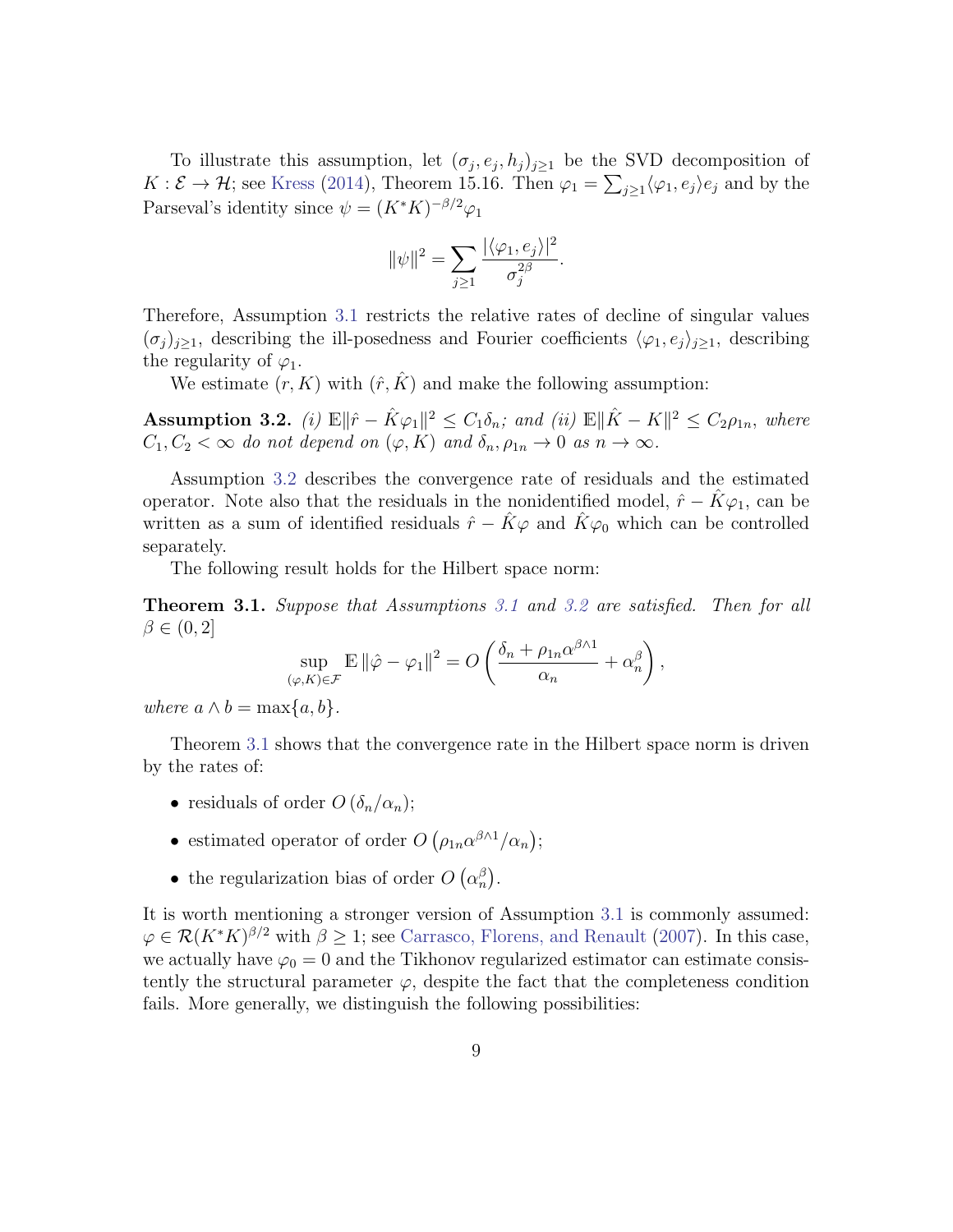- identified case:  $\varphi_0 = 0$  and  $\rho_{1n} \alpha^{\beta \wedge 1} \leq \delta_n$ , where the convergence rate to  $\varphi$  is driven by residuals  $\hat{r} - \hat{K}\varphi$ ;
- weakly identified case:  $\varphi_0 = 0$  and  $\delta_n \lesssim \rho_{1n} \alpha^{\beta \wedge 1}$ , where the convergence rate to  $\varphi$  is driven by the estimated operator K;
- nonidentified case:  $\varphi_0 \neq 0$  and  $\rho_{1n} \alpha^{\beta \wedge 1} \leq \delta_n$ , where the convergence rate to  $\varphi_1$ is driven by residuals  $\hat{r} - \hat{K}\varphi_1$ ;
- strongly nonidentified models:  $\varphi_0 \neq 0$  and  $\delta_n \lesssim \rho_{1n} \alpha^{\beta \wedge 1}$ , where the convergence rate to  $\varphi_1$  is driven by the estimated operator  $\hat{K}$ .

In the identified case, the optimal choice of the regularization parameter is  $\alpha_n \sim$  $\delta_n^{1/(\beta+1)}$ , which leads to the optimal convergence rate of order  $O\left(\delta_n^{\beta/(\beta+1)}\right)$  for the class  $\mathcal{F}(\beta, C)$  with  $\beta \in (0, 2]$ ; see [Mair and Ruymgaart](#page-24-5) [\(1996\)](#page-24-5). The rate is not optimal for  $\beta > 2$ , but we show in the Appendix Section [A.1](#page-1-0) that the optimal rate can be achieved with additional iterations or some alternative regularization schemes.

Lastly, it is worth mentioning that in the special case of  $L_2$  spaces, Theorem [3.1](#page-8-1) provides a sharper result than [Florens, Johannes, and Van Bellegem](#page-22-2) [\(2011\)](#page-22-2), Theorem 2.2, where the rate is always driven by  $\rho_{1n}$ .

#### 3.3  $L_{\infty}$  risk

Suppose now that the space of continuous functions on a compact set  $D \subset \mathbb{R}^p$ , denoted  $(C(D), \|.\|_{\infty})$ , is embedded into the space  $\mathcal{E}$ , where  $\|.\|_{\infty}$  is the uniform norm. Suppose also that  $\mathcal{R}(K^*) \subset C(D)$  and that  $\varphi_1 \in C(D)$ . Let  $||K^*||_{2,\infty} =$  $\sup_{\|\phi\|\leq 1} \|K^*\phi\|_{\infty}$  be the mixed operator norm of  $K^*$ . The following assumption describes how well the operator  $K^*$  is estimated by  $\hat{K}^*$  in the  $\|.\|_{2,\infty}$  norm.

<span id="page-9-0"></span>Assumption 3.3. Suppose that  $||K^*||_{2,\infty} \leq C_3$  and that  $\mathbb{E} \|\hat{K}^* - K^*\|_{2,\infty}^2 \leq C_3 \rho_{2n}$ , where  $C_3 < \infty$  does not depend on  $(\varphi, K)$  and  $\rho_{2n} \to 0$ .

The following result holds:

<span id="page-9-1"></span>**Theorem 3.2.** Suppose that Assumptions [3.1,](#page-7-1) [3.2,](#page-8-0) and [3.3](#page-9-0) are satisfied with  $\varphi_1 =$  $(K^*K)^{\beta/2}K^*\psi$ . Then for all  $\beta \in (0,2]$ 

$$
\sup_{(\varphi,K)\in\mathcal{F}}\mathbb{E}\left\|\hat{\varphi}-\varphi_1\right\|_{\infty}=O\left(\frac{\delta_n^{1/2}+\rho_{1n}^{1/2}\alpha_n^{\frac{\beta+1}{2}\wedge 1}+\rho_{2n}^{1/2}\alpha_n^{1/2}}{\alpha_n}+\alpha_n^{\beta/2}\right).
$$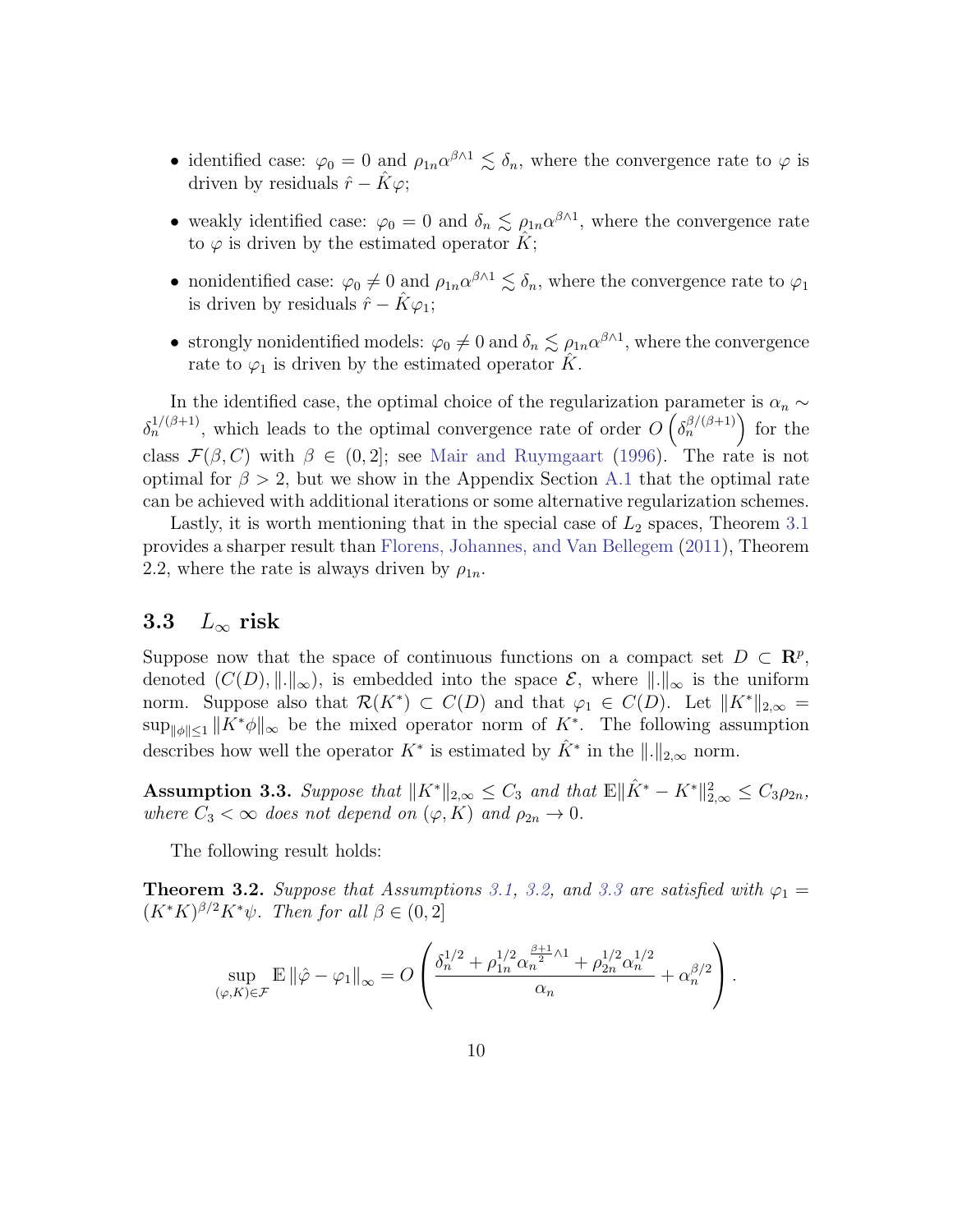Theorem [3.2](#page-9-1) describes the uniform convergence rates for generic ill-posed inverse problems. In constrast to Theorem [3.1,](#page-8-1) the  $L_{\infty}$  convergence rate is also driven by the estimation error in K<sup>\*</sup> measured in the  $\|.\|_{2,\infty}$  norm. We also obtain the  $L_{\infty}$ convergence rate for more general spectral regularization schemes in the Appendix Section [A.1.](#page-1-0)

#### 3.4 Applications

#### 3.4.1 High-dimensional regressions

Following, Example [2.2,](#page-5-1) the econometrician observes an i.i.d. sample  $(Y_i, Z_i, W_i)_{i=1}^n$ . Then

$$
r = \mathbb{E}[YW], \qquad K\phi = \mathbb{E}[W\langle \phi, Z \rangle], \qquad K^*\psi = \mathbb{E}[Z\langle \psi, W \rangle]
$$

are estimated with

$$
\hat{r} = \frac{1}{n} \sum_{i=1}^{n} Y_i W_i, \qquad \hat{K} \phi = \frac{1}{n} \sum_{i=1}^{n} W_i \langle Z_i, \phi \rangle, \qquad \hat{K}^* \psi = \frac{1}{n} \sum_{i=1}^{n} Z_i \langle W_i, \psi \rangle.
$$

Then the elementary computations give

$$
\mathbb{E}\left\|\hat{r}-\hat{K}\varphi_1\right\|^2=\frac{\mathbb{E}\|(Y-\langle Z, \varphi_1\rangle)W\|^2}{n}\qquad \text{and}\qquad \mathbb{E}\left\|\hat{K}-K\right\|^2\leq \frac{\mathbb{E}\|ZW\|^2}{n}.
$$

Let  $\mathcal{F}(\beta, C)$  be the class of models as in the Assumption [3.1](#page-7-1) and suppose also that  $\mathbb{E} \|UW\|^2 \vee \mathbb{E} \|ZW\|^2 \leq C$  for all models in this class. Then  $\delta_n = \rho_{1n} = n^{-1}$  and Theorem [3.1](#page-8-1) shows that the Hilbert space risk is of order

$$
\sup_{(\varphi,K)\in\mathcal{F}} \mathbb{E} \left\|\hat{\varphi} - \varphi_1\right\|^2 = O\left(\frac{1}{\alpha_n n} + \alpha_n^{\beta}\right).
$$

The high-dimensional regression is either identified ( $\varphi_0 = 0$ ) or nonidentified ( $\varphi_0 \neq 0$ 0). Then conditions  $\alpha_n \to 0$  and  $\alpha_n n \to \infty$  as  $n \to \infty$  are sufficient to guarantee the consistency in the Hilbert space norm. In particular, the optimal choice  $\alpha_n \sim$  $n^{-1/(\beta+1)}$  leads to the convergence rate of order  $O(n^{-\beta/(\beta+1)})$ .

For the uniform convergence, suppose that  $\mathcal{E} = L_2(S)$ , i.e. a set of functions on some bounded set  $S \subset \mathbf{R}^d$ , square-integrable with respect to the Lebesgue measure. To verify the Assumption [3.3,](#page-9-0) we also assume that models in  $\mathcal{F}(\beta, C)$  are such that  $||Z||_{\infty} \vee ||W||_{\infty} \leq C < \infty$  and that stochastic processes Z and W are in some

<span id="page-10-0"></span> ${}^{6}$ The i.i.d. assumption can be relaxed to the covariance stationarity and absolute summability of autocovariances; see [Babii](#page-20-6) [\(2021\)](#page-20-6).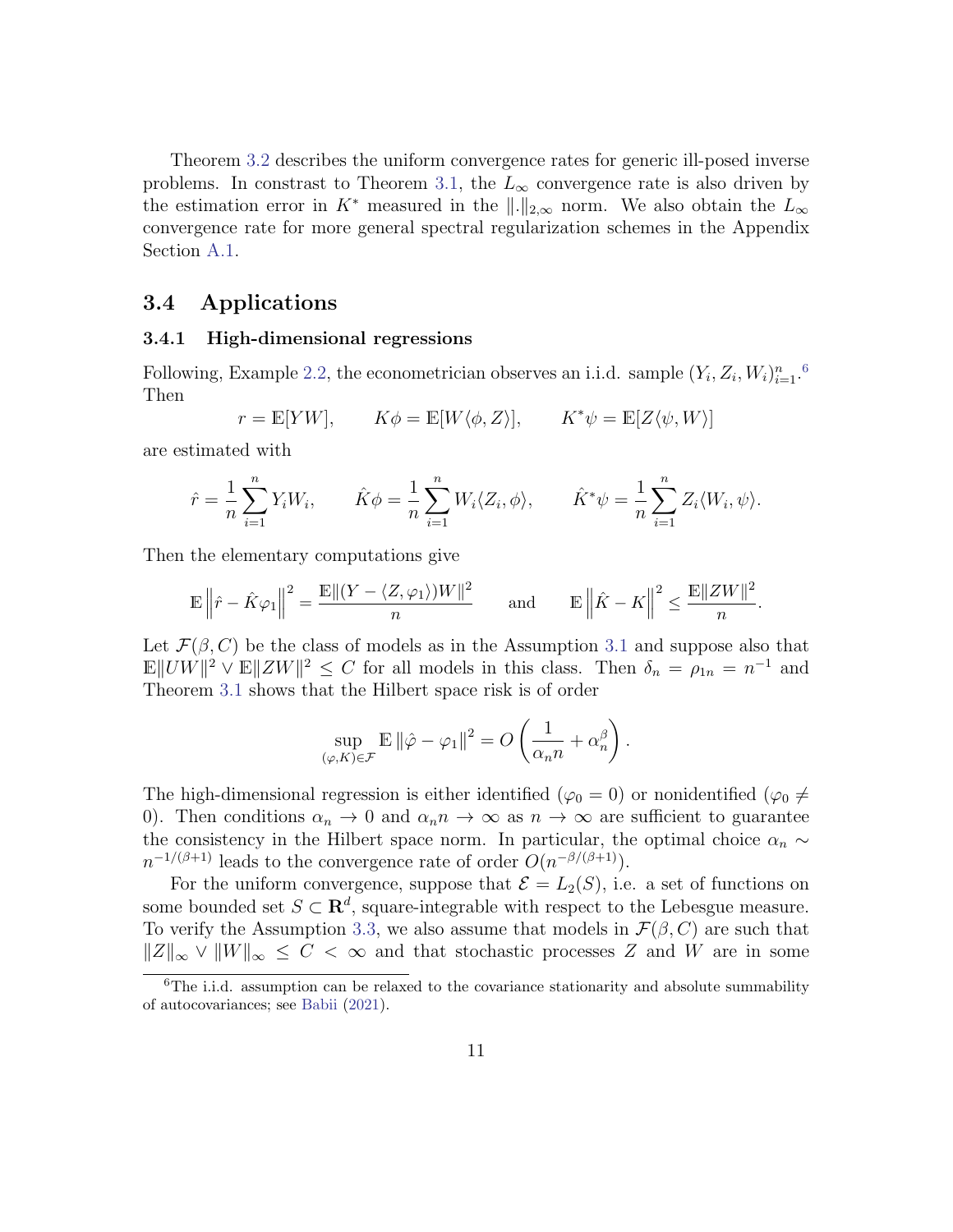Hölder ball with smoothness  $s > d/2$ . Then by the Hoffman-Jørgensen and moment inequalities, see Giné and Nickl [\(2016\)](#page-23-10), p.129 and p.202,

$$
\mathbb{E}\left\|\hat{K}^* - K^*\right\|_{2,\infty}^2 = O\left(\frac{1}{n}\right).
$$

Therefore, Assumption [3.3](#page-9-0) is satisfied with  $\rho_{2n} = n^{-1}$ , and Theorem [3.2](#page-9-1) shows that

$$
\sup_{(\varphi,K)\in\mathcal{F}} \mathbb{E} \left\|\hat{\varphi} - \varphi_1\right\|_{\infty} = O\left(\frac{1}{\alpha_n n^{1/2}} + \alpha_n^{\beta/2}\right)
$$

.

,

Then conditions  $\alpha_n \to 0$  and  $\alpha_n n^{1/2} \to \infty$  as  $n \to \infty$  ensure the uniform consistency of  $\hat{\varphi}$ . In particular, the optimal choice  $\alpha_n \sim n^{-1/(\beta+2)}$  leads to the convergence rate of order  $O(n^{-\beta/(2\beta+4)})$ .

#### 3.4.2 Nonparametric IV regression

Following Example [2.1,](#page-4-2) rewrite the model as

$$
r(w) \triangleq \mathbb{E}[Y|W=w]f_W(w) = \int \varphi(z)f_{ZW}(z,w)dz \triangleq (K\varphi)(w),
$$

where  $K: L_2([0,1]^p) \to L_2([0,1]^q)$ . We can estimate r and K via kernel smoothing:

$$
\hat{r}(w) = \frac{1}{nh_n^q} \sum_{i=1}^n Y_i K_w \left( h_n^{-1}(W_i - w) \right),
$$
  

$$
(\hat{K}\phi)(w) = \int \phi(z) \hat{f}_{ZW}(z, w) dz,
$$
  

$$
\hat{f}_{ZW}(z, w) = \frac{1}{nh_n^{p+q}} \sum_{i=1}^n K_z \left( h_n^{-1}(Z_i - z) \right) K_w \left( h_n^{-1}(W_i - w) \right)
$$

where  $K_w$  and  $K_z$  are symmetric kernel functions and  $h_n \to 0$  is a bandwidth parameter. Under mild assumptions, by Proposition [A.3.1,](#page-36-0)  $\delta_n = \frac{1}{nh_n^q} + h_n^{2s}$  and  $\rho_{1n} = \frac{1}{nh_n^{p+q}} + h_n^{2s}$ , where s is the Hölder smoothness of  $f_{ZW}$ . Therefore, Theorem [3.1](#page-8-1) shows that mean-integrated squared error has the following rate

$$
\sup_{(\varphi,K)\in\mathcal{F}} \mathbb{E} \left\|\hat{\varphi} - \varphi_1\right\|^2 = O\left(\frac{1}{\alpha_n} \left(\frac{1}{nh_n^q} + h_n^{2s}\right) + \frac{1}{nh_n^{p+q}} \alpha_n^{(\beta-1)\wedge 0} + \alpha_n^{\beta}\right),\,
$$

where the class  $\mathcal{F}(\beta, C)$  includes additional moment restrictions; see [Babii](#page-20-1) [\(2020\)](#page-20-1). In the nonparametric IV model, all four identification cases are possible, depending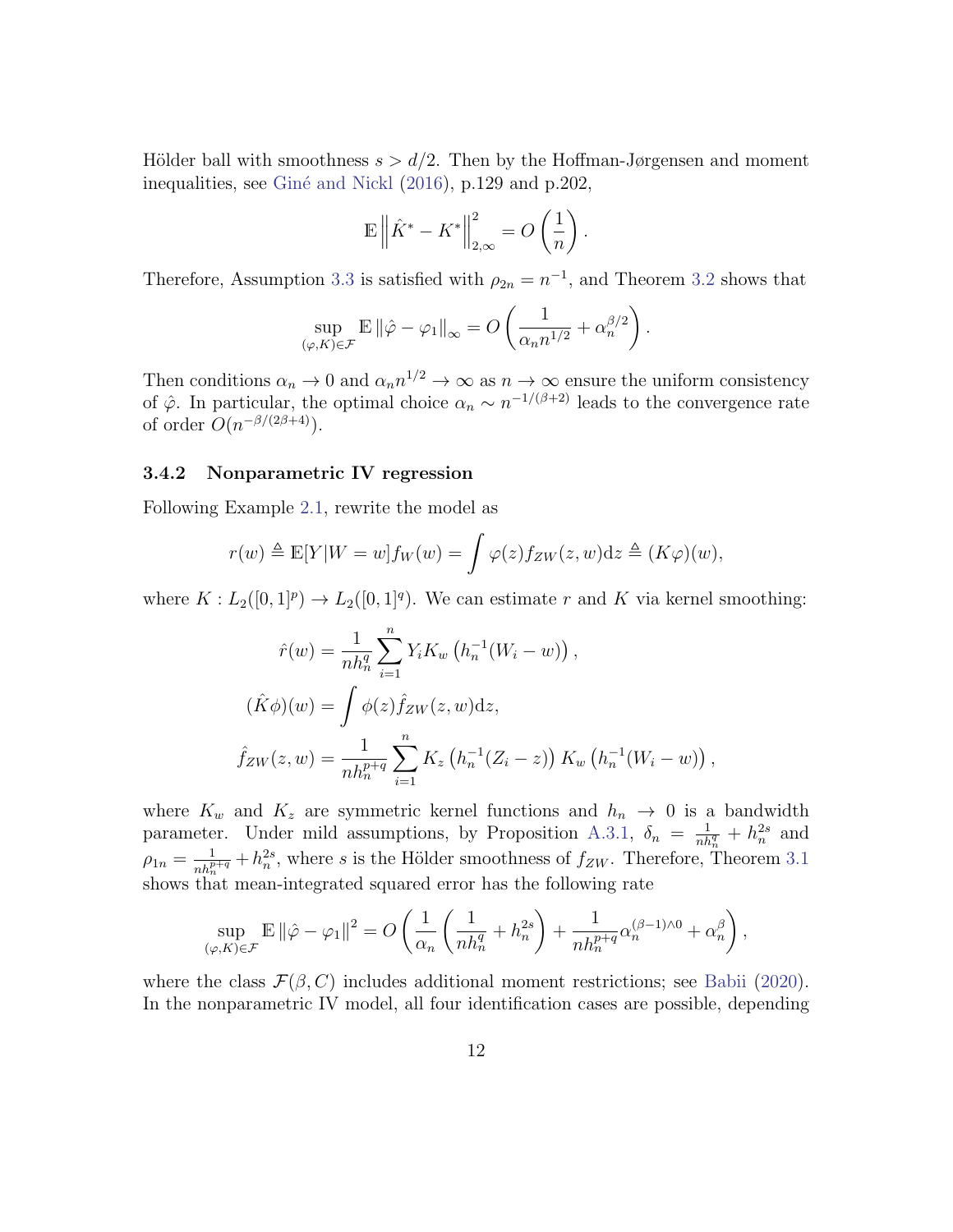on the value of the regularity parameter  $\beta$ . For consistency of  $\hat{\varphi}$  to  $\varphi_1$ , we need  $\alpha_n n h_n^q \to \infty$ ,  $\alpha_n^{(1-\beta)\wedge 0} n h_n^{p+q} \to \infty$ , and  $h_n^{2s}/\alpha_n \to 0$  as  $n \to \infty$ ,  $\alpha_n \to 0$ , and  $h_n \to 0$ . We also know that  $\rho_{2n}^{1/2} = \sqrt{\frac{\log h_n^{-1}}{nh_n^{1+q}}} + h_n^s$ , see e.g., [Babii](#page-20-1) [\(2020\)](#page-20-1), Proposition A.3.1. Therefore, Theorem [3.2](#page-9-1) shows that

$$
\sup_{(\varphi,K)\in\mathcal{F}} \mathbb{E} \|\hat{\varphi} - \varphi_1\|_{\infty} = O\left(\frac{1}{\alpha_n} \left(\frac{1}{\sqrt{nh_n^q}} + h_n^s\right) + \frac{1}{\alpha_n^{1/2}} \sqrt{\frac{\log h_n^{-1}}{nh_n^{p+q}}} + \alpha_n^{\beta/2}\right).
$$

For the uniform consistency of  $\hat{\varphi}$  to the best approximation  $\varphi_1$ , we need  $\alpha_n^2 n h_n^q \to \infty$ ,  $\alpha_n n h_n^{p+q} \to \infty$ , and  $h_n^s / \alpha_n \to 0$  as  $n \to \infty$ ,  $\alpha_n \to 0$ , and  $h_n \to 0$ .

### <span id="page-12-0"></span>4 Partial identification

In this section, we consider an application of our results to partial identification in the nonparametric IV regression following [Freyberger](#page-22-6) [\(2017\)](#page-22-6). Let

$$
\left|\Phi^{\rm ID}\right|=\sup_{\phi_1,\phi_2\in\Phi^{\rm ID}}\|\phi_1-\phi_2\|_\infty
$$

be the  $L_{\infty}$ -diameter of the identified set. While the identified set is in general an unbounded linear manifold, additional smoothness restrictions are typically imposed on the structural function  $\varphi$  which can make it bounded. To that end, suppose that  $\varphi$  and  $\varphi_1$  belong to the Lipschitz smoothness class

$$
\mathscr{F} \triangleq \left\{ \phi \in L_{\infty}[0,1]: \ \|\phi\|_{s} \triangleq \|\phi\|_{\infty} + \sup_{z_{1} \neq z_{2}} \frac{|\phi(z_{1}) - \phi(z_{2})|}{\|z_{1} - z_{2}\|} \leq C \right\}.
$$

We would like to infer the  $L_{\infty}$  diameter of the identified set. Note given the best approximation  $\varphi_1 \in \Phi^{\text{ID}}$  and the diameter of the identified set  $|\Phi^{\text{ID}}|$ , we can use the tube  $\varphi_1 \pm |\Phi^{ID}|$  to partially identify the structural function  $\varphi \in \Phi^{ID}$ . Formally, to infer the size of the identified set, consider the following testing problem for a fixed  $\varepsilon > 0$ ,

$$
H_0: |\Phi^{\text{ID}}| \ge \varepsilon
$$
 vs.  $H_1: |\Phi^{\text{ID}}| < \varepsilon$ .

Consider the following statistics

$$
T \triangleq \inf_{\phi \in \mathscr{F}_{\varepsilon}: \, \|\phi\|_{\infty}=1} \|K\phi\|^2,
$$

where  $\mathscr{F}_{\varepsilon} = \{ \phi \in L_{\infty}[0,1]: ||\phi||_{s} \leq 2C/\varepsilon \}.$  Among other things, [Freyberger](#page-22-6) [\(2017\)](#page-22-6) shows that under the null hypothesis  $T = 0$ , and establishes bounds on critical values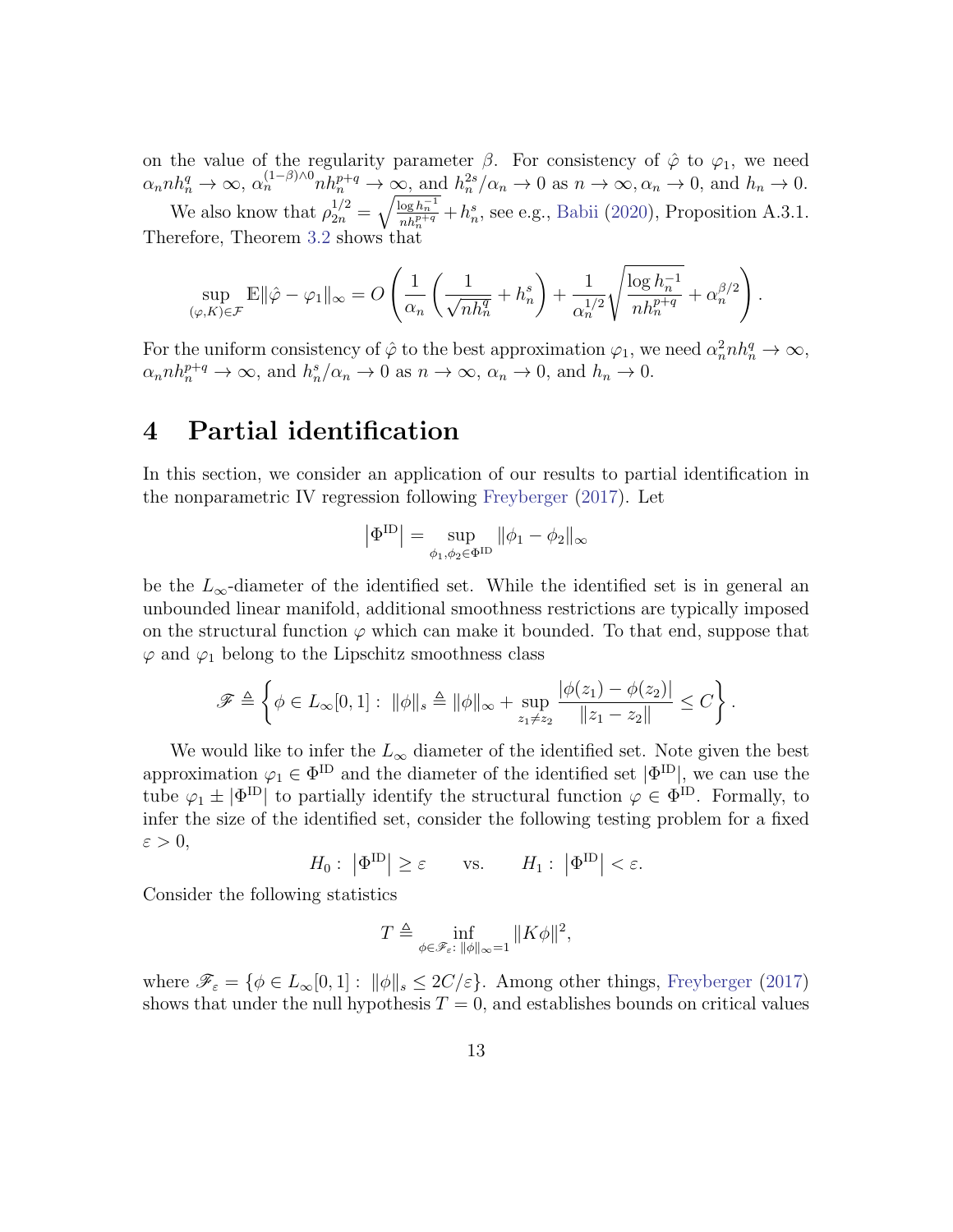for a test that controls the size uniformly in the special case of the nonparametric IV estimator. We will focus on the pointwise results, which can easily be made uniform in light of our previous results. To describe the test, let

$$
\hat{T} = \inf_{\phi \in \mathscr{F}_{\varepsilon}:\, \|\phi\|_{\infty}=1} \|\hat{K}\phi\|^2
$$

be a sample counterpart to T, where  $\hat{K}$  is an estimator of K. Then we aim to construct  $q_{1-\alpha}$  such that under  $H_0$ ,

$$
\lim_{n \to \infty} \Pr(n\hat{T} > q_{1-\alpha}) \le \alpha.
$$

The test rejects when  $n\hat{T} > q_{1-\alpha}$  and the above requirement ensures that the test has level  $\alpha$ . Inverting the test, we can estimate the diameter of the identified as

$$
\hat{\varepsilon} = \sup \left\{ \varepsilon \in [0, \tilde{C}] : n\hat{T}(\varepsilon) \le q_{1-\alpha} \right\}.
$$

Therefore, in conjunction with our results on the  $L_{\infty}$  norm consistency of regularized estimators, the tube  $[\hat{\varphi} - \hat{\varepsilon}, \hat{\varphi} + \hat{\varepsilon}]$  is a set estimator of  $\varphi$ ; see also [Freyberger](#page-22-6) [\(2017\)](#page-22-6), Remark 2.[7](#page-13-0)

In the following two subsection, we discuss how to obtain the critical value  $q_{1-\alpha}$ in the special cases of high-dimensional and nonparametric IV regressions.

#### 4.1 High-dimensional regressions

Recall that for high-dimensional regressions, the operator  $K : \mathcal{E} \to \mathcal{H}$  is estimated as

$$
\hat{K}\phi = \frac{1}{n} \sum_{i=1}^{n} W_i \langle Z_i, \phi \rangle.
$$

Under  $H_0$ , there exists  $\phi$  such that  $K\phi = 0$ ,  $\|\phi\|_{\infty} = 1$ , and  $\|\phi\|_{s} \leq 2C/\varepsilon$ . Let  $q_{1-\alpha}$ be the quantile of order  $1 - \alpha$  of  $\sum_{j \geq 1} \lambda_{\phi, j} \chi_j^2$ , where  $(\lambda_{\phi, j})_{j \geq 1}$  are the eigenvalues of the operator

$$
C_{\phi}: \mathcal{H} \to \mathcal{H}
$$
  

$$
h \mapsto \mathbb{E}[W\langle W, h \rangle \langle Z, \phi \rangle^{2}],
$$

and  $(\chi_j^2)_{j\geq 1}$  are i.i.d. chi-squared random variables. In practice, one can use the eigenvalues of an estimator of  $C_{\phi}$  to simulate  $q_{1-\alpha}$ . The following result holds:

<span id="page-13-0"></span><sup>&</sup>lt;sup>7</sup>We are grateful to the anonymous referee for pointing out this connection.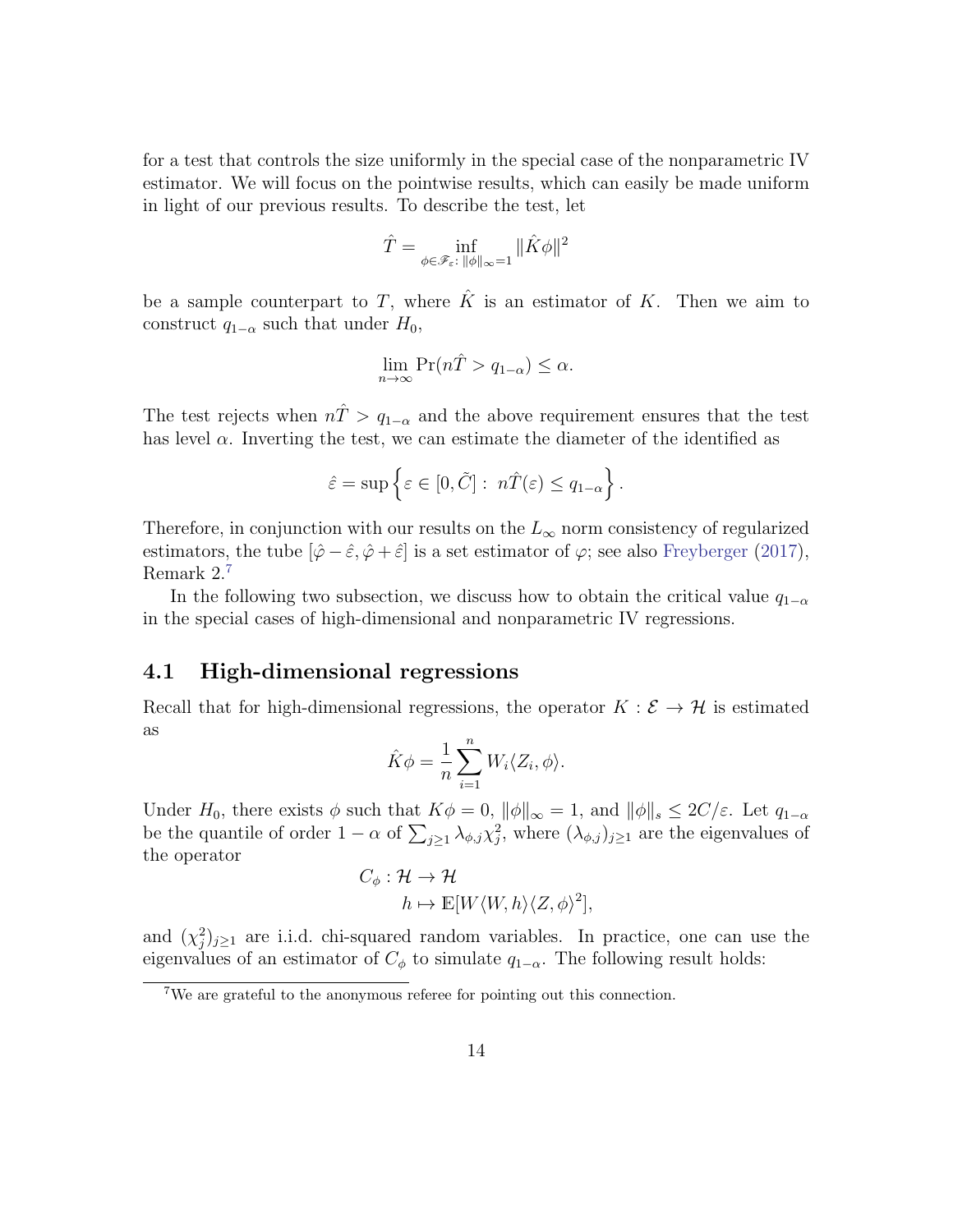<span id="page-14-1"></span>**Theorem 4.1.** Suppose that  $(Z_i, W_i)_{i=1}^n$  is an i.i.d. sample of  $(Z, W)$  and  $\mathbb{E} ||ZW||^2 <$  $\infty$ . Then under  $H_0$ ,

$$
\lim_{n \to \infty} \Pr(n\hat{T} > q_{1-\alpha}) \le \alpha.
$$

The proof of this result appears in the appendix. Alternatively, one could apply the multiplier bootstrap to the statistics  $\|(K - K)\phi\|$ . The validity of the multiplier bootstrap procedure would follow from the standard empirical process results; see [van der Vaart and Wellner](#page-24-6) [\(2000\)](#page-24-6).

#### 4.2 Nonparametric IV regression

Recall that the estimated operator is

$$
(\hat{K}\phi)(w) = \int \phi(z)\hat{f}_{ZW}(z,w)\mathrm{d}z,
$$

where  $\hat{f}_{ZW}$  is an estimator of  $f_{ZW}$ . While establishing the exact asymptotic distribution of the test statistics  $\hat{T}$  is fairly involved, in light of the proof of Theorem [4.1,](#page-14-1) it suffices to approximate the distribution of  $\|\sqrt{n}(\tilde{K} - K)\phi\|$ . For the latter, one could reply on the multiplier bootstrap, which is expected to be valid, at least when  $f_{ZW}$  is estimated with series; see [Chernozhukov, Newey, and Santos](#page-22-11) [\(2015\)](#page-22-11) and [Freyberger](#page-22-6) [\(2017\)](#page-22-6), Supplement S.2.

## <span id="page-14-0"></span>5 Linear functionals

In some economic applications, the object of interest is a linear functional of the structural function  $\varphi$ , e.g., the consumer surplus or the deadweight loss functionals. Note that the consistency of the continuous linear functional in the nonidentified model follows from our results in Section [3.](#page-7-0) In this section, we focus on asymptotic distributions in nonidentified models and show that the degenerate U-statistics asymptotics documented in Section [A.2](#page-4-0) can emerge in the intermediate cases.

By the Riesz representation theorem any continuous linear functional on a Hilbert space  $\mathcal E$  can be represented as an inner product with some  $\mu \in \mathcal E$ . The asymptotic distribution of the linear functional depends crucially on whether the Riesz representer is in  $\mathcal{N}(K)$  or in  $\mathcal{N}(K)^{\perp}$ . To understand how  $\langle \hat{\varphi} - \varphi, \mu \rangle$  behaves asymptotically, consider the unique orthogonal decomposition  $\mu = \mu_0 + \mu_1$ , where  $\mu_0$  is the orthogonal projection on  $\mathcal{N}(K)$  and  $\mu_1$  is the orthogonal projection on  $\mathcal{N}(K)^{\perp}$ . We focus on the distribution of  $\langle \hat{\varphi} - \varphi, \mu_0 \rangle$ . The following assumption is a mild restriction on the distribution of the data: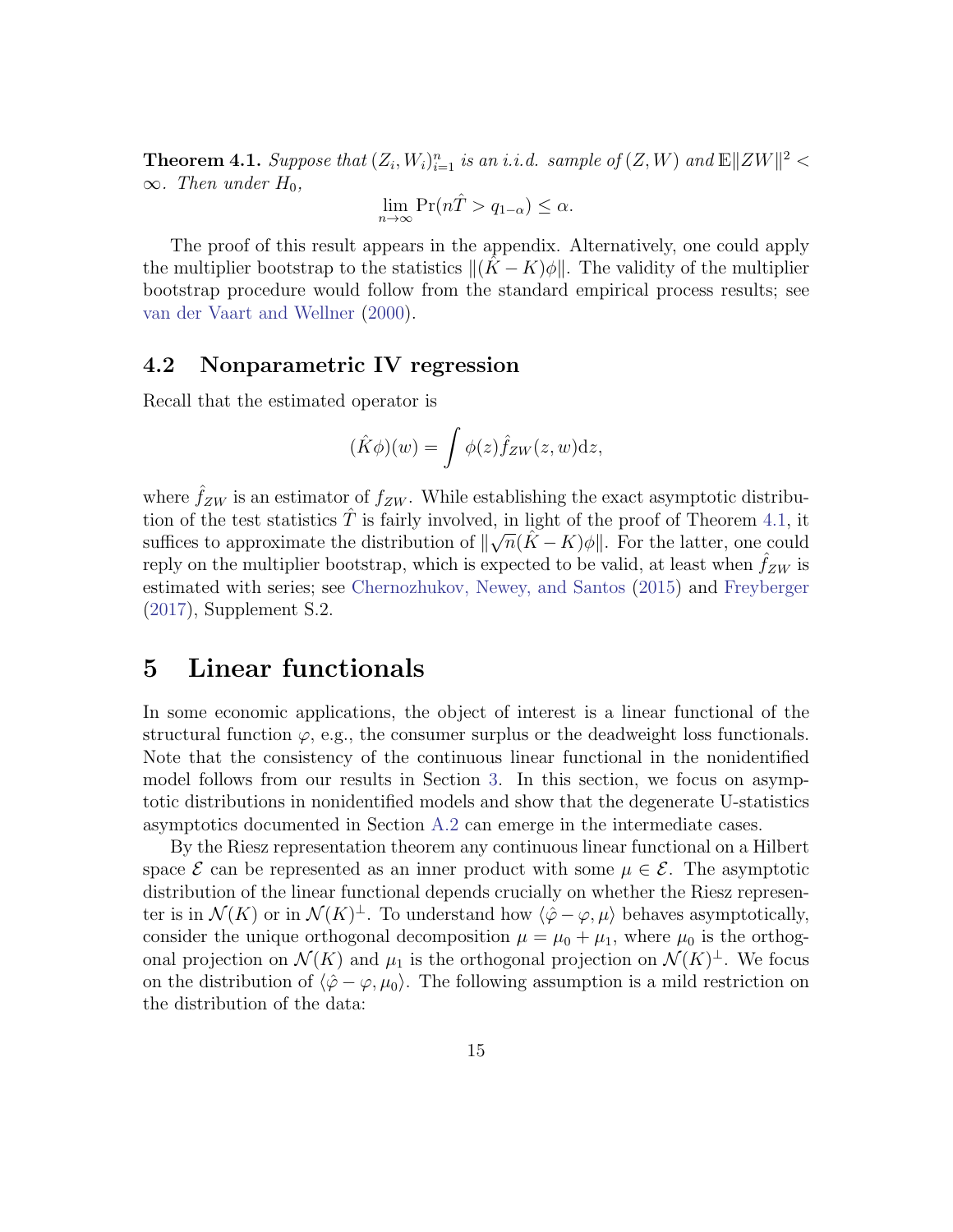<span id="page-15-0"></span>**Assumption 5.1.** (i) the data  $(Y_i, Z_i, W_i)_{i=1}^n$  are the i.i.d. sample of  $(Y, Z, W)$  with  $\mathbb{E}|U|^2 < \infty$  and  $\mathbb{E}||Z||^2 < \infty$ ; (ii)  $\mathbb{E}||ZW||^2 < \infty$ ,  $\mathbb{E}||UW||^2 < \infty$ ,  $\mathbb{E}||UZW|| < \infty$ ,  $\mathbb{E} \|Z\|^2 \|W\| < \infty$ , and  $\mathbb{E} [||U|| ||Z|| ||W||^2] < \infty$ .

Decompose  $W = W^0 + W^1$ , where  $W^0$  is the orthogonal projection of W on  $\mathcal{N}(K^*)$  and  $W^1$  is the orthogonal projection of W on  $\mathcal{N}(K^*)^{\perp}$ .

<span id="page-15-1"></span>Assumption 5.2.  $\alpha_n \to 0$ ,  $n\alpha_n^{1+\beta\wedge 1} \to 0$ , and  $n\alpha_n \to \infty$  as  $n \to \infty$ .

Consider the operator  $T : \phi \mapsto \mathbb{E}_X[\phi(X)h(X, X')]$  on  $L_2(X)$ , where  $\mathbb{E}_X$  denotes the expectation with respect to  $X = (Y, Z, W)$  only, X' is an independent copy of  $X$ , and

$$
h(x, x') = \frac{\langle w^0, w^{0'} \rangle}{2} \left\{ \langle z, \mu_0 \rangle (y' - \langle z', \varphi_1 \rangle) + \langle z', \mu_0 \rangle (y - \langle z, \varphi_1 \rangle) \right\}.
$$

The following result holds:

<span id="page-15-2"></span>Theorem 5.1. Suppose that Assumptions [3.1,](#page-7-1) [5.1,](#page-15-0) and [5.2](#page-15-1) are satisfied. Then if  $W^0 = 0$ , for every  $\mu_0 \in \mathcal{N}(K)$ ,

$$
n\alpha_n \langle \hat{\varphi} - \varphi_1, \mu_0 \rangle \xrightarrow{d} \mathbb{E} \left[ ||W||^2 (Y - \langle Z, \varphi_1 \rangle) \langle Z, \mu_0 \rangle \right] + \sum_{j \ge 1} \lambda_j (\chi_j^2 - 1),
$$

where  $(\chi_j^2)_{j\geq 1}$  are independent chi-squared random variables with 1 degree of freedom and  $(\lambda_j)_{j\geq 1}$  are eigenvalues of T. On the other hand, if  $W^0 = 0$ , then for every,  $\mu_0 \in \mathcal{N}(K)$ 

$$
n\alpha_n\langle \hat{\varphi} - \varphi_1, \mu_0 \rangle \xrightarrow{d} 0.
$$

Note that the convergence to a non-degenerate distribution is possible whenever W is not entirely concentrated in  $\mathcal{N}(K^*)^{\perp}$ , i.e.  $W^0 \neq 0$ .

For the asymptotic distribution of inner products with  $\mu_1 \in \mathcal{N}(K)^{\perp}$ , put  $\eta_n =$  $(Y - \langle Z, \varphi_1 \rangle)(\alpha_n I + K^*K)^{-1}K^*W$  and note that

$$
\begin{aligned} \text{Var}(\langle \eta_n, \mu_1 \rangle) &= \mathbb{E} \left| \langle (Y - \langle Z, \varphi_1) W, K(\alpha_n I + K^* K)^{-1} \mu_1 \rangle \right|^2 \\ &= \langle \Sigma K(\alpha_n I + K^* K)^{-1} \mu_1, K(\alpha_n I + K^* K)^{-1} \mu_1 \rangle \\ &= \|\Sigma^{1/2} K(\alpha_n I + K^* K)^{-1} \mu_1\|^2, \end{aligned}
$$

where  $\Sigma$  is the variance operator of  $(Y - \langle Z, \varphi_1 \rangle)W$ . The following assumption is a Lindeberg's condition.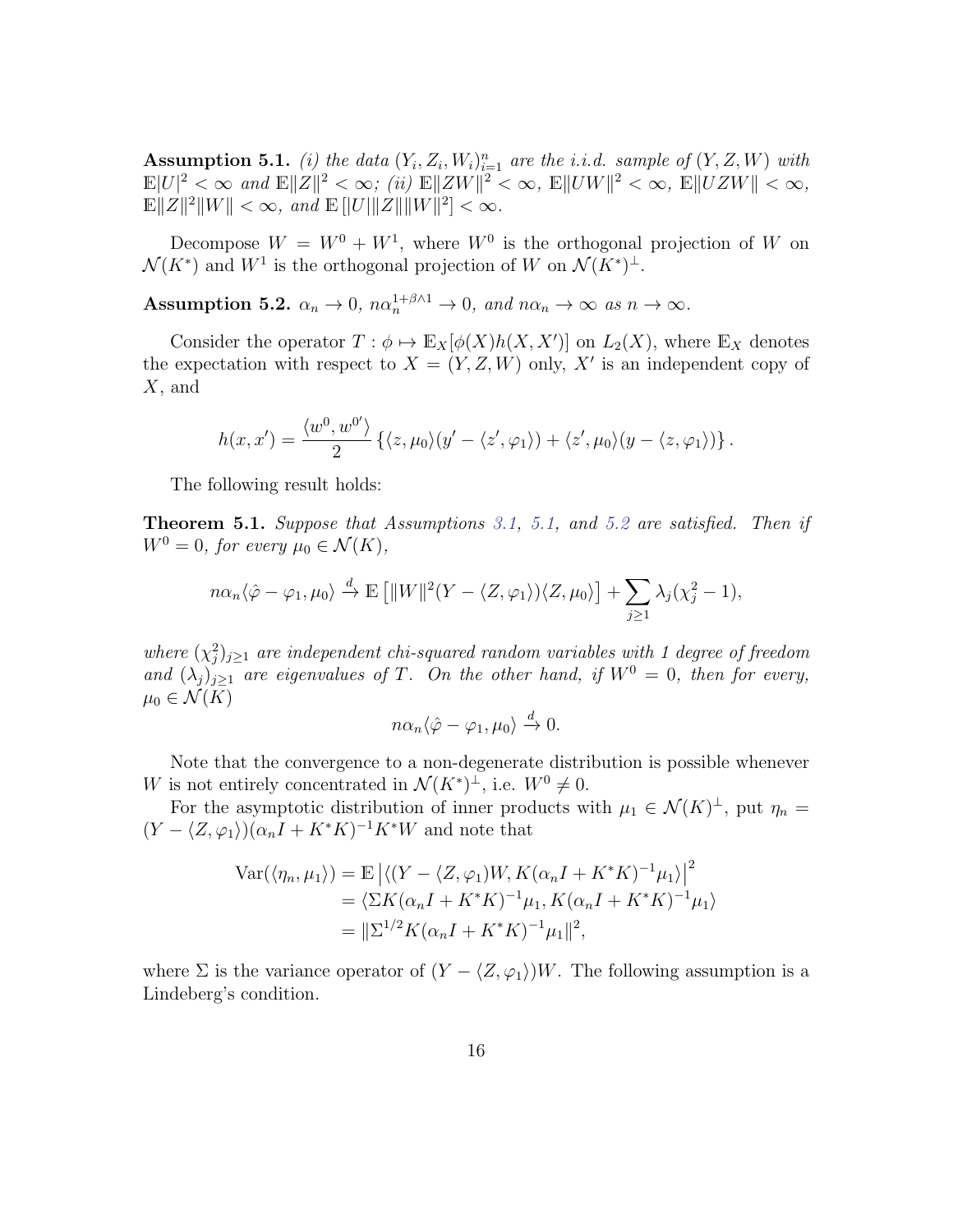<span id="page-16-0"></span>**Assumption 5.3.** Suppose that for all  $\epsilon > 0$ 

$$
\lim_{n\to\infty}\frac{\pi_n^2}{n}\mathbb{E}\left[\left|\langle\eta_n,\mu_1\rangle\right|^2\mathbb{1}_{\{\pi_n|\langle\eta_n,\mu_1\rangle|\geq\epsilon n\}}\right]=0,
$$

where  $\pi_n = n^{1/2} ||\Sigma^{1/2} K(\alpha_n I + K^* K)^{-1} \mu_1||$ −1 .

Since for every  $\delta > 0$ 

$$
\mathbb{E}\left[\left|\langle\eta_n,\mu_1\rangle\right|^2 \mathbb{1}_{\{\pi_n|\langle\eta_n,\mu_1\rangle|\geq\epsilon n\}}\right] \leq \frac{\pi_n^{\delta}}{\epsilon^{\delta}n^{\delta}} \mathbb{E}\left|\langle\eta_n,\mu_1\rangle\right|^{2+\delta},
$$

a sufficient condition for Assumption [5.3](#page-16-0) is the Lyapunov's condition  $\mathbb{E} |\langle \eta_n, \mu_1 \rangle|^{2+\delta} =$ O(1). The following assumptions are sufficient for the Lyapunov's condition:  $\mathbb{E}|U|^{2+\delta}$  $\infty, E||Z||^{2+\delta}, \mu_1 \in \mathcal{R}[(K^*K)^\gamma]$  and  $W \in \mathcal{R}[(K^*K)^\gamma]$  with  $\gamma + \tilde{\gamma} \geq 1/2$ . To see that this is the case, note that

$$
|\langle \eta_n, \mu_1 \rangle| \lesssim |U + \langle Z, \varphi_0 \rangle| \left\| (K^* K)^{\tilde{\gamma}} (\alpha_n I + K^* K)^{-1} K^* (K^* K)^{\gamma} \right\|
$$
  

$$
\lesssim |U| + |\langle Z, \varphi_0 \rangle|.
$$

Also, we assume the following:

<span id="page-16-1"></span>**Assumption 5.4.** Suppose that (i)  $\mu_1 \in \mathcal{R}[(K^*K)^\gamma]$  for some  $\gamma > 0$ ; (ii)  $\alpha_n \to 0$ ,  $\pi_n \alpha_n^{(\gamma+\beta/2)\wedge 1} \to 0$ ,  $\frac{\pi_n \alpha_n^{\gamma \wedge \frac{1}{2}}}{n\alpha_n} \to 0$ , and  $n\alpha_n^{1+\beta \wedge 1} \to 0$  as  $n \to \infty$ .

Note that the Assumption [5.4](#page-16-1) is the most restrictive when  $\pi_n = O(n^{1/2})$ . In this case we need  $n\alpha_n^{(2\gamma+\beta)\wedge 2} \to 0$ ,  $n\alpha_n^{2-2\gamma\wedge 1} \to \infty$ , and  $n\alpha_n^{1+\beta\wedge 1} \to 0$ . If the function  $\mu_1$ is smooth enough in the sense that  $\gamma \geq 1/2$  and  $\beta > 0$ , then this condition reduces to  $n\alpha_n \to \infty$  and  $n\alpha_n^{1+\beta\wedge 1} \to 0$  as  $n \to \infty$ .

<span id="page-16-2"></span>Theorem 5.2. Suppose that Assumptions [3.1,](#page-7-1) [5.1,](#page-15-0) [5.3,](#page-16-0) and [5.4](#page-16-1) are satisfied. Then for every  $\mu_1 \in \mathcal{N}(K)^{\perp}$ 

$$
\pi_n \langle \hat{\varphi} - \varphi_1, \mu_1 \rangle \xrightarrow{d} N(0, 1).
$$

For the inner products with  $\mu_1$ , the speed of convergence is  $O(n^{-c})$ ,  $c \in (0, 1/2]$ , depending on the mapping properties of the operators K and  $\Sigma$ , and the smoothness of  $\mu_1$ . Consequently, in light of Theorems [5.1](#page-15-2) and [5.2,](#page-16-2) for the inner product  $\langle \hat{\varphi} - \varphi \rangle$  $\langle \varphi_1, \mu \rangle$  with  $\mu = \mu_0 + \mu_1$ , the normalizing sequence can be  $\pi_n$  or  $\alpha_n n$  depending on their relative speed.<sup>[8](#page-16-3)</sup> The resulting large sample distribution may be Gaussian, the

<span id="page-16-3"></span><sup>8</sup>Note that the root-n estimability of inner products for linear ill-posed inverse problems in the identified case is studied, e.g,. in [Carrasco, Florens, and Renault](#page-21-0) [\(2007\)](#page-21-0), [Carrasco, Florens, and](#page-21-1) [Renault](#page-21-1) [\(2014\)](#page-21-1); see also [Severini and Tripathi](#page-24-7) [\(2012\)](#page-24-7) for the nonparametric IV regression.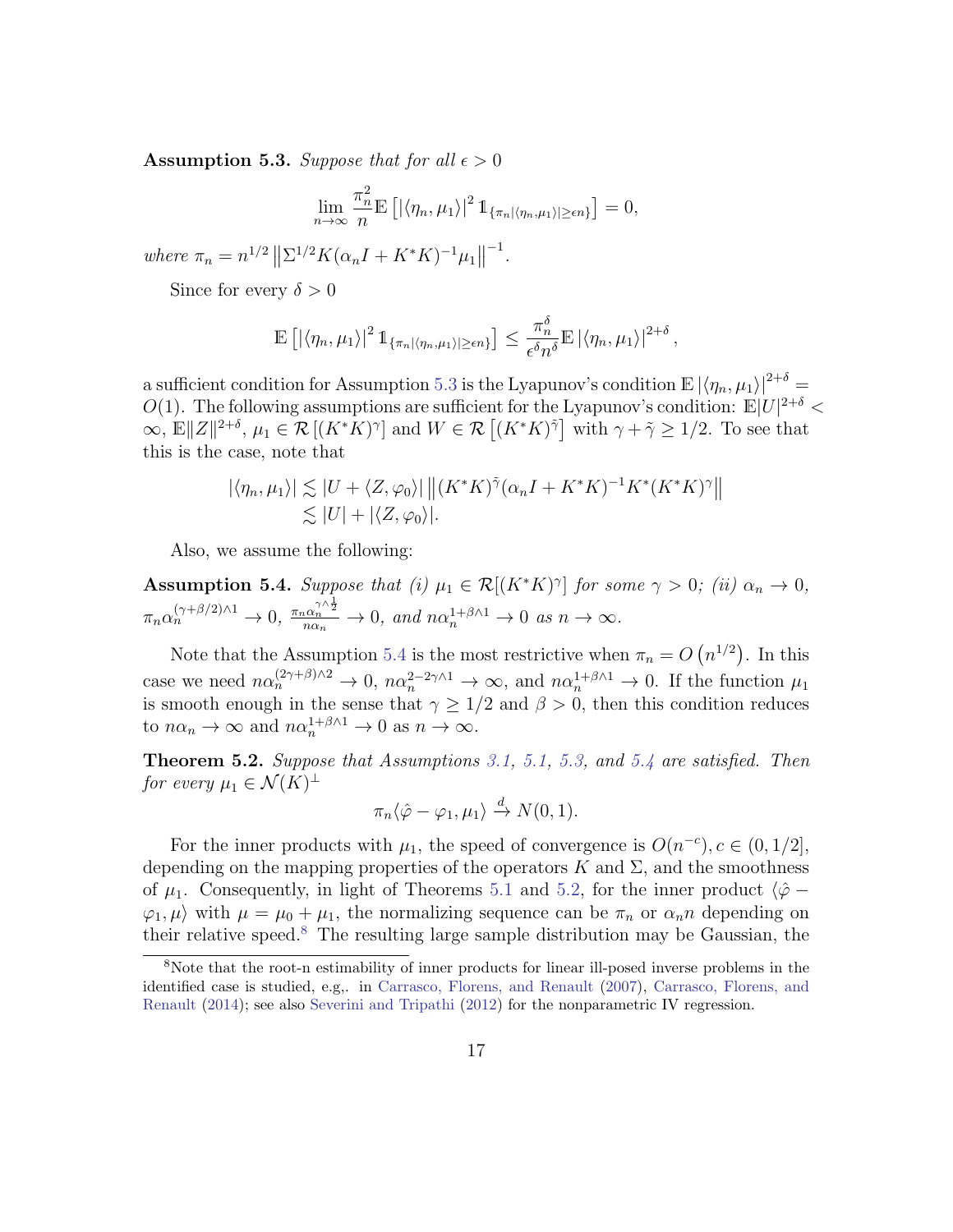weighted sum of independent chi-squared random variables, or the mixture of the two.<sup>[9](#page-17-1)</sup>

### <span id="page-17-0"></span>6 Monte Carlo experiments

In this section we study the validity of our asymptotic theory using Monte Carlo experiments. To construct the DGP with a non-trivial null space of the operator  $K$ , consider a Gaussian density truncated to the unit square

$$
f_{ZW}^{\rm ID}(z,w) = \frac{f_{ZW}(z,w)}{\int_{[0,1]^2} f_{ZW}(z,w) \, \mathrm{d}z \, \mathrm{d}w} \mathbb{1}\{(z,w) \in [0,1]^2\},\,
$$

where  $f_{ZW}$  is the density of

$$
\begin{pmatrix} Z \\ W \end{pmatrix} \sim N\left( \begin{pmatrix} 0.5 \\ 0.5 \end{pmatrix}, \begin{pmatrix} 0.05 & 0.01 \\ 0.01 & 0.05 \end{pmatrix} \right).
$$

Put  $J = \{1, 2, ..., J_0\}$  for some  $J_0 \in \mathbb{N}$  and let  $(\varphi_j)_{j \geq 1}$  be a trigonometric basis of  $L_2[0,1]$ . Define

$$
f_{ZW}^{\text{NID}} = C \sum_{j=1}^{J_0} \sum_{k=1}^{\infty} \langle f_{Z,W}, \varphi_j \otimes \varphi_k \rangle \varphi_j \otimes \varphi_k,
$$

where C is a normalizing constant, ensuring that  $f_{ZW}^{\text{NID}}$  integrates to 1. Let K be an integral operator with the kernel  $f_{ZW}^{\text{NID}}$ . Then the null space of K is infinitedimensional

$$
\mathcal{N}(K) \subset \text{span}\{\varphi_j : j \ge J_0 + 1\}
$$

and the identified set is not tractable. We also set  $J_0 = \infty$ , if  $J = \mathbb{N}$ , in which case  $\varphi_0 = 0$  and  $\varphi = \varphi_1$ .

We use the rejection sampling to simulate the data from  $f_{ZW}^{\text{NID}}$ . The rest of the DGP is

$$
Y = \varphi(Z) + U, \qquad U = \varepsilon Z, \quad \varepsilon \sim N(0, 1) \perp (Z, W),
$$

where  $\varphi(z) = z^3 - z^2 - z + \sum_{j=4}^{10} (-1)^j z^j$ . Note that the function  $\varphi$  exhibits nontrivial nonlinearities and, at the same time, it has an infinite series representation in the trigonometric basis.

For simplicity, we consider the Tikhonov-regularized estimator; see [Babii](#page-20-1) [\(2020\)](#page-20-1) for more details on the practical implementation. As in [Babii](#page-20-1) [\(2020\)](#page-20-1) we use the

<span id="page-17-1"></span><sup>9</sup>The critical values when the normalizing sequence is unknown can be obtained with resampling methods, see, e.g. [Bertail, Politis, and Romano](#page-20-8) [\(1999\)](#page-20-8).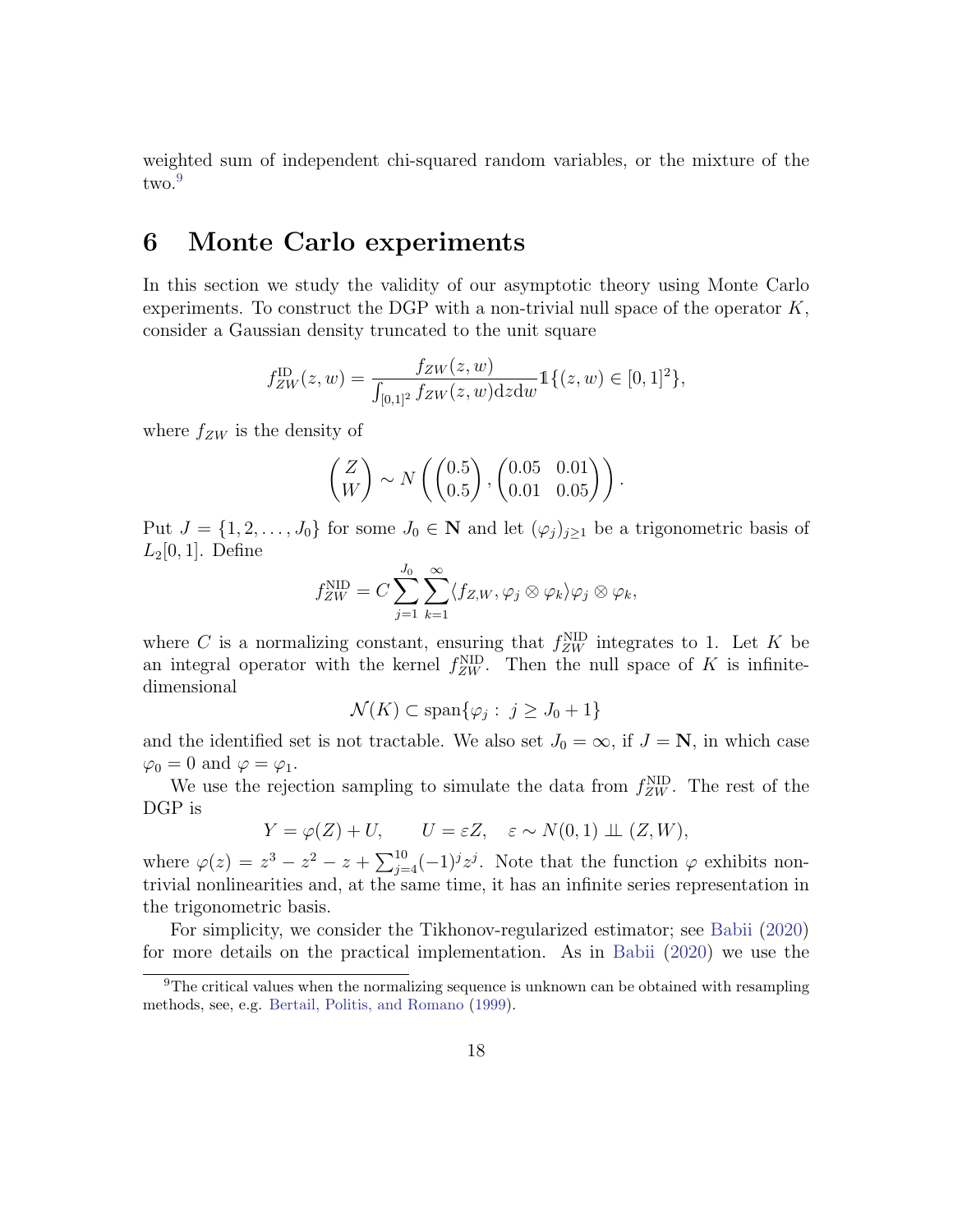cross-validation to select the tuning parameters, but without making additional adjustments needed for inference; see also [Centorrino](#page-21-10) [\(2014\)](#page-21-10). Table [1](#page-18-1) displays the empirical  $L_2$  and  $L_{\infty}$  errors for three different degrees of the identification. When  $J_0 = 1$  or  $J_0 = 2$ , the operator K has the infinite-dimensional null space, while for  $J_0 = \infty$ , the model is point identified. For  $J_0 = 1$ , we can only recover the information related to the first basis vector, and Figure [1](#page-19-0) illustrates significant distortions in this case. However, when the function  $\varphi$  is point identified, we do not do significantly better compared to the nonidentified case with  $J_0 = 2$ , in which case the first two basis vectors are used to approximate  $\varphi$ . Therefore, even for cases close to the extreme failures of the completeness condition, we may still be able to learn a lot about the global shape properties of  $\varphi$ .

<span id="page-18-1"></span>

|               | $n = 1000$        |                             | $n = 5000$           |        |
|---------------|-------------------|-----------------------------|----------------------|--------|
| $J_0$         | $\mathcal{L}_{2}$ | $L_{\infty}$                | $\mathcal{L}_{2}$    |        |
|               |                   | 0.0386 0.3913 0.0489        |                      | 0.2835 |
| $\mathcal{L}$ | 0.0364 -          |                             | 0.3414 0.0121 0.2612 |        |
| $\infty$      |                   | 0.0293 0.3166 0.0113 0.2604 |                      |        |

Table 1:  $L_2$  and  $L_{\infty}$  errors. 5000 Monte Carlo experiments.

### <span id="page-18-0"></span>7 Conclusion

This paper develops a theory of nonidentified ill-posed inverse problems using the nonparametric IV and the high-dimensional regressions as illustrating examples. Identification failures occur due to the non-injectivity of the covariance or the conditional expectation operators. We show that if these operators are not injective, the estimators based on the spectral regularization converge to the best approximation of the structural parameter in the orthogonal complement to the null space of the operator and derive new uniform and Hilbert space norm bounds for the risk.

This provides us an appealing projection interpretation for the nonparametric IV regression under identification failures similar to the one shared by the ordinary least-squares under misspecification. We describe several circumstances when the best approximation coincides with a structural parameter, or at least reasonably approximates it, and discuss how our results can be useful in the partial identification setting under smoothness constraints. It is also worth mentioning that the smoothnes constraints can also be incorporated in the regularization procedure, see [Babii and](#page-20-9) [Florens](#page-20-9) [\(2021\)](#page-20-9), leading to more precise estimates in small samples.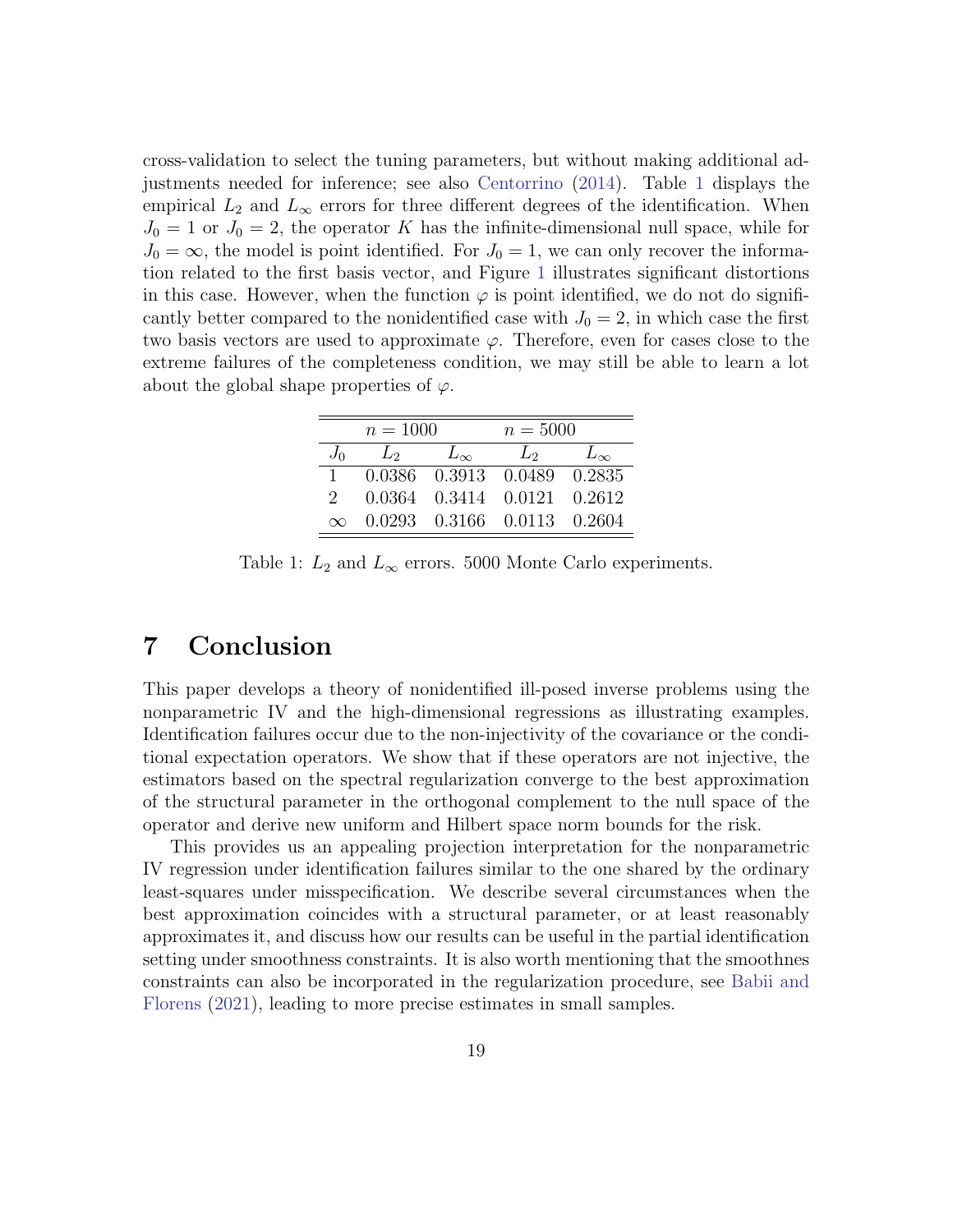<span id="page-19-0"></span>

Figure 1: Estimates averaged over 5000 experiments with 95% pointwise empirical confidence bands.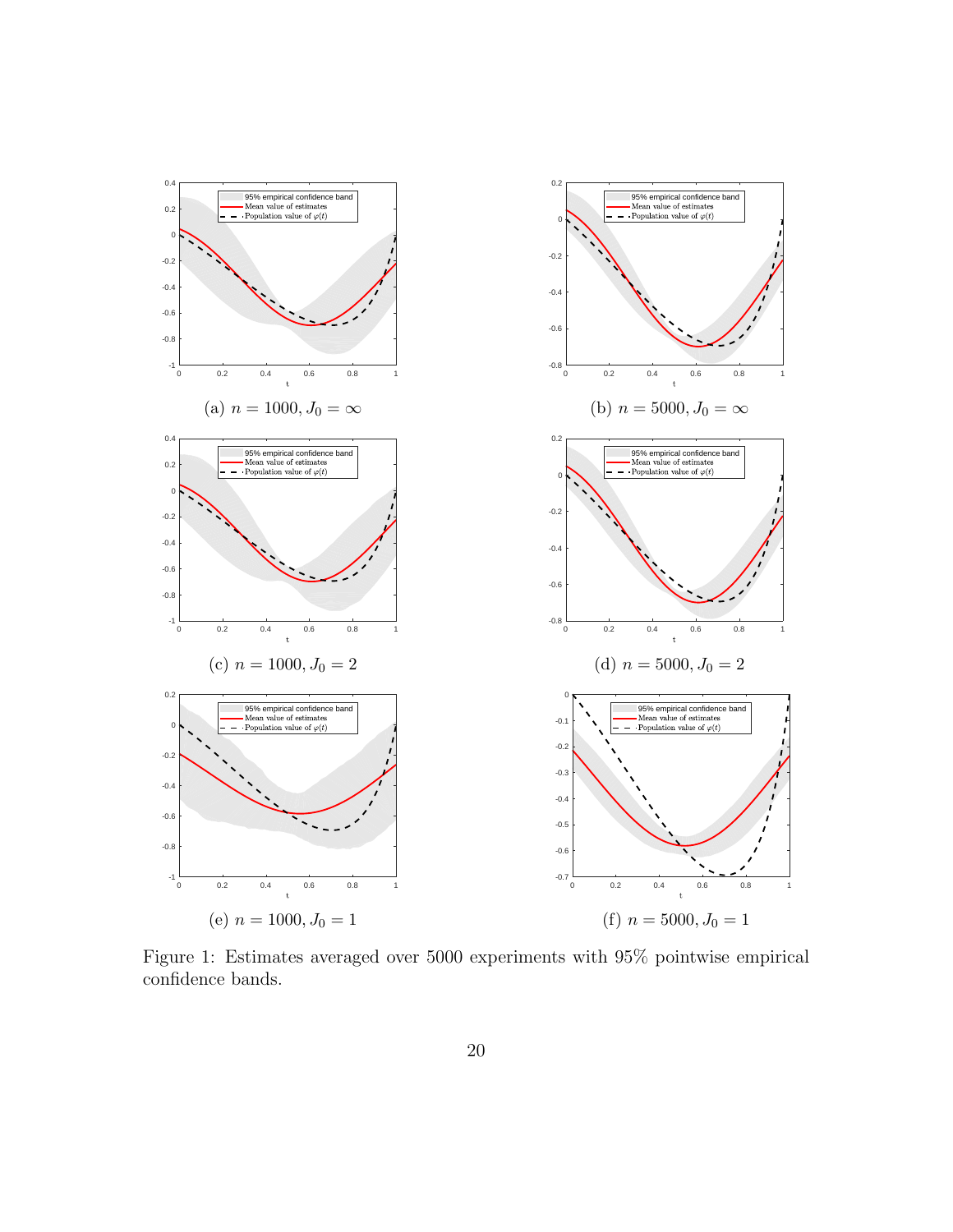Lastly, we illustrate that under identification failures, the asymptotic distribution of linear functionals can transition between the weighted chi-squared and Gaussian limits.

## References

- <span id="page-20-4"></span>Adao, R., A. Costinot, and D. Donaldson (2017): "Nonparametric counterfactual predictions in neoclassical models of international trade," American Economic Review, 107(3), 633–689.
- <span id="page-20-2"></span>ANDREWS, D. W. (2017): "Examples of  $\ell^2$ -complete and boundedly-complete distributions," Journal of Econometrics, 199(2), 213–220.
- <span id="page-20-0"></span>ANGRIST, J. D., AND J.-S. PISCHKE (2008): *Mostly harmless econometrics*. Princeton University Press.
- <span id="page-20-5"></span>Arellano, M., R. Blundell, and S. Bonhomme (2017): "Earnings and consumption dynamics: a nonlinear panel data framework," *Econometrica*, 85(3), 693–734.
- <span id="page-20-1"></span>BABII, A. (2020): "Honest confidence sets in nonparametric IV regression and other ill-posed models," Econometric Theory, 36(4), 658–706.

<span id="page-20-6"></span>(2021): "High-dimensional mixed-frequency IV regression," Journal of Business & Economic Statistics, (forthcoming).

- <span id="page-20-9"></span>BABII, A., AND J.-P. FLORENS (2021): "Are unobservables separable?," arXiv preprint arXiv:1705.01654.
- <span id="page-20-10"></span>BAKUSHINSKII, A. B. (1967): "A general method of constructing regularizing algorithms for a linear incorrect equation in Hilbert space," Zhurnal Vychislitel'noi Matematiki i Matematicheskoi Fiziki, 7(3), 672–677.
- <span id="page-20-7"></span>Benatia, D., M. Carrasco, and J.-P. Florens (2017): "Functional linear regression with functional response," Journal of Econometrics, 201(2), 269–291.
- <span id="page-20-3"></span>BERRY, S. T., AND P. A. HAILE (2014): "Identification in differentiated products markets using market-level data," Econometrica, 82(5), 1749–1797.
- <span id="page-20-8"></span>Bertail, P., D. N. Politis, and J. P. Romano (1999): "On subsampling estimators with unknown rate of convergence," Journal of the American Statistical Association, 94(446), 569–579.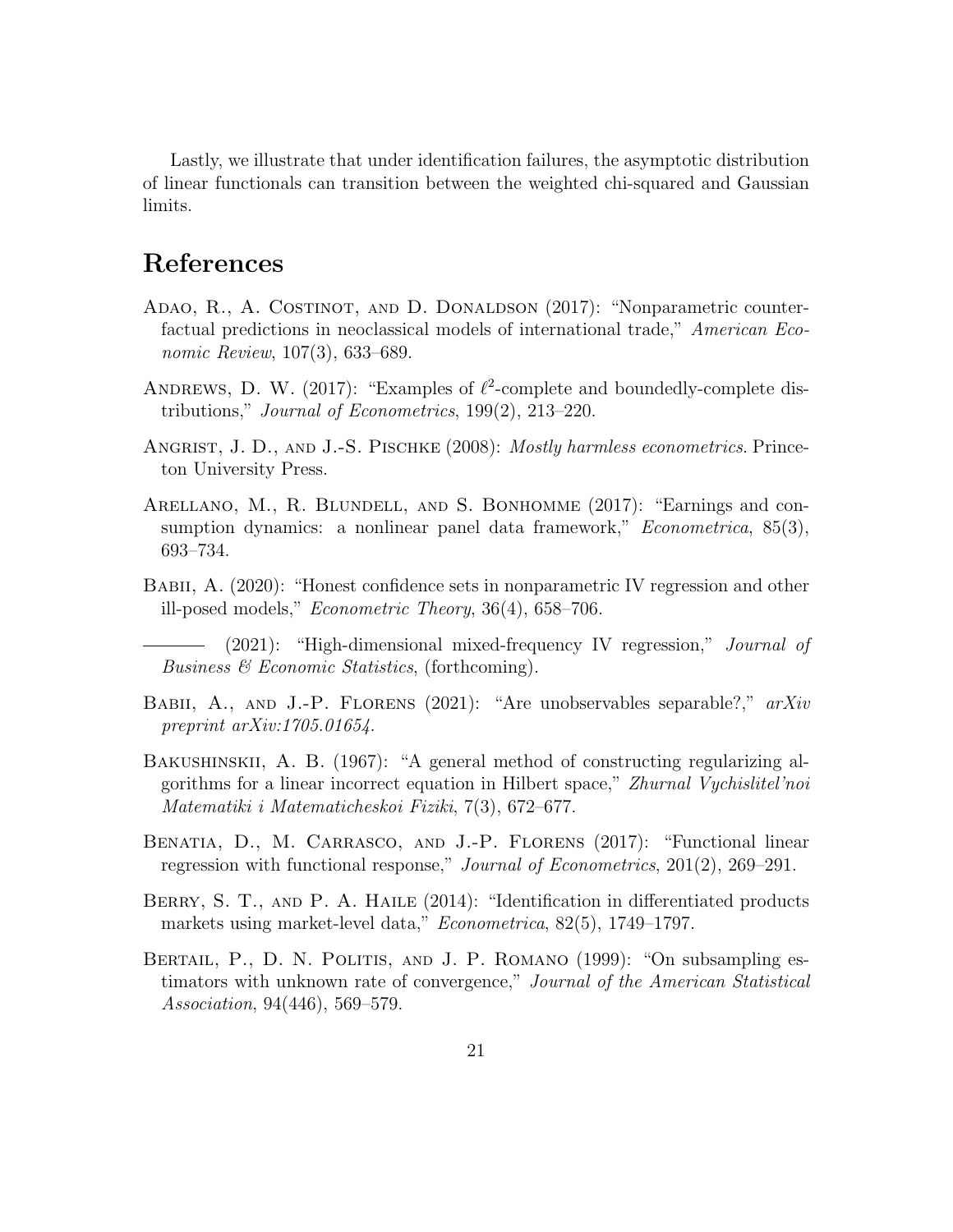- <span id="page-21-3"></span>Blundell, R., X. Chen, and D. Kristensen (2007): "Semi-nonparametric IV estimation of shape-invariant Engel curves," Econometrica, 75(6), 1613–1669.
- <span id="page-21-11"></span>Bosq, D. (2000): Linear processes in function spaces. Springer.
- <span id="page-21-6"></span>BOTOSARU, I. (2019): "Identifying distributions in a panel model with heteroskedasticity: an application to earnings volatility," Bristol University Working Paper.
- <span id="page-21-7"></span>Breunig, C., E. Mammen, and A. Simoni (2018): "Nonparametric estimation in case of endogenous selection," Journal of Econometrics, 202(2), 268–285.
- <span id="page-21-5"></span>Canay, I. A., A. Santos, and A. M. Shaikh (2013): "On the testability of identification in some nonparametric models with endogeneity," *Econometrica*, 81(6), 2535–2559.
- <span id="page-21-0"></span>Carrasco, M., J.-P. Florens, and E. Renault (2007): "Linear inverse problems in structural econometrics estimation based on spectral decomposition and regularization," Handbook of Econometrics, 6B, 5633–5751.
- <span id="page-21-1"></span> $-$  (2014): "Asymptotic normal inference in linear inverse problems," Handbook of applied nonparametric and semiparametric econometrics and statistics, pp. 65– 96.
- <span id="page-21-10"></span>CENTORRINO, S. (2014): "Data driven selection of the regularization parameter in additive nonparametric instrumental regressions," *Economics Department, Stony* Brook University.
- <span id="page-21-9"></span>Chen, L., M. Pelger, and J. Zhu (2020): "Deep learning in asset pricing," Available at SSRN 3350138.
- <span id="page-21-4"></span>Chen, X., and T. M. Christensen (2018): "Optimal sup-norm rates and uniform inference on nonlinear functionals of nonparametric IV regression," Quantitative Economics, 9(1), 39–84.
- <span id="page-21-8"></span>CHEN, X., AND S. C. LUDVIGSON (2009): "Land of addicts? An empirical investigation of habit-based asset pricing models," Journal of Applied Econometrics, 24(7), 1057–1093.
- <span id="page-21-2"></span>Chen, X., and D. Pouzo (2012): "Estimation of nonparametric conditional moment models with possibly nonsmooth generalized residuals,"  $Econometrica$ ,  $80(1)$ , 277–321.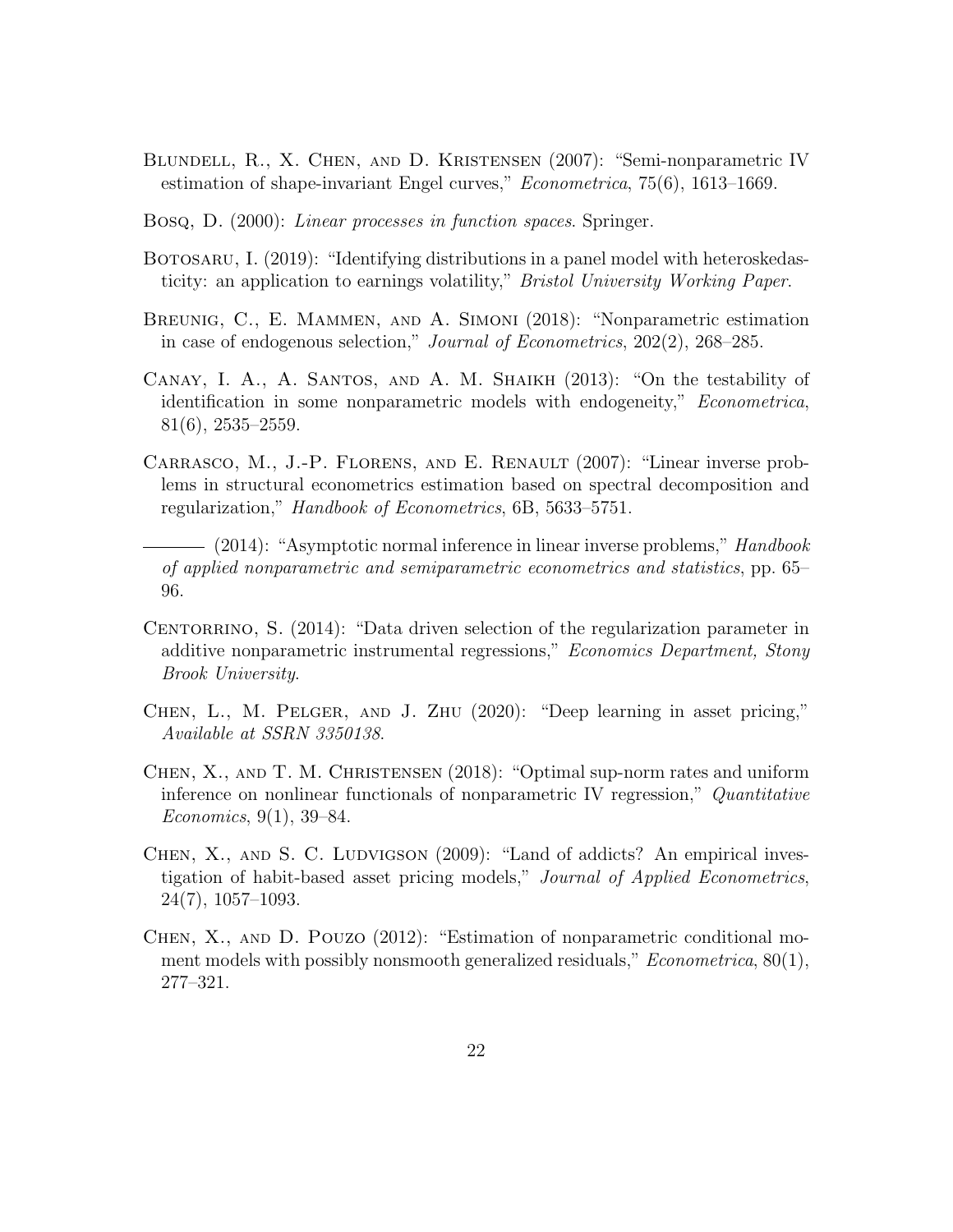- <span id="page-22-9"></span>Chernozhukov, V., and C. Hansen (2005): "An IV model of quantile treatment effects," Econometrica, 73(1), 245–261.
- <span id="page-22-11"></span>Chernozhukov, V., W. K. Newey, and A. Santos (2015): "Constrained conditional moment restriction models," arXiv preprint arXiv:1509.06311.
- <span id="page-22-1"></span>DAROLLES, S., Y. FAN, J.-P. FLORENS, AND E. RENAULT (2011): "Nonparametric instrumental regression," Econometrica, 79(5), 1541–1565.
- <span id="page-22-5"></span>D'HAULTFOEUILLE, X. (2011): "On the completeness condition in nonparametric instrumental problems," Econometric Theory, 27(3), 460–471.
- <span id="page-22-7"></span>DUNKER, F., S. HODERLEIN, AND H. KAIDO (2017): "Nonparametric identification of random coefficients in endogenous and heterogeneous aggregate demand models," Cemmap Working Paper.
- <span id="page-22-12"></span>EGGER, H. (2005): "Accelerated Newton-Landweber iterations for regularizing nonlinear inverse problems," SFB-Report, 3, 2005.
- <span id="page-22-0"></span>Engl, H. W., M. Hanke, and A. Neubauer (1996): Regularization of inverse problems. Springer.
- <span id="page-22-4"></span>Escanciano, J. C., and W. Li (2021): "Optimal linear instrumental variables approximations," Journal of Econometrics, 221(1), 223–246.
- <span id="page-22-2"></span>Florens, J.-P., J. Johannes, and S. Van Bellegem (2011): "Identification and estimation by penalization in nonparametric instrumental regression," *Econo*metric Theory, 27(3), 472–496.
- <span id="page-22-10"></span>FLORENS, J.-P., M. MOUCHART, AND J.-M. ROLIN (1990): *Elements of bayesian* statistics. CRC Press.
- <span id="page-22-8"></span>Florens, J.-P., and S. Van Bellegem (2015): "Instrumental variable estimation in functional linear models," Journal of Econometrics, 186(2), 465–476.
- <span id="page-22-6"></span>FREYBERGER, J. (2017): "On completeness and consistency in nonparametric instrumental variable models," Econometrica, 85(5), 1629–1644.
- <span id="page-22-3"></span>FRIEDMAN, J. H. (2001): "Greedy function approximation: a gradient boosting machine," Annals of Statistics, 29(5), 1189–1232.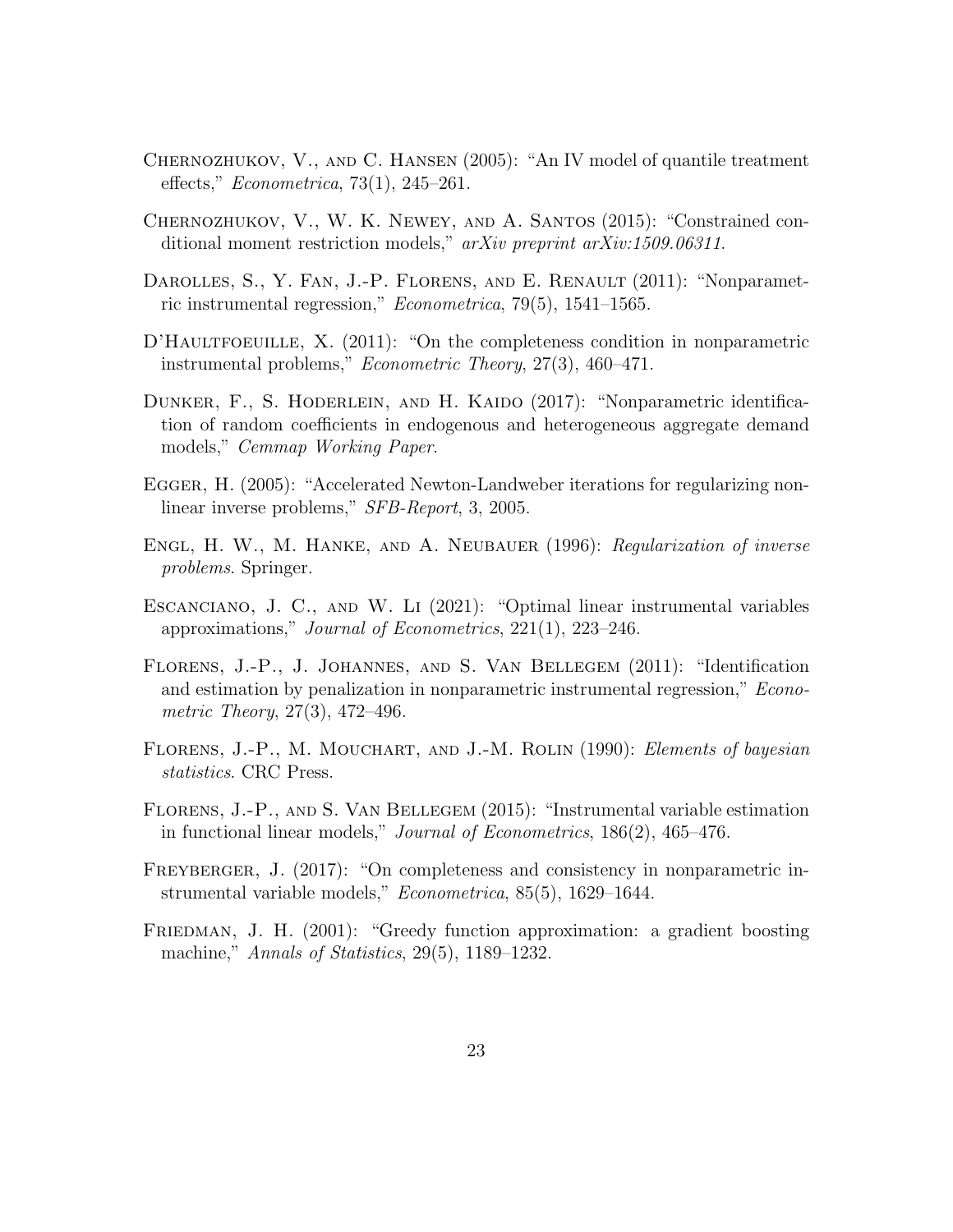- <span id="page-23-2"></span>GAGLIARDINI, P., AND O. SCAILLET (2012): "Tikhonov regularization for nonparametric instrumental variable estimators," Journal of Econometrics, 167(1), 61–75.
- <span id="page-23-10"></span>GINÉ, E., AND R. NICKL  $(2016)$ : *Mathematical foundations of infinite-dimensional* statistical models. Cambridge University Press.
- <span id="page-23-11"></span>GREGORY, G. G. (1977): "Large sample theory for U-statistics and tests of fit," Annals of Statistics,  $5(1)$ ,  $110-123$ .
- <span id="page-23-13"></span>GROETSCH, C. W. (1977): *Generalized inverses of linear operators*. Chapman  $\&$ Hall Pure and Applied Mathematics.
- <span id="page-23-6"></span>Hoderlein, S., L. Nesheim, and A. Simoni (2017): "Semiparametric estimation of random coefficients in structural economic models," Econometric Theory, 33(6), 1265–1305.
- <span id="page-23-4"></span>HU, Y., AND S. M. SCHENNACH (2008): "Instrumental variable treatment of nonclassical measurement error models," Econometrica, 76(1), 195–216.
- <span id="page-23-3"></span>Hu, Y., and J.-L. Shiu (2018): "Nonparametric identification using instrumental variables: sufficient conditions for completeness," Econometric Theory, 34(3), 659– 693.
- <span id="page-23-5"></span>Hu, Y., and M. Shum (2012): "Nonparametric identification of dynamic models with unobserved state variables," *Journal of Econometrics*,  $171(1)$ ,  $32-44$ .
- <span id="page-23-7"></span>KASHAEV, N., AND B. SALCEDO (2020): "Discerning solution concepts for discrete games," Journal of Business  $\mathcal C$  Economic Statistics (forthcoming).
- <span id="page-23-0"></span>Koopmans, T. C. (1949): "Identification problems in economic model construction," *Econometrica*, 17(2), 125–144.
- <span id="page-23-1"></span>Koopmans, T. C., and O. Reiersol (1950): "The identification of structural characteristics," Annals of Mathematical Statistics, 21(2), 165–181.
- <span id="page-23-12"></span>KOROLYUK, V. S., AND Y. V. BOROVSKICH (1994): *Theory of U-statistics*. Springer Science & Business Media.
- <span id="page-23-9"></span>Kress, R. (2014): Linear integral equations. Springer Science & Business Media.
- <span id="page-23-8"></span>LUENBERGER, D. G. (1997): *Optimization by vector space methods*. John Wiley  $\&$ Sons.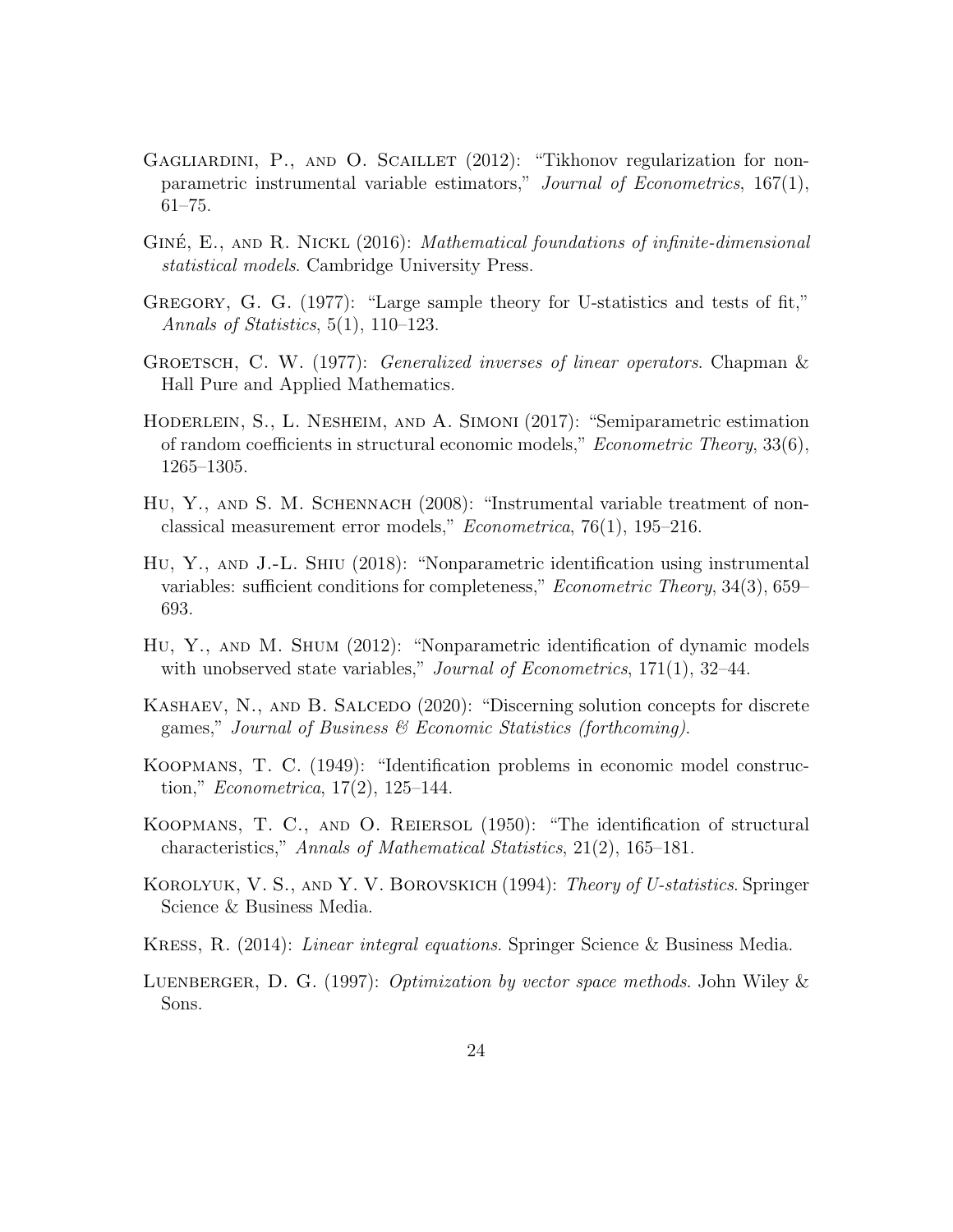- <span id="page-24-5"></span>MAIR, B. A., AND F. H. RUYMGAART (1996): "Statistical inverse estimation in Hilbert scales," SIAM Journal on Applied Mathematics, 56(5), 1424–1444.
- <span id="page-24-9"></span>MATHÉ,  $P_{\cdot}$ , AND S. V. PEREVERZEV (2002): "Moduli of continuity for operator valued functions," Numerical Functional Analysis and Optimization, 23(5-6), 623– 631.
- <span id="page-24-10"></span>NAIR, M. T. (2009): Linear operator equations: approximation and regularization. World Scientific Publishing Company.
- <span id="page-24-3"></span>NEWEY, W. K., AND J. L. POWELL (2003): "Instrumental variable estimation of nonparametric models," *Econometrica*, 71(5), 1565–1578.
- <span id="page-24-0"></span>ROTHENBERG, T. J. (1971): "Identification in parametric models," *Econometrica*, 39(3), 577–591.
- <span id="page-24-8"></span>RUDIN, W. (1991): Functional analysis. McGraw-Hill.
- <span id="page-24-7"></span>Severini, T. A., and G. Tripathi (2012): "Efficiency bounds for estimating linear functionals of nonparametric regression models with endogenous regressors," Journal of Econometrics, 170(2), 491–498.
- <span id="page-24-11"></span>SHORACK, G. R., AND J. A. WELLNER (2009): *Empirical processes with applica*tions to statistics. SIAM.
- <span id="page-24-4"></span>SOKULLU, S. (2016): "A semi-parametric analysis of two-sided markets: an application to the local daily newspapers in the USA," Journal of Applied Econometrics, 31(5), 843–864.
- <span id="page-24-1"></span>Tikhonov, A. N. (1963): "On the solution of ill-posed problems and the method of regularization," Doklady Akademii Nauk, 151(3), 501–504.
- <span id="page-24-6"></span>van der Vaart, A. W., and J. A. Wellner (2000): Weak convergence and empirical processes. Springer.
- <span id="page-24-2"></span>YAO, F., H.-G. MÜLLER, AND J.-L. WANG (2005): "Functional data analysis for sparse longitudinal data," Journal of the American Statistical Association, 100(470), 577–590.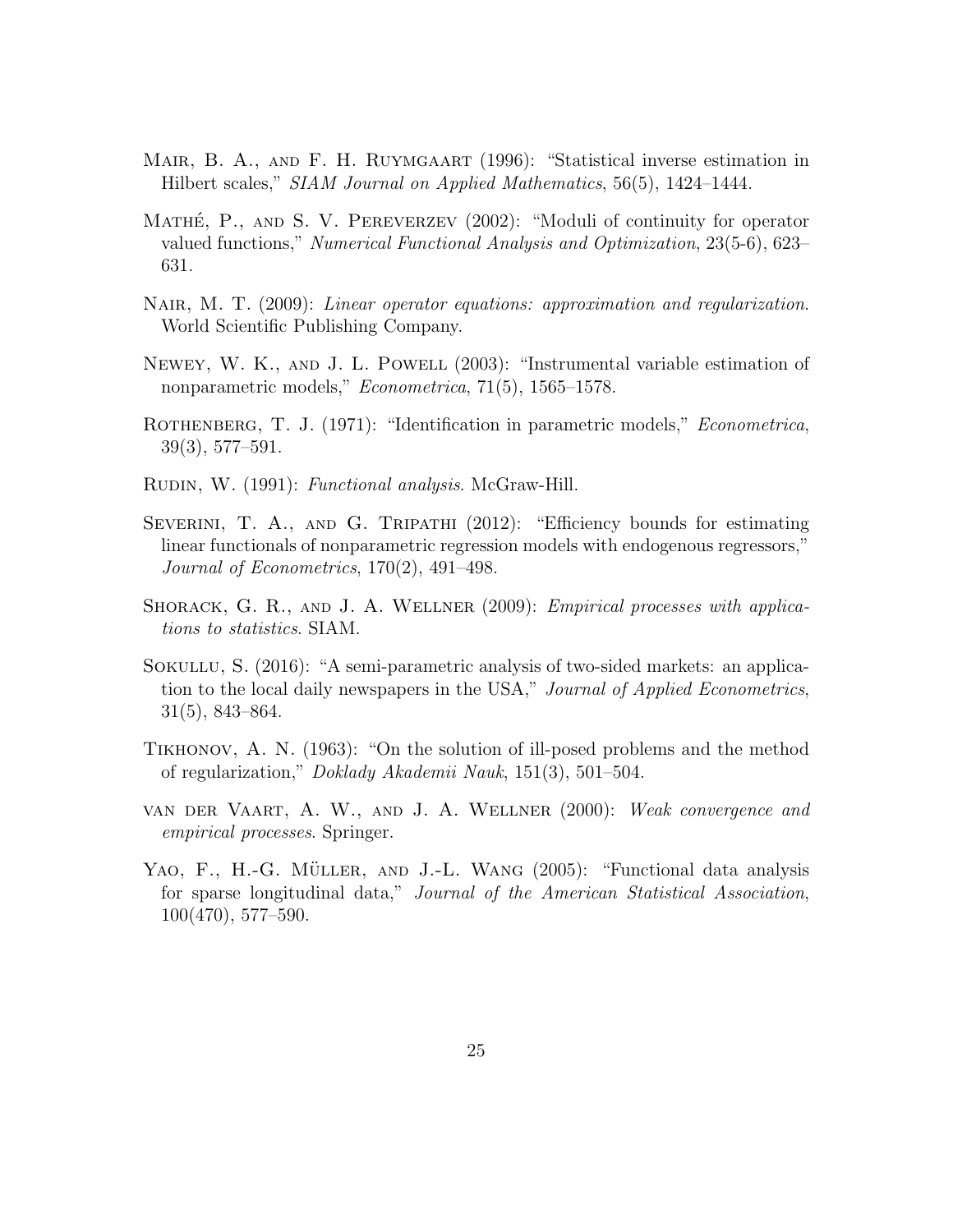# APPENDIX

## A.1 General regularization schemes

Consider a linear operator equation

 $K\varphi = r$ ,

where  $K : \mathcal{E} \to \mathcal{H}$  is a linear operator and  $\mathcal{E}, \mathcal{H}$  are Hilbert spaces. The operator K is assumed to be bounded with  $||K||^2 \leq \Lambda$  for some  $\Lambda < \infty$ , but not necessarily compact. Then  $K^*K : \mathcal{E} \to \mathcal{E}$  is a normal operator with spectral decomposition

$$
K^*K = \int_{\sigma(K^*K)} \lambda \mathrm{d}E(\lambda),
$$

where  $\sigma(K^*K)$  is the spectrum of  $K^*K$  and E is the resolution of identity; see [Rudin](#page-24-8) [\(1991\)](#page-24-8), Theorem 12.23. For a bounded Borel function  $q : [0, \Lambda] \to \mathbf{R}$ , define

$$
g(K^*K) = \int_{\sigma(K^*K)} g(\lambda) dE(\lambda).
$$

If additionally the operator K is compact, the spectrum of  $K^*K$  is countable, and

$$
g(K^*K) = \sum_{j=1}^{\infty} g(\lambda_j) E_j,
$$

where  $E_j$  is a projection operator on the eigenspace corresponding to  $\lambda_j$ . If  $(\varphi_j, \psi_j)_{j \geq 1}$ is a sequence of eigenvectors of  $K^*K$ , then for all  $\varphi \in \mathcal{E}$ 

$$
g(K^*K)\varphi = \sum_{j=1}^{\infty} g(\lambda_j) \langle \varphi, \varphi_j \rangle \psi_j.
$$

We are interested in recovering the best approximation to the structural parameter  $\varphi$  when estimates  $(\hat{K}, \hat{r})$  of  $(\tilde{K}, r)$  are available with  $\|\hat{K}\|^2 \leq \Lambda$  a.s. To that end, we consider a slightly more general version of Assumption [3.1:](#page-7-1)

<span id="page-25-0"></span>**Assumption A.1.1.** Suppose that  $(\varphi, K)$  belongs to

$$
\mathcal{F}(\beta, C) = \left\{ (\varphi, K) : \varphi_1 = s_\beta(K^*K)\psi, \ \|\psi\|^2 \vee \|\varphi_0\| \vee \|K\| \le C \right\},\
$$

where  $s_\beta : [0, \Lambda] \to \mathbf{R}$  is a nondecreasing positive function such that  $\lambda \mapsto s_\beta^2(\lambda)/\lambda^\beta$ is nonincreasing.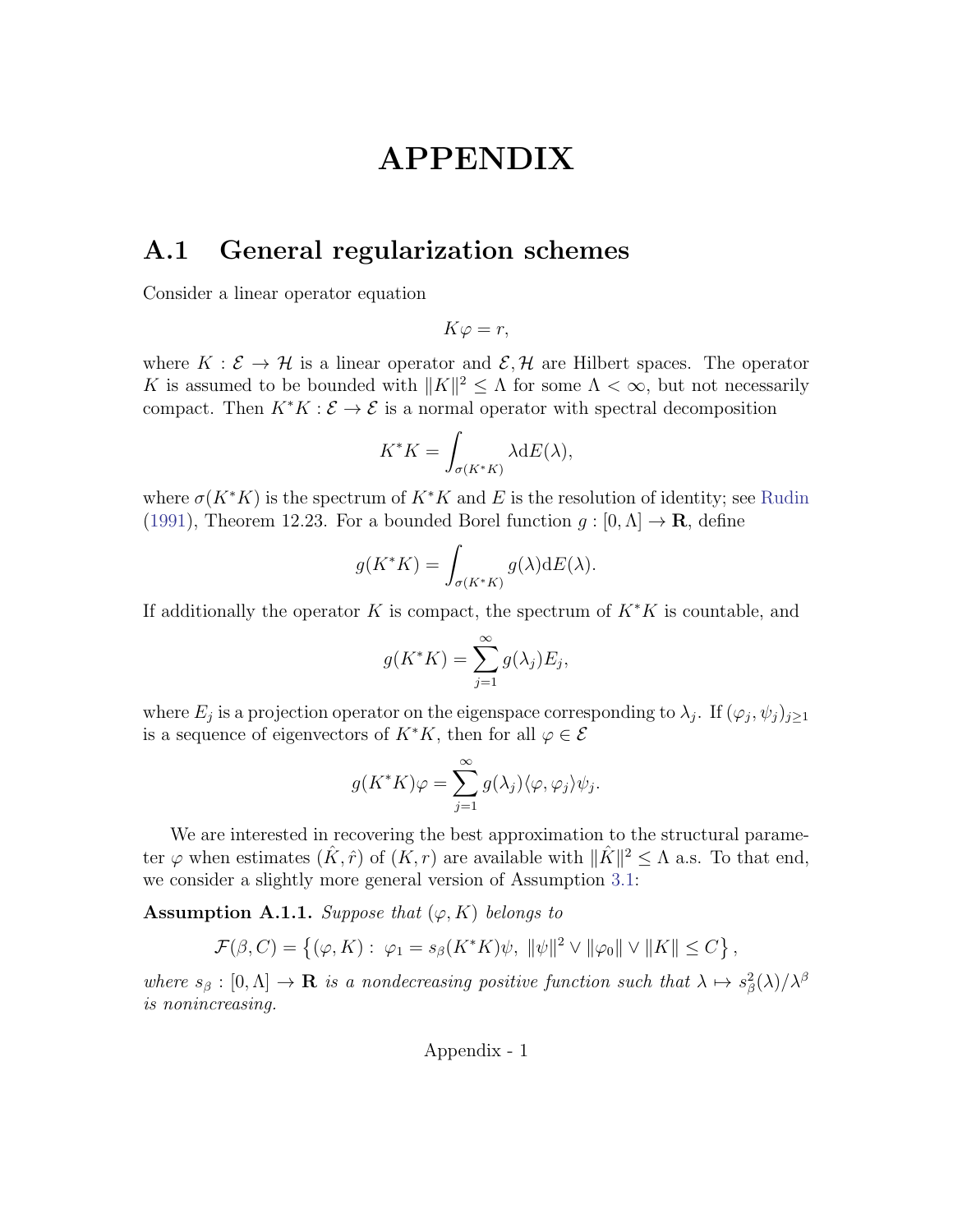The following two cases are of interest:

- 1. mildly ill-posed problem:  $s_{\beta}(\lambda) = \lambda^{\beta/2}$ ;
- 2. severely ill-posed problem:  $s_{\beta}(\lambda) = \log^{-\beta/2} \left(\frac{1}{\lambda}\right)$  $\frac{1}{\lambda}$ ) with  $s_{\beta}(0) = 0$ .

It is worth mentioning that the mildly ill-posed case allows for the exponential decline of eigenvalues of K<sup>∗</sup>K provided that the Fourier coefficients of  $\varphi_1$  also decline exponentially fast. On the other hand, the severely ill-posed case allows for less regular  $\varphi_1$ .

The spectral regularization scheme is described by the family of bounded Borel functions  $g_{\alpha} : [0, \infty) \to \mathbf{R}$ , where  $\alpha > 0$  is a regularization parameter such that  $\lim_{\alpha\to 0} g_{\alpha}(\lambda) = \lambda^{-1}$ . Assuming that  $\hat{K}$  is bounded, the regularized estimator is defined as

$$
\hat{\varphi} = g_{\alpha}(\hat{K}^*\hat{K})\hat{K}^*\hat{r}.
$$

Our theoretical results require that the regularization scheme satisfies the following assumption:

<span id="page-26-0"></span>Assumption A.1.2. There exist  $c_1, c_2, c_3, \beta_0 > 0$  such that:  $(i) \sup_{\lambda \leq \Lambda} |g_\alpha(\lambda)\lambda^{1/2}| \leq$  $c_1/$ √  $\overline{\alpha}$ ; (ii)  $\sup_{\lambda \leq \Lambda} |(g_{\alpha}(\lambda)\lambda - 1)\lambda^{r}| \leq c_2\alpha^{r}, \forall r \in [0, 2\beta_0]$ ; and (iii)  $\sup_{\lambda \leq \Lambda} |g_{\alpha}(\lambda)| \leq$  $c_3/\alpha$ .

It is easy to verify that the following regularization schemes satisfy Assumption  $A.1.2$  in the mildly and the severely ill-posed cases:<sup>[10](#page-26-1)</sup>

1. Tikhonov regularization:

$$
g_{\alpha}(\lambda) = \frac{1}{\alpha + \lambda}.
$$

Assumption [A.1.2](#page-26-0) holds with  $c_1 = 1/2$ ,  $c_2 = c_3 = 1$ , and  $\beta_0 = 2$ .

2. Spectral cut-off regularization (principal components):

$$
g_{\alpha}(\lambda) = \lambda^{-1} \mathbb{1}\{\lambda \geq \alpha\}.
$$

Assumption [A.1.2](#page-26-0) holds with  $c_1 = c_2 = c_3 = 1$  and every  $\beta_0 > 0$ .

<span id="page-26-1"></span><sup>&</sup>lt;sup>10</sup>In the severely ill-posed case, the function  $\lambda \mapsto s_\beta^2(\lambda)/\lambda^\beta$  is nonincreasing only on  $(0, 1/e]$  and  $s_{\beta}$  is not defined at  $\lambda = 1$ . To get around these problems, we can assume that the norm on H is scaled, so that  $||K||^2 \leq 1/e$ .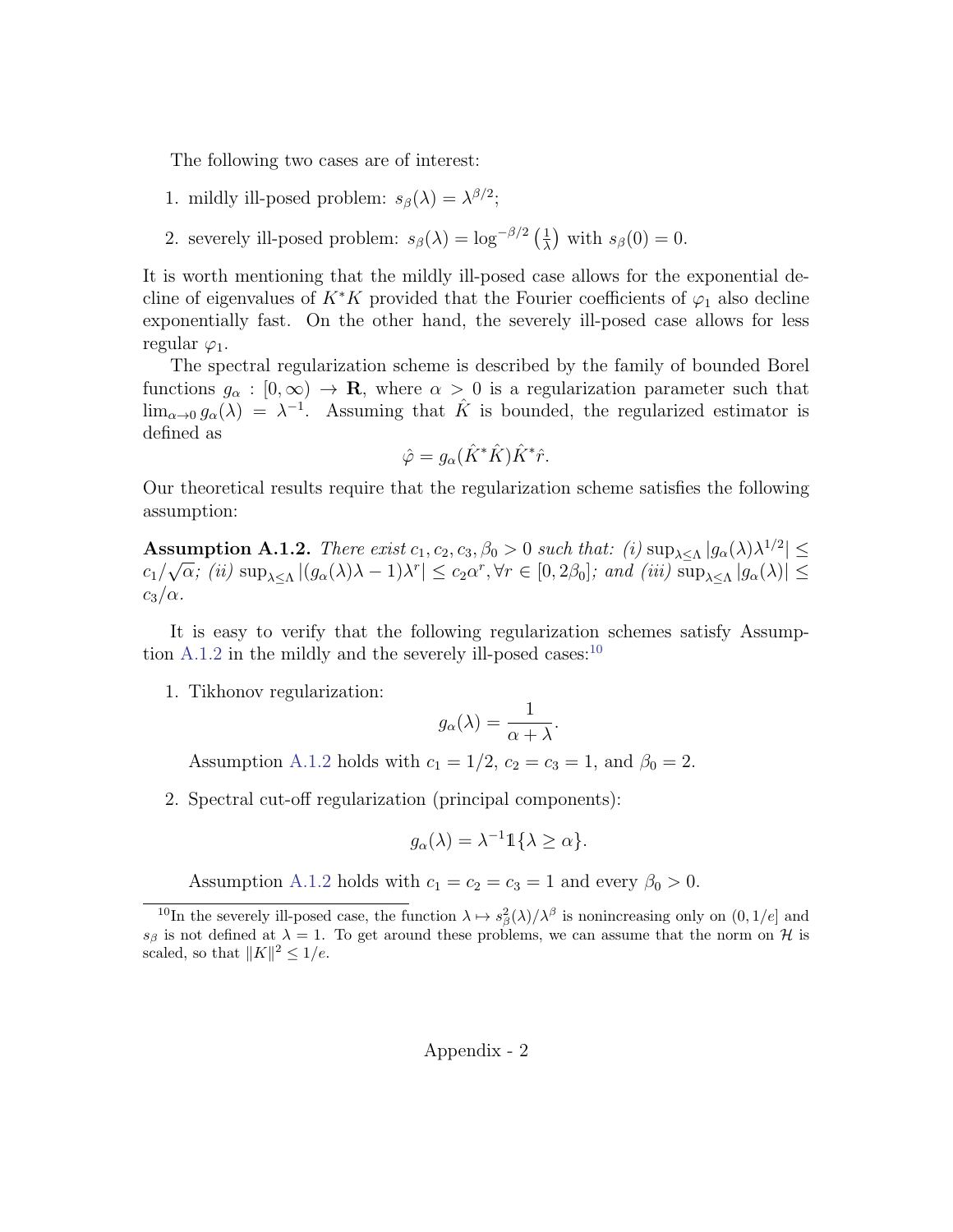3. Iterated Tikhonov regularization:

$$
g_{\alpha,m}(\lambda) = \sum_{j=0}^{m-1} \frac{\alpha^j}{(\alpha+\lambda)^{j+1}} = \frac{1}{\lambda} \left( 1 - \left( \frac{\alpha}{\lambda+\alpha} \right)^m \right), \qquad m = 2, 3, \dots
$$

Assumption [A.1.2](#page-26-0) holds with  $c_1 = m^{1/2}$ ,  $c_2 = 1$  and  $c_3 = \beta_0 = m$ .

4. Landweber-Fridman regularization:

$$
g_{\alpha,c}(\lambda) = \sum_{j=0}^{1/\alpha - 1} (1 - c\lambda)^j = \frac{1}{\lambda} (1 - (1 - c\lambda)^{1/\alpha}),
$$

where  $\alpha = 1/m$  for some  $m \in \mathbb{N}$  and  $c \in (0, 1/\Lambda)$ . Assumption [A.1.2](#page-26-0) is satisfied with  $c_1^2 = c, c_2 = c \vee 1, c_3 = \left(\frac{\beta}{ce}\right)^{\beta/2} \vee 1$ , and every  $\beta_0 > 0$ .

The constant  $\beta_0$  is called the qualification of the regularization scheme. It is well known that the simple Tikhonov regularization exhibits a saturation effect and its bias cannot converge faster than at the rate  $O(\alpha^2)$ . This can be fixed with the iterated Tikhonov regularization similarly to using higher-order kernels for nonparametric kernel estimators.

The following result describes the rate of convergence of  $\hat{\varphi}$  to  $\varphi_1$  for general regularization schemes:

<span id="page-27-1"></span>Theorem A.1. Suppose that Assumptions [A.1.1,](#page-25-0) [A.1.2,](#page-26-0) and [3.2](#page-8-0) are satisfied with  $\beta \leq \beta_0$ .<sup>[11](#page-27-0)</sup> Then in the mildly ill-posed case

$$
\|\hat{\varphi}-\varphi_1\|^2=O_P\left(\frac{\delta_n}{\alpha_n}+\rho_{1n}^{\beta\wedge 1}\left(1+\mathbb{1}_{\beta=1}\log^2\rho_{1n}^{-1}\right)+\alpha_n^{\beta}\right),\,
$$

while in the severely ill-posed case

$$
\|\hat{\varphi} - \varphi_1\|^2 = O_P\left(\frac{\delta_n}{\alpha_n} + \log^{-\beta}\rho_{1n}^{-1} + \log^{-\beta}\alpha_n^{-1}\right).
$$

Before we state the proof, note that

1. In the mildly ill-posed case, the optimal choice of regularization parameter is  $\alpha_n \sim \delta_n^{\frac{1}{\beta+1}}$  provided that  $\rho_{1n}^{\beta \wedge 1}$  $\int_{1n}^{\beta \wedge 1} \log^2 n \lesssim \delta_n/\alpha_n$ . Then the convergence rate is

$$
\|\hat{\varphi} - \varphi_1\|^2 = O_P\left(\delta_n^{\frac{\beta}{\beta+1}}\right).
$$

<span id="page-27-0"></span><sup>&</sup>lt;sup>11</sup>Note we can always take  $\beta = \beta_0$  if  $\beta > \beta_0$ .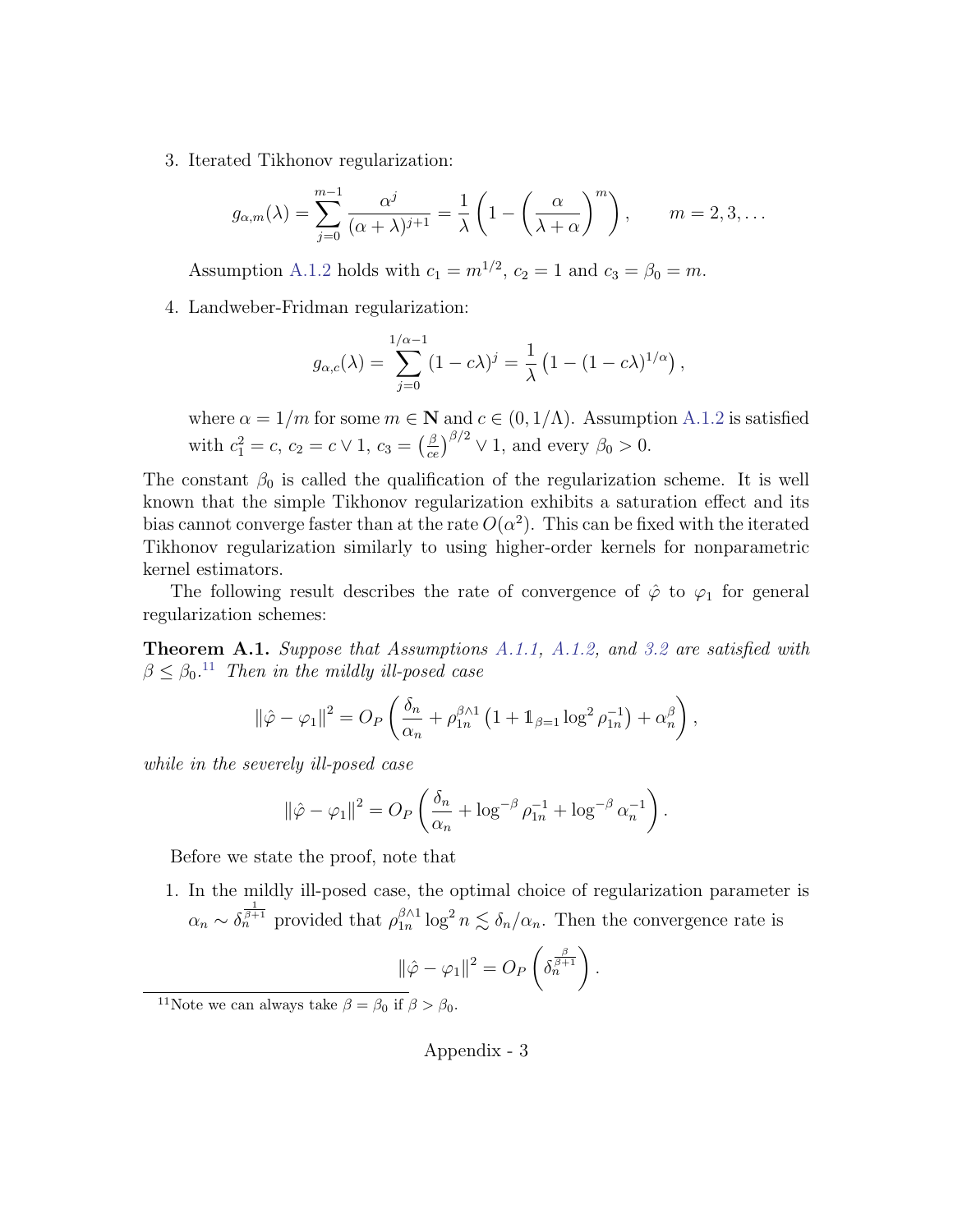2. In the severelly ill-posed case, one can choose  $\alpha_n \sim \delta_n^{1/2}$ . Then the convergence rate is

$$
\|\hat{\varphi} - \varphi_1\|^2 = O_P\left(\frac{1}{\log^\beta n}\right),\,
$$

provided that  $\delta_n, \rho_n \sim n^{-c}$  for some  $c > 0$ .

Proof of Theorem [A.1.](#page-27-1) Decompose

$$
\hat{\varphi} - \varphi_1 = I_n + II_n + III_n
$$

with

$$
I_n = g_\alpha(\hat{K}^*\hat{K})\hat{K}^*(\hat{r} - \hat{K}\varphi),
$$
  
\n
$$
II_n = \left[g_\alpha(\hat{K}^*\hat{K})\hat{K}^*\hat{K} - I\right]s_\beta(\hat{K}^*\hat{K})\psi,
$$
  
\n
$$
III_n = \left[g_\alpha(\hat{K}^*\hat{K})\hat{K}^*\hat{K} - I\right] \left\{s_\beta(K^*K) - s_\beta(\hat{K}^*\hat{K})\right\}\psi.
$$

To see that this decomposition holds, note that  $\varphi = \varphi_1 + \varphi_0$  and that under As-sumption [A.1.1,](#page-25-0)  $\varphi_1 = s_\beta(K^*K)\psi$ . By the isometry of functional calculus

$$
||I_n||^2 \le ||g_\alpha(\hat{K}^*\hat{K})\hat{K}^*||^2 ||\hat{r} - \hat{K}\varphi_1||^2
$$
  

$$
\le \sup_{\lambda \le \Lambda} |g_\alpha(\lambda)\lambda^{1/2}|^2 ||\hat{r} - \hat{K}\varphi_1||^2,
$$

which under Assumptions [A.1.2](#page-26-0) (i) and [3.2](#page-8-0) shows that  $\mathbb{E} ||I_n||^2 = O(\delta_n/\alpha_n)$ . Next

$$
||II_n||^2 \le ||\left[g_\alpha(\hat{K}^*\hat{K})\hat{K}^*\hat{K} - I\right]s_\beta(\hat{K}^*\hat{K})||^2 ||\psi||^2
$$
  

$$
\le \sup_{\lambda \le \Lambda} |(g_\alpha(\lambda)\lambda - 1)s_\beta(\lambda)|^2 C
$$

Under Assumption [A.1.1,](#page-25-0)  $s_\beta$  is nondecreasing, whence under Assumption [A.1.2](#page-26-0) (ii) with  $r = 0$ , we obtain

$$
|(g_{\alpha}(\lambda)\lambda - 1)s_{\beta}(\lambda)| \leq c_2|s_{\beta}(\lambda)| \leq c_2s_{\beta}(\alpha_n), \qquad \forall \lambda \in [0, \alpha_n].
$$

Similarly, since  $\lambda \mapsto s_\beta(\lambda)/\lambda^{\beta/2}$  is nonincreasing, under Assumption [A.1.2](#page-26-0) (ii) with  $r = \beta/2$ 

$$
|(g_{\alpha}(\lambda)\lambda - 1)s_{\beta}(\lambda)| \le |(g_{\alpha}(\lambda)\lambda - 1)\lambda^{\beta/2}| \left| \frac{s_{\beta}(\lambda)}{\lambda^{\beta/2}} \right| \le c_2 \alpha_n^{\beta/2} s_{\beta}(\alpha_n) / \alpha_n^{\beta/2}, \qquad \forall \lambda \ge \alpha_n.
$$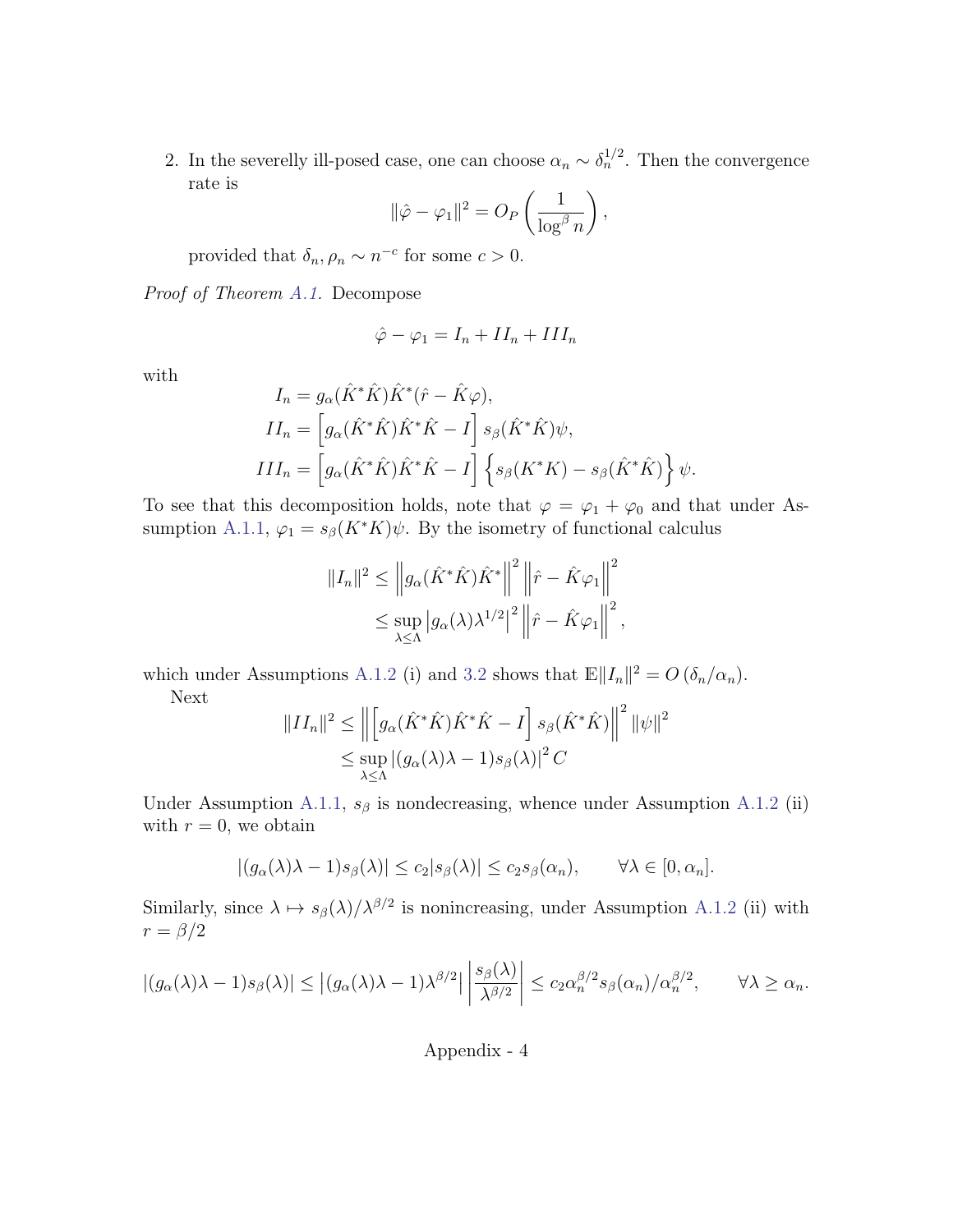Therefore,  $||II_n||^2 \leq Cc_2^2 s_\beta^2(\alpha_n)$ .

Lastly, under Assumption [A.1.2](#page-26-0) (ii) with  $r = 0$ 

$$
||III_n||^2 \le ||g_\alpha(\hat{K}^*\hat{K})\hat{K}^*\hat{K} - I||^2 ||s_\beta(\hat{K}^*\hat{K}) - s_\beta(K^*K)||^2 ||\psi||^2
$$
  
\n
$$
\le C \sup_{\lambda \le \Lambda} |(g_\alpha(\lambda)\lambda - 1)|^2 ||s_\beta(\hat{K}^*\hat{K}) - s_\beta(K^*K)||^2
$$
  
\n
$$
\le Cc_2^2 ||s_\beta(\hat{K}^*\hat{K}) - s_\beta(K^*K)||^2.
$$

The result follows by Lemma [A.1.1](#page-30-0) appearing at the end of the section.

 $\Box$ 

The following result provides the uniform convergence rates for a generic class of regularized estimators:

Theorem A.2. Suppose that Assumptions [A.1.1,](#page-25-0) [A.1.2,](#page-26-0) [3.2,](#page-8-0) and [3.3](#page-9-0) are satisfied with  $\varphi_1 = s_\beta(K^*K)K^*\psi$  and  $\beta_0 \geq \beta$ . Then in the mildly ill-posed case

$$
\|\hat{\varphi} - \varphi_1\|_{\infty} = O_P\left(\frac{\delta_n^{1/2}}{\alpha_n} + \frac{1}{\alpha_n^{1/2}} \left(\rho_{2n}^{1/2} + \rho_{1n}^{\frac{\beta \wedge 1}{2}} \left(1 + 1_{\beta=1} \log \rho_{1n}^{-1}\right)\right) + \alpha_n^{\beta/2}\right),\,
$$

while in the severely ill-posed case

$$
\|\hat{\varphi} - \varphi_1\|_{\infty} = O_P\left(\frac{\delta_n^{1/2}}{\alpha_n} + \frac{1}{\alpha_n^{1/2}} \left(\rho_{2n}^{1/2} + \log^{-\beta/2} \rho_{1n}^{-1}\right) + \log^{-\beta/2} \alpha_n^{-1}\right).
$$

Proof. Consider the following decomposition

$$
\hat{\varphi} - \varphi_1 = I_n + II_n + III_n
$$

with

$$
I_n = g_\alpha(\hat{K}^*\hat{K})\hat{K}^*(\hat{r} - \hat{K}\varphi_1),
$$
  
\n
$$
II_n = \left[g_\alpha(\hat{K}^*\hat{K})\hat{K}^*\hat{K} - I\right]s_\beta(\hat{K}^*\hat{K})\hat{K}^*\psi,
$$
  
\n
$$
III_n = \left[g_\alpha(\hat{K}^*\hat{K})\hat{K}^*\hat{K} - I\right]\left\{s_\beta(K^*K)K^* - s_\beta(\hat{K}^*\hat{K})\hat{K}^*\right\}\psi.
$$

We bound the first term as

$$
||I_n||_{\infty} = \left\| \hat{K}^* g_{\alpha} (\hat{K} \hat{K}^*) (\hat{r} - \hat{K} \varphi_1) \right\|
$$
  
\n
$$
\leq ||\hat{K}^*||_{2, \infty} \sup_{\lambda \leq \Lambda} |g_{\alpha}(\lambda)| ||\hat{r} - \hat{K} \varphi_1||
$$
  
\n
$$
= O_P \left( \frac{\delta_n^{1/2}}{\alpha_n} \right),
$$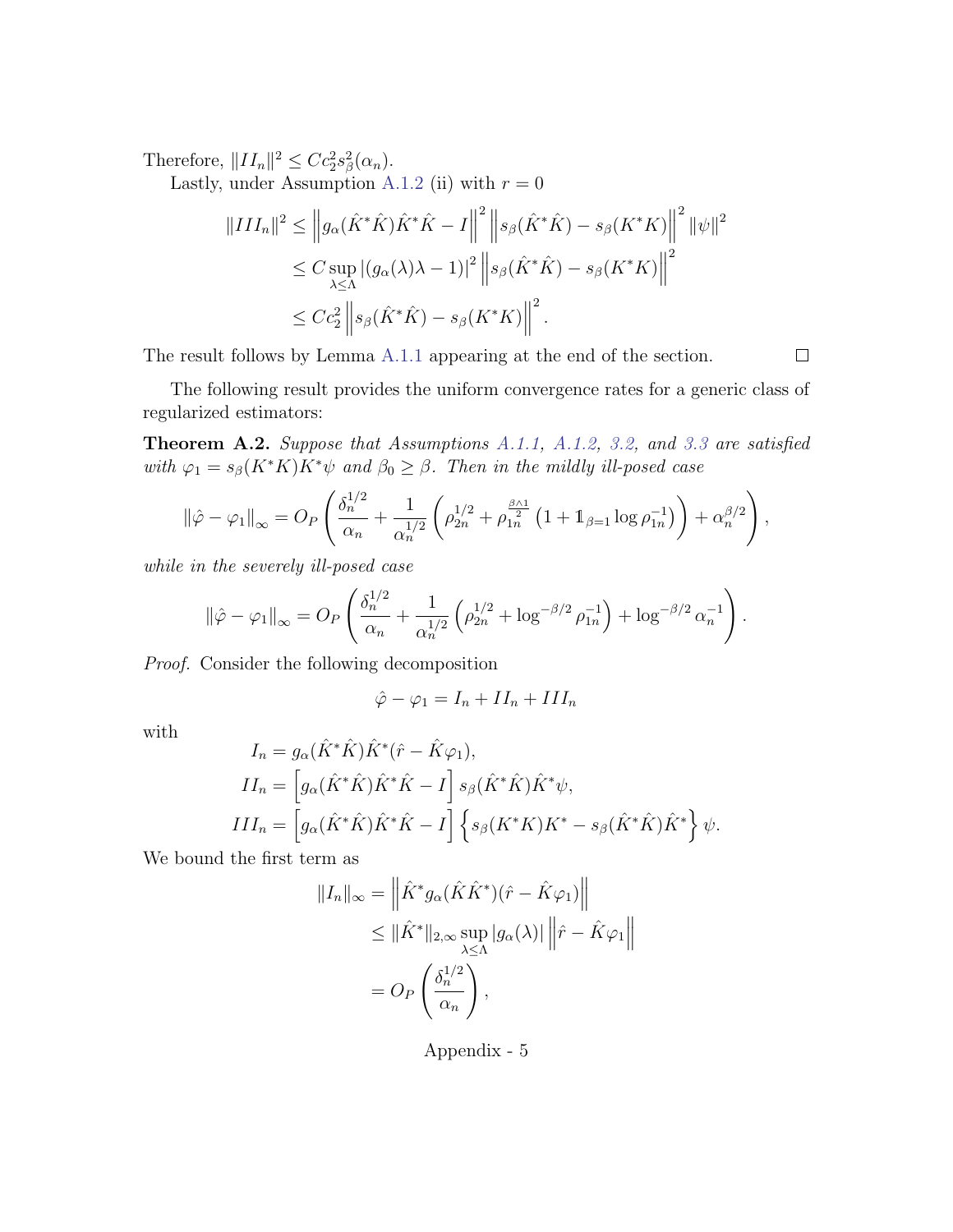where the last line follows under Assumptions [3.3](#page-9-0) and [A.1.2](#page-26-0) (iii).

For the second term, note that

$$
||II_n||_{\infty} = \left\| \hat{K}^* \left[ g_{\alpha}(\hat{K}\hat{K}^*)\hat{K}\hat{K}^* - I \right] s_{\beta}(\hat{K}\hat{K}^*)\psi \right\|
$$
  
\n
$$
\leq ||\hat{K}^*||_{2,\infty} \sup_{\lambda \leq \Lambda} |(g_{\alpha}(\lambda)\lambda - 1)s_{\beta}(\lambda)| ||\psi||
$$
  
\n
$$
= O_P(s_{\beta}(\alpha_n)),
$$

where the last line follows by the same argument as in the proof of Theorem [A.1](#page-27-1) under Assumptions [3.3](#page-9-0) and [A.1.2](#page-26-0) (ii).

Next, for the third term,

$$
||III_n||_{\infty} \leq \left||g_{\alpha}(\hat{K}^*\hat{K})\hat{K}^*\hat{K} - I\right||_{\infty} \left||s_{\beta}(K^*K)K^* - s_{\beta}(\hat{K}^*\hat{K})\hat{K}^*\right||_{2,\infty} ||\psi||.
$$

Under Assumptions [A.1.2](#page-26-0) (i) and [3.3](#page-9-0)

$$
\left\| g_{\alpha}(\hat{K}^*\hat{K})\hat{K}^*\hat{K} - I \right\|_{\infty} \leq \|\hat{K}^*\|_{2,\infty} \left\| g_{\alpha}(\hat{K}\hat{K}^*)\hat{K} \right\| + 1
$$
  

$$
\leq \|\hat{K}^*\|_{2,\infty} \sup_{\lambda \leq \Lambda} |g_{\alpha}(\lambda)\lambda^{1/2}| + 1
$$
  

$$
= O_P\left(\frac{1}{\alpha_n^{1/2}}\right).
$$

Lastly, under Assumption [3.3](#page-9-0)

$$
\|s_{\beta}(K^*K)K^* - s_{\beta}(\hat{K}^*\hat{K})\hat{K}^*\|_{2,\infty} = \|K^*s_{\beta}(KK^*) - \hat{K}^*s_{\beta}(\hat{K}\hat{K}^*)\|_{2,\infty} \n\lesssim \|\hat{K}^* - K^*\|_{2,\infty} + \|s_{\beta}(\hat{K}^*\hat{K}) - s_{\beta}(K^*K)\| \n\lesssim \rho_{2n}^{1/2} + \|s_{\beta}(\hat{K}^*\hat{K}) - s_{\beta}(K^*K)\|
$$

The result now follows by Lemma [A.1.1](#page-30-0) as in the proof of Theorem [A.1.](#page-27-1)

<span id="page-30-0"></span>**Lemma A.1.1.** Suppose that Assumption [3.2](#page-8-0) (iii) is satisfied with  $\rho_{1n} \sim n^{-c}$  for some  $c > 0$ . Then

 $\Box$ 

$$
\left\| (\hat{K}^* \hat{K})^{\beta/2} - (K^* K)^{\beta/2} \right\| = O_P \left( \left( 1 + \mathbb{1}_{\beta=1} \log \rho_{1n}^{-1} \right) \rho_{1n}^{\frac{\beta \wedge 1}{2}} \right)
$$

and

$$
\left\| \log^{-\beta/2} (\hat{K}^* \hat{K})^{-1} - \log^{-\beta/2} (K^* K)^{-1} \right\| = O_P \left( \log^{-\beta/2} \rho_{1n}^{-1} \right).
$$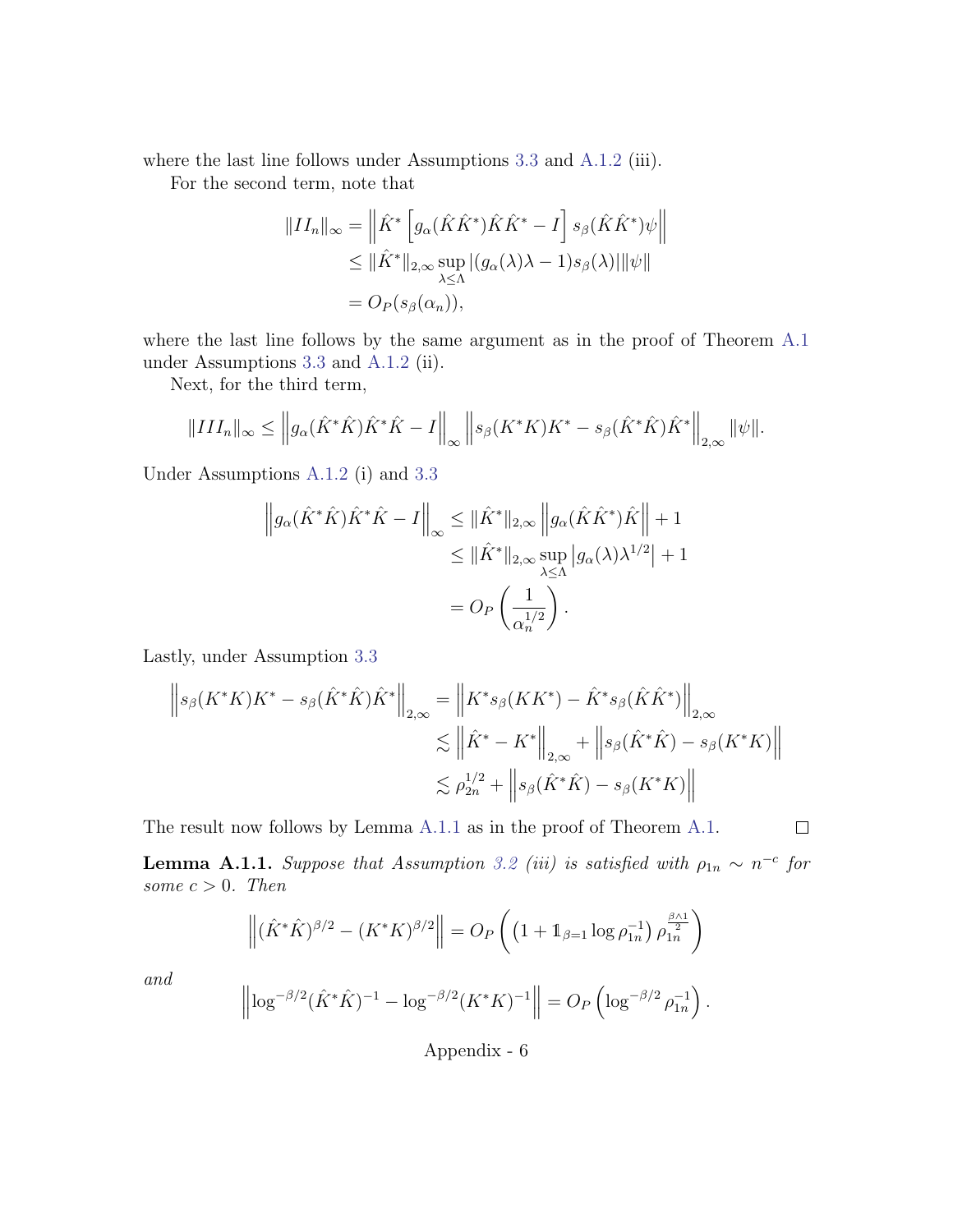Proof. By [Egger](#page-22-12) [\(2005\)](#page-22-12), Lemma 3.2,

$$
\left\| (\hat{K}^* \hat{K})^{\beta/2} - (K^* K)^{\beta/2} \right\| \lesssim \begin{cases} \|\hat{K} - K\|^{\beta}, & \beta < 1 \\ \|\hat{K} - K\| \left\{ 1 + \|\hat{K}\| + \|K\| + \log \|\hat{K} - K\|^{-1} \right\}, & \beta = 1 \\ \|\hat{K} - K\| (\|\hat{K}\| + \|K\|)^{\beta/2}, & \beta > 1. \end{cases}
$$

Then the first statement follows since  $\|\hat{K} - K\| = O_P (\rho_{1n}^{1/2})$  $\binom{1/2}{1n}$  with  $\rho_{1n} \to 0$  as  $n \to \infty$ under Assumption [3.2](#page-8-0) (iii) and since  $x \mapsto x \log(1/x)$  is strictly increasing in the neighborhood of zero.

For the second statement, by Mathé and Pereverzev [\(2002\)](#page-24-9), Theorem 4

$$
\left\| \log^{-\beta/2} (\hat{K}^* \hat{K})^{-1} - \log^{-\beta/2} (K^* K)^{-1} \right\| = O_P \left( \log^{-\beta/2} \|\hat{K}^* \hat{K} - K^* K\|^{-1} \right)
$$
  
=  $O_P \left( \log^{-\beta/2} \rho_{1n}^{-1} \right),$ 

where the second line follows under Assumption [3.2](#page-8-0) (iii) and since  $x \mapsto \log^{-\beta/2}(1/x)$ is strictly increasing in the neighborhood of zero.

## A.2 Extreme nonidentification

In this section, we obtain an approximation of the large sample distribution of the Tikhonov-regularized estimators in extremely nonidentified cases. Interestingly, we show that the asymptotic distribution is a weighted sum of independent chi-squared random variables. This result will serve as a starting point for Section [5,](#page-14-0) where we document a certain transition between the chi-squared and the Gaussian limits in the intermediate cases. $^{12}$  $^{12}$  $^{12}$ 

### A.2.1 High-dimensional regressions

In the high-dimensional regressions, the identification strength is described by the covariance operator of  $Z$  and  $W$ . In the extremely nonidentified case, the covariance operator is degenerate and we obtain the following result.

<span id="page-31-0"></span><sup>&</sup>lt;sup>12</sup>The extreme nonidentification also relates to the weak problem of weak instruments. To the best of our knowledge, a complete treatment of the weak instruments problems in the nonparametric IV and the high-dimensional regressions is not currently available. Our results might be a useful starting point for developing such a theory.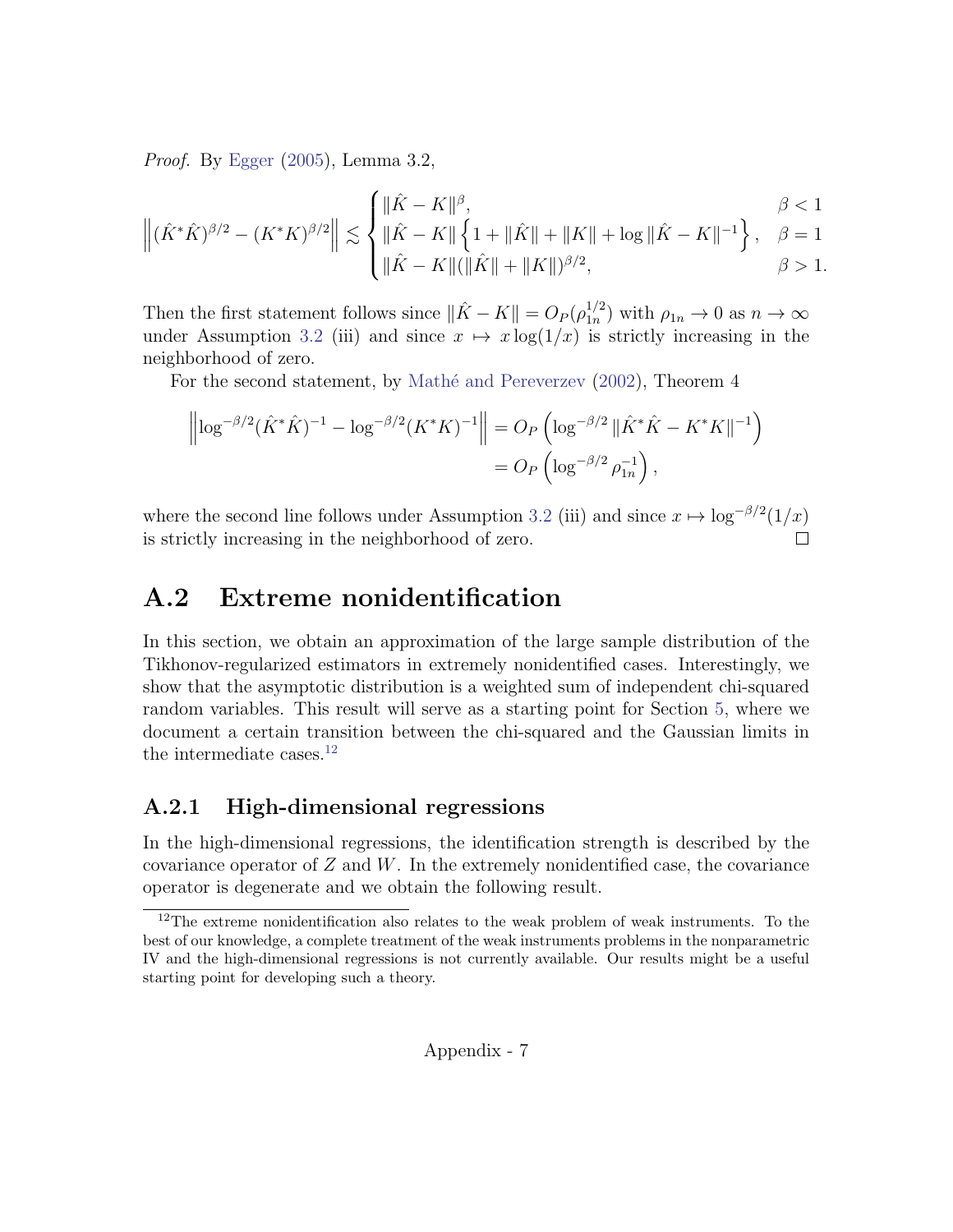<span id="page-32-0"></span>**Theorem A.1.** Suppose that Assumption [5.1](#page-15-0) is satisfied,  $\mathbb{E}[\langle Z, \delta \rangle W] = 0$ ,  $\forall \delta \in \mathcal{E}$ , and  $\alpha_n n \to \infty$ . Then

$$
\alpha_n n(\hat{\varphi} - \varphi_1) \stackrel{d}{\to} \mathbb{E} \left[ ||W||^2 YZ \right] + J(h),
$$

where  $h(X, X') = \frac{1}{2} \langle W, W' \rangle (ZY' + Z'Y), X' = (Y', Z', W')$  is an independent copy of  $X = (Y, Z, W)$ , and J is a stochastic Wiener-Itô integral.

Note that the theorem states the weak convergence in the topology of the Hilbert space  $\mathcal{E}$ , which is impossible to achieve in the regular identified case. It can be shown that the distribution of inner products of  $J(h)$  with  $\mu \in \mathcal{E}$  is a weighted sum of chisquared random variables. Also, interestingly, Theorem [A.1](#page-32-0) does not require that  $\alpha_n \to 0$  as  $n \to \infty$ .

#### A.2.2 Nonparametric IV regression

In the nonparametric IV regression, the identification strength is described by the conditional expectation operator. In the extreme non-identified case,

$$
\mathbb{E}[\phi(Z)|W] = 0, \qquad \forall \phi \in L_{2,0}(Z),
$$

where  $L_{2,0}(Z) = \{ \phi \in L_2(Z) : \mathbb{E} \phi(Z) = 0 \}$ , so that K is a degenerate conditional expectation operator. Consider the operator  $T : \phi \mapsto \mathbb{E}_X[\phi(X)h(X, X')]$  on  $L_2(X)$ , where  $\mathbb{E}_X$  is expectation with respect to  $X = (Y, Z, W)$  only, X' is an independent copy of  $X$ , and

$$
h(x, x') = \frac{1}{2} \left\{ y P_0 \mu(z') + y' P_0 \mu(z) \right\} h_w^{-q} \overline{K} \left( h_w^{-1} (w - w') \right).
$$

Here and later,  $P_0$  is the projection operator on  $L_{2,0}$  and  $\bar{K}(v) = \int K_w(v-u)K_w(u)du$ is the convolution kernel. The following assumption is a set of mild restrictions on the distribution of the data:

<span id="page-32-1"></span>Assumption A.2.1. (i)  $(Y_i, Z_i, W_i)_{i=1}^n$  is an i.i.d. sample of  $(Y, Z, W)$ ; (ii)  $\mathbb{E}[|Y||Z]$  <  $\infty$ ,  $\mathbb{E}[|Y|^2|W] < \infty$  a.s.; (iii)  $K_j \in L_1 \cap L_2, j \in \{z,w\}$  and  $K_w$  is a symmetric and bounded function; (iv)  $f_Z \in L_\infty$ .

Let  $h_z$  and  $h_w$  be the bandwidth parameters smoothing respectively over Z and W. The following result holds: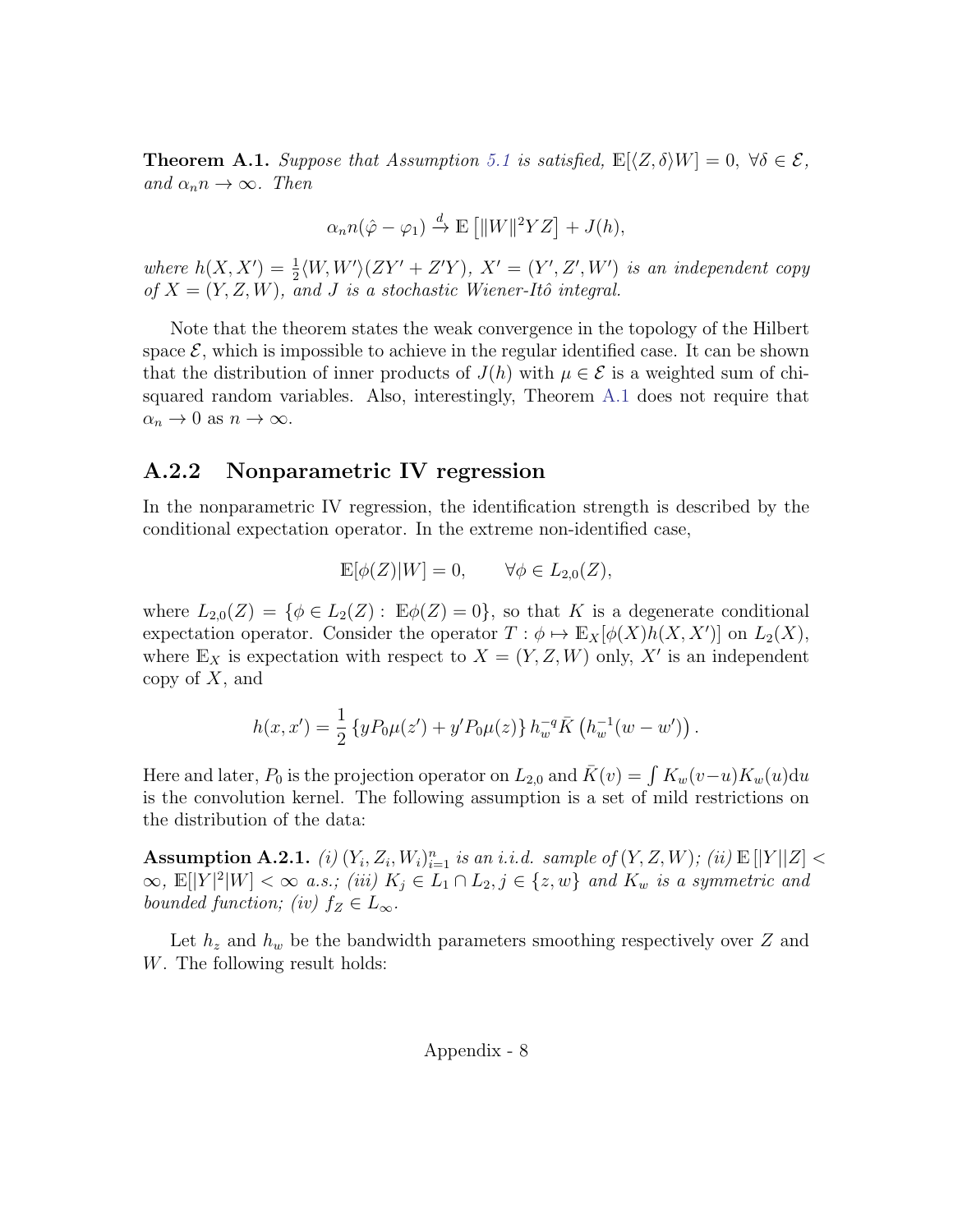<span id="page-33-0"></span>**Theorem A.2.** Suppose that Assumption [A.2.1](#page-32-1) is satisfied,  $\mathbb{E}[\phi(Z)|W] = 0, \forall \phi \in$  $L_{2,0}(Z)$ , and  $n\alpha_n h_z^p \to \infty$  with  $h_w$  being fixed. Then for every  $\mu \in L_2([0,1]^p)$ 

$$
\alpha_n n \langle \hat{\varphi} - \varphi_1, \mu \rangle \stackrel{d}{\to} \mathbb{E}\left[ Y P_0 \mu(Z) \right] h_w^{-q} \bar{K}(0) + \sum_{j=1}^{\infty} \lambda_j (\chi_j^2 - 1),
$$

where  $(\chi_j^2)_{j\geq 1}$  are independent chi-squared random variables with 1 degree of freedom and  $(\lambda_j)_{j\geq 1}$  are eigenvalues of T.

It is worth mentioning that obtaining the functional convergence of  $\alpha_n n(\hat{\varphi}-\varphi_1)$ is impossible in the case of the nonparametric IV regression. Note that when  $h_w \to 0$ , then with a suitable normalization we can obtain only convergence to a fixed constant.

## A.3 Proofs of main results

Proof of Theorem [3.1.](#page-8-1) Decompose

$$
\hat{\varphi} - \varphi_1 = (\alpha_n I + \hat{K}^* \hat{K})^{-1} \hat{K}^* (\hat{r} - \hat{K} \varphi_1) \n+ (\alpha_n I + \hat{K}^* \hat{K})^{-1} \hat{K}^* \hat{K} \varphi_1 - (\alpha_n I + K^* K)^{-1} K^* K \varphi_1 \n+ ((\alpha_n I + K^* K)^{-1} K^* K - I) \varphi_1 \n\triangleq I_n + II_n + III_n.
$$

 $III_n$  is the regularization bias that can controlled under Assumption [3.1](#page-7-1)

$$
||III_n||^2 = ||\alpha_n(\alpha_n I + K^* K)^{-1} \varphi_1||^2
$$
  
\n
$$
\leq C ||\alpha_n(\alpha_n I + K^* K)^{-1} (K^* K)^{\beta/2}||^2
$$
  
\n
$$
\leq C \sup_{\lambda \in [0, ||K||^2]} \left| \frac{\alpha_n \lambda^{\beta/2}}{\alpha_n + \lambda} \right|^2
$$
  
\n
$$
\leq C^{(2\beta - 3)\vee 1} \alpha_n^{\beta},
$$

see [Babii](#page-20-6) [\(2021\)](#page-20-6). The first term is controlled under Assumption [3.2](#page-8-0) (i)

$$
\mathbb{E}||I_n||^2 \le \mathbb{E}\left\|(\alpha_n I + \hat{K}^* \hat{K})^{-1} \hat{K}^*\right\|^2 \left\|\hat{r} - \hat{K}\varphi_1\right\|^2
$$
  

$$
\le \sup_{\lambda \ge 0} \left|\frac{\lambda^{1/2}}{\alpha_n + \lambda}\right|^2 \mathbb{E}\left\|\hat{r} - \hat{K}\varphi_1\right\|^2
$$
  

$$
\le \frac{1}{4\alpha_n} \mathbb{E}\left\|\hat{r} - \hat{K}\varphi_1\right\|^2
$$
  

$$
\le \frac{C_1 \delta_n}{4\alpha_n}.
$$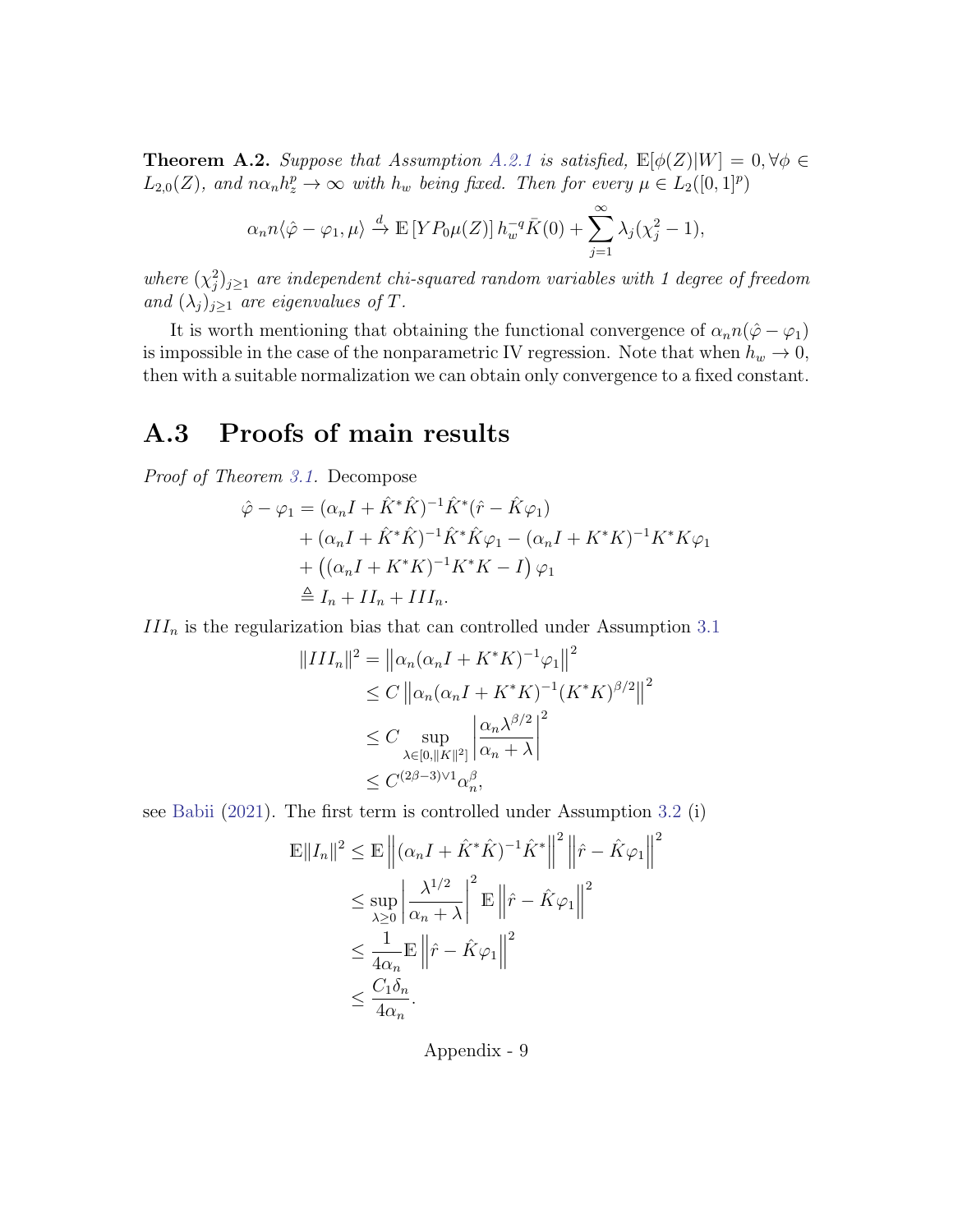The second term is decomposed further

$$
II_n = -\left[\alpha_n(\alpha_n I + \hat{K}^* \hat{K})^{-1} - \alpha_n(\alpha_n I + K^* K)^{-1}\right] \varphi_1
$$
  
=  $-(\alpha_n I + \hat{K}^* \hat{K})^{-1} \alpha_n \left[K^* K - \hat{K}^* \hat{K}\right] (\alpha_n I + K^* K)^{-1} \varphi_1$   
=  $(\alpha_n I + \hat{K}^* \hat{K})^{-1} \hat{K}^* \left[\hat{K} - K\right] \alpha_n(\alpha_n I + K^* K)^{-1} \varphi_1$   
+  $(\alpha_n I + \hat{K}^* \hat{K})^{-1} \left[\hat{K}^* - K^*\right] \alpha_n K(\alpha_n I + K^* K)^{-1} \varphi_1$   
=  $II_n^a + II_n^b$ .

It follows from the previous computations and Assumption [3.2](#page-8-0) (iii) that

$$
\mathbb{E}||II_n^a||^2 = \mathbb{E}\left||(\alpha_n I + \hat{K}^*\hat{K})^{-1}\hat{K}^*\left[\hat{K} - K\right]\alpha_n(\alpha_n I + K^*K)^{-1}\varphi_1\right||^2
$$
  
\n
$$
\leq \mathbb{E}\left||(\alpha_n I + \hat{K}^*\hat{K})^{-1}\hat{K}^*\right||^2 \left||\hat{K} - K\right||^2 ||\alpha_n(\alpha_n I + K^*K)^{-1}\varphi_1||^2
$$
  
\n
$$
\leq \sup_{\lambda \geq 0} \left|\frac{\lambda^{1/2}}{\alpha_n + \lambda}\right|^2 \mathbb{E}\left||\hat{K} - K\right||^2 C^{(2\beta - 3)\vee 1}\alpha_n^{\beta \wedge 2}
$$
  
\n
$$
\leq \frac{C_2 \rho_{1n}}{4\alpha_n} C^{(2\beta - 3)\vee 1}\alpha_n^{\beta \wedge 2}
$$

and

$$
\mathbb{E}||II_n^b||^2 = \mathbb{E}\left||(\alpha_n I + \hat{K}^*\hat{K})^{-1}\left[\hat{K}^* - K^*\right]\alpha_n K(\alpha_n I + K^*K)^{-1}\varphi_1\right||^2
$$
  
\n
$$
\leq \mathbb{E}\left||(\alpha_n I + \hat{K}^*\hat{K})^{-1}\right||^2 \left||\hat{K}^* - K^*\right||^2 C \left||\alpha_n K(\alpha_n I + K^*K)^{-1}(K^*K)^{\beta/2}\right||^2
$$
  
\n
$$
\leq \sup_{\lambda \geq 0} \left|\frac{1}{\alpha_n + \lambda}\right|^2 \mathbb{E}\left||\hat{K}^* - K^*\right||^2 C \sup_{\lambda \in [0,C^2]} \left|\frac{\alpha_n \lambda^{(\beta+1)/2}}{\alpha_n + \lambda}\right|^2
$$
  
\n
$$
\leq \frac{C_2 \rho_{1n}}{\alpha_n^2} C^{(2\beta-1)\vee 1} \alpha_n^{(\beta+1)/2},
$$

where we use  $\|\hat{K}^* - K^*\| = \|\hat{K} - K\|$ . Combining all estimates together, we obtain the result.  $\Box$ 

Proof of the Theorem [3.2.](#page-9-1) Consider the same decomposition as in the proof of Theo-rem [3.1.](#page-8-1) Since  $\varphi_1 = (K^*K)^{\beta/2} K^*\psi$ , the bias term is treated similarly to the identified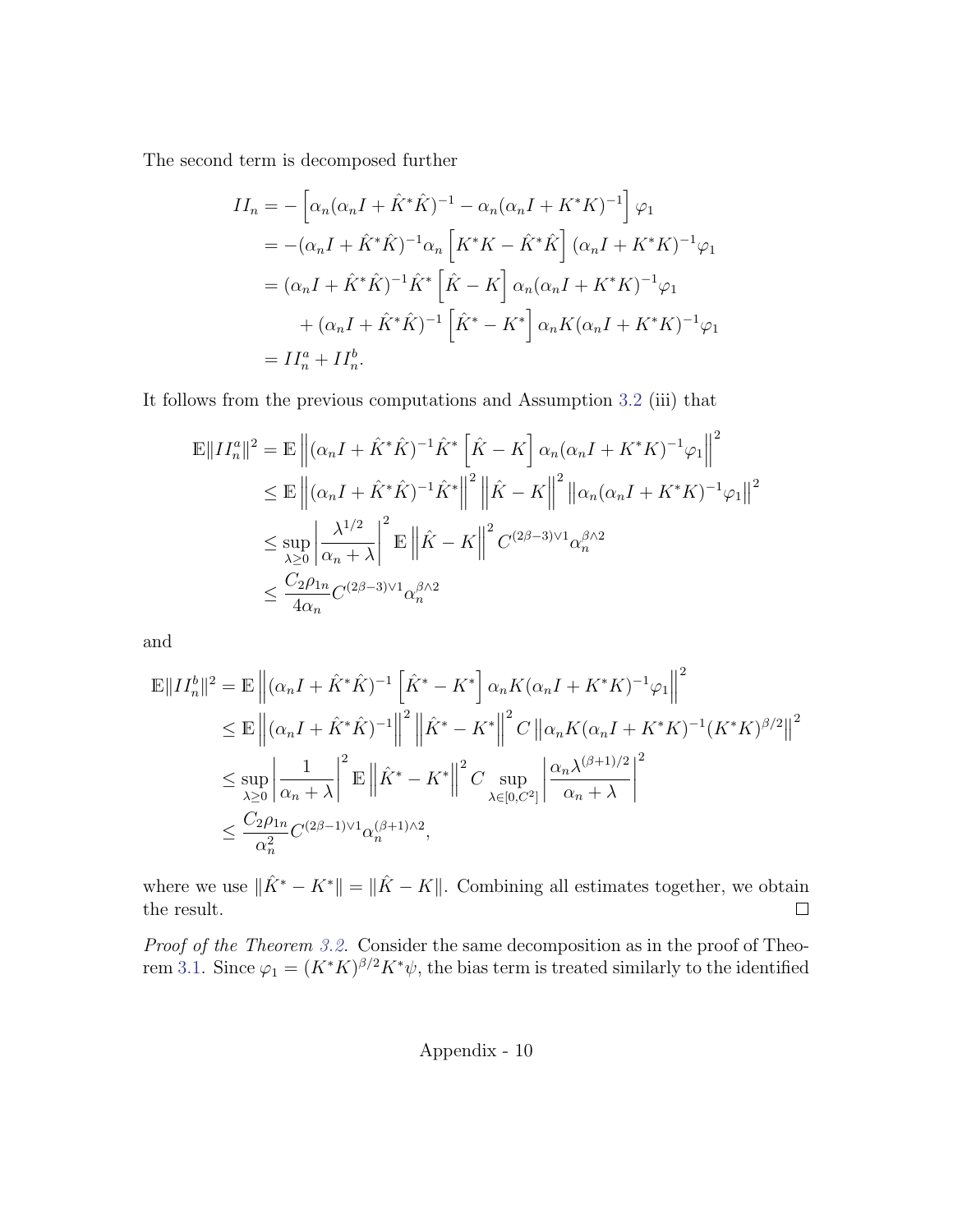case, see [Babii](#page-20-1) [\(2020\)](#page-20-1), Proposition 3.1

$$
||III_n||_{\infty} = \left\| \alpha_n K^* (\alpha_n I + K K^*)^{-1} (K K^*)^{\frac{\beta}{2}} \psi \right\|_{\infty}
$$
  
\n
$$
\leq ||K^*||_{2,\infty} \left\| \alpha_n (\alpha_n I + K K^*)^{-1} (K K^*)^{\frac{\beta}{2}} \right\| ||\psi||
$$
  
\n
$$
= O(\alpha_n^{\beta/2}).
$$

Next, by the Cauchy-Schwartz inequality and Assumption [3.2](#page-8-0) (iii) and Assumption [3.3,](#page-9-0) the first term is

$$
\mathbb{E}||I_n||_{\infty} = \mathbb{E} \left\| \hat{K}^* (\alpha_n I + \hat{K} \hat{K}^*)^{-1} (\hat{r} - \hat{K} \varphi_1) \right\|_{\infty}
$$
\n
$$
\leq \mathbb{E}||\hat{K}^*||_{2,\infty} \left\| (\alpha_n I + \hat{K} \hat{K}^*)^{-1} \right\| \left\| (\hat{r} - \hat{K} \varphi_1) \right\|
$$
\n
$$
\leq \frac{1}{\alpha_n} \left( \|K^*||_{2,\infty} \mathbb{E} \left\| (\hat{r} - \hat{K} \varphi_1) \right\| + \mathbb{E} \left\| \hat{K}^* - K^* \right\|_{2,\infty} \left\| (\hat{r} - \hat{K} \varphi_1) \right\| \right)
$$
\n
$$
\leq C_1^{1/2} \left( C_3 + C_3^{1/2} \rho_{2n}^{1/2} \right) \frac{\delta_n^{1/2}}{\alpha_n}.
$$

The second term is decomposed further similarly as in the proof of Theorem [3.1](#page-8-1) in  $II_n^a$  and  $II_n^b$ . We bound each of the two terms separately. First,

$$
\mathbb{E}||II_n^a||_{\infty} = \left\|\hat{K}^*(\alpha_n I + \hat{K}\hat{K}^*)^{-1}\left[\hat{K} - K\right]\alpha_n(\alpha_n I + K^*K)^{-1}\varphi_1\right\|_{\infty} \n\leq \mathbb{E}\left\|\hat{K}^*\right\|_{2,\infty} \left\|(\alpha_n I + \hat{K}\hat{K}^*)^{-1}\right\| \left\|\hat{K} - K\right\| \left\|\alpha_n(\alpha_n I + K^*K)^{-1}\varphi_1\right\| \n\leq \frac{1}{\alpha_n} \left(C_3 + \left(\mathbb{E}\left\|\hat{K}^* - K^*\right\|_{2,\infty}^2\right)^{1/2}\right) \left(\mathbb{E}\left\|\hat{K} - K\right\|^2\right)^{1/2} C^{(\beta-1.5)\vee0.5} \alpha_n^{\beta/2} \n\leq \left(C_3 + C_3^{1/2}\rho_{2n}^{1/2}\right) \frac{C_2^{1/2}\rho_{1n}^{1/2}}{\alpha_n} C^{(\beta-1.5)\vee0.5} \alpha_n^{\beta/2}.
$$

Second, under Assumption [3.3,](#page-9-0) by the inequality in [Babii](#page-20-1) [\(2020\)](#page-20-1), Lemma A.4.1, see also [Nair](#page-24-10) [\(2009\)](#page-24-10), Problem 5.8

$$
\mathbb{E}||II_n^b||_{\infty} = \mathbb{E} \left\| (\alpha_n I + \hat{K}^* \hat{K})^{-1} \left[ \hat{K}^* - K^* \right] \alpha_n K (\alpha_n I + K^* K)^{-1} \varphi_1 \right\|_{\infty} \n= \mathbb{E} \left\| (\alpha_n I + \hat{K}^* \hat{K})^{-1} \right\|_{\infty} \left\| \hat{K}^* - K^* \right\|_{2,\infty} \left\| \alpha_n K (\alpha_n I + K^* K)^{-1} \varphi_1 \right\| \n= \frac{1}{2\alpha_n^{3/2}} \mathbb{E} \left( \| \hat{K}^* \|_{2,\infty} + 2\alpha_n^{1/2} \right) \left\| \hat{K}^* - K^* \right\|_{2,\infty} C^{(\beta - 1/2) \vee 1/2} \alpha_n^{\frac{\beta + 1}{2} \wedge 1} \n\leq \frac{1}{2\alpha_n^{3/2}} \left( C_3 + C_3^{1/2} \rho_{2n}^{1/2} + 2\alpha_n^{1/2} \right) C_3^{1/2} \rho_{2n}^{1/2} C^{(\beta - 1/2) \vee 1/2} \alpha_n^{\frac{\beta + 1}{2} \wedge 1}.
$$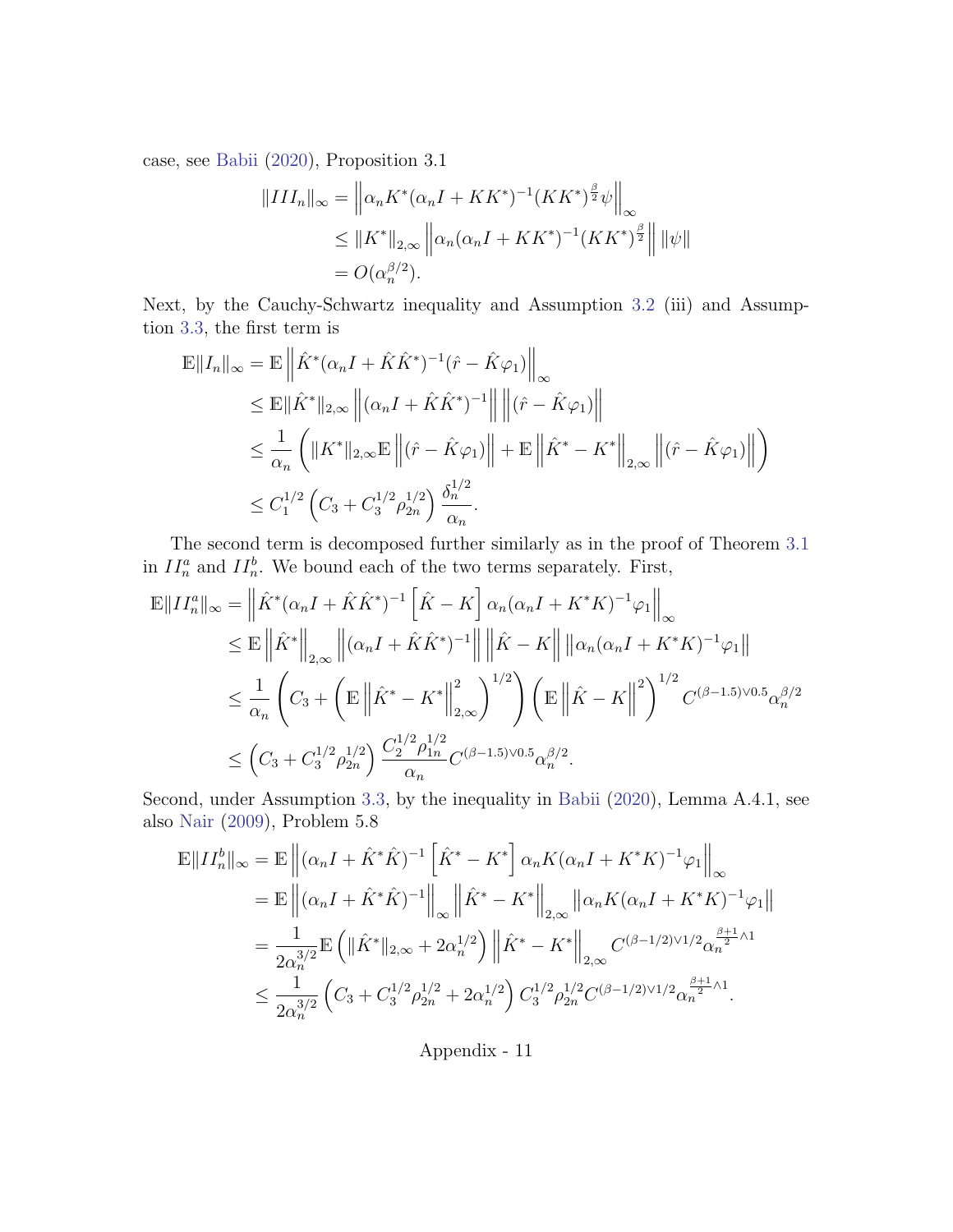Collecting all estimates together, we obtain the result.

The following proposition provides low-level conditions for Assumptions [3.2](#page-8-0) and [3.3](#page-9-0) in the nonparametric IV regression estimated with kernel smoothing. Let  $C_M^s$ denote the the Hölder class.

<span id="page-36-0"></span>**Proposition A.3.1.** Suppose that (i)  $(Y_i, Z_i, W_i)_{i=1}^n$  are i.i.d. and  $\mathbb{E}|Y_1|^2 \leq C\infty$ ; (ii)  $f_{ZW} \in C_M^s$ ; (iii) kernel functions  $K_z : \mathbf{R}^p \to \mathbf{R}$  and  $K_w : \mathbf{R}^q \to \mathbf{R}$  are such that for  $l \in \{w, z\}, K_l \in L_1 \cap L_2, \int K_l(u) \mathrm{d}u = 1, \int ||u||^s K_l(u) \mathrm{d}u < \infty, \text{ and } \int u^k K_l(u) \mathrm{d}u = 0$ for all multindices  $|k| = 1, \ldots, \lfloor s \rfloor$ . Then

$$
\mathbb{E}\left\|\hat{r} - \hat{K}\varphi_1\right\|^2 = O\left(\frac{1}{nh_n^q} + h_n^{2s}\right) \quad \text{and} \quad \mathbb{E}\left\|\hat{K} - K\right\|^2 = O\left(\frac{1}{nh_n^{p+q}} + h_n^{2s}\right),
$$

where the constants do not depend on  $(K, \varphi)$ .

Proof. For the first claim, note that

$$
\mathbb{E}\left\|\hat{r} - \hat{K}\varphi_1\right\|^2 \le 2\mathbb{E}\left\|\hat{r} - r\right\|^2 + 2\mathbb{E}\left\|\left(\hat{K} - K\right)\varphi_1\right\|^2
$$

Decompose

$$
\mathbb{E} \|\hat{r} - r\|^2 = \mathbb{E} \|\hat{r} - \mathbb{E} \hat{r}\|^2 + \|\mathbb{E} \hat{r} - r\|^2.
$$

Under the i.i.d. assumption

$$
\mathbb{E} \|\hat{r} - \mathbb{E}\hat{r}\|^2 = \mathbb{E} \left\| \frac{1}{nh_n^q} \sum_{i=1}^n Y_i K_w \left( h_n^{-1} (W_i - w) \right) - \mathbb{E} \left[ Y_i h_n^{-q} K_w \left( h_n^{-1} (W_i - w) \right) \right] \right\|^2
$$
  
\n
$$
= \frac{1}{n} \mathbb{E} \left\| Y_i h_n^{-q} K_w \left( h_n^{-1} (W_i - w) \right) - \mathbb{E} \left[ Y_i h_n^{-q} K_w \left( h_n^{-1} (W_i - w) \right) \right] \right\|^2
$$
  
\n
$$
\leq \frac{1}{nh_n^q} \mathbb{E} |Y_1|^2 \| K_w \|^2
$$
  
\n
$$
= O \left( \frac{1}{nh_n^q} \right).
$$

By the Cauchy-Schwartz inequality

$$
\mathbb{E}\hat{r} - r = \mathbb{E}\left[\varphi(Z_i)h_n^{-q}K_w\left(h_n^{-1}(W_i - w)\right)\right] - \int \varphi(z)f_{ZW}(z, w)dz
$$
  
= 
$$
\int \varphi(z)\left\{[f_{ZW} * K_w](z, w) - f_{ZW}(z, w)\right\}dz
$$
  
\$\leq ||\varphi|| ||f\_{ZW} \* K\_w - f\_{ZW}||\$,

Appendix - 12

.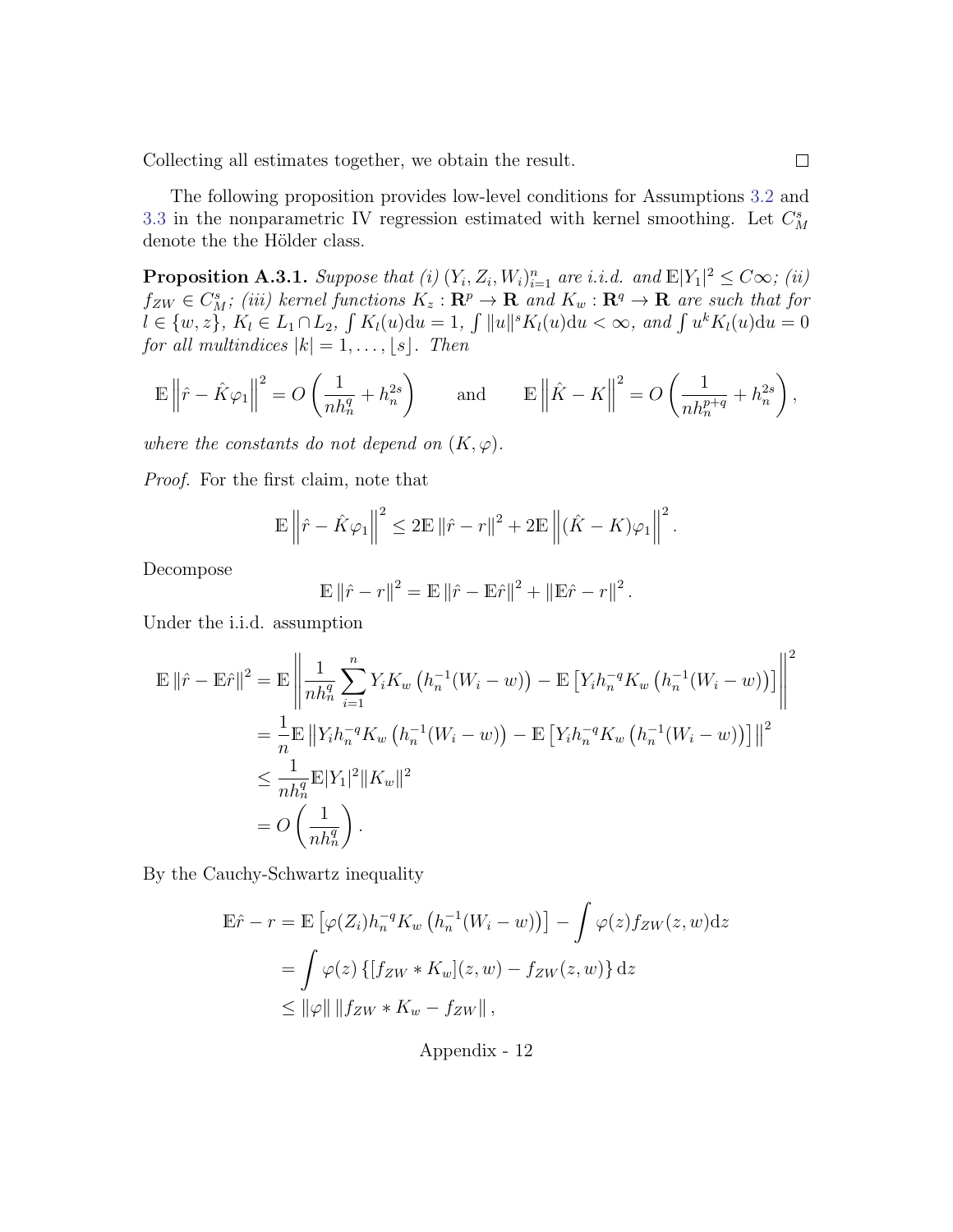where we put  $[f_{ZW} * K_{w,h}](z, w) = \int f_{ZW}(z, w') h_n^{-q} K_w (h_n^{-1}(w - w')) dw'.$  Since  $f_{ZW} \in C_M^s$ , we obtain

$$
\|\mathbb{E}\hat{r} - r\| = O(h^s),
$$

see, e.g., Giné and Nickl [\(2016\)](#page-23-10), Proposition 4.3.8. Therefore,

$$
\mathbb{E}\|\hat{r} - r\|^2 = O\left(\frac{1}{nh_n^q} + h_n^{2s}\right).
$$

Next, decompose

$$
(\hat{K}\varphi_1 - K\varphi_1)(w) \triangleq V_n(w) + B_n(w)
$$

with

$$
V_n = \int \varphi_1(z) \left( \hat{f}_{ZW}(z, w) - \mathbb{E} \hat{f}_{ZW}(z, w) \right) dz
$$

$$
B_n = \int \varphi_1(z) \left( \mathbb{E} \hat{f}_{ZW}(z, w) - f_{ZW}(z, w) \right) dz.
$$

By the Cauchy-Schwartz inequality

$$
||B_n|| \le ||\varphi_1|| \left||\mathbb{E}\hat{f}_{ZW} - f_{ZW}\right|,
$$

where the right side is of order  $O(h_n^s)$  under the assumption  $f_{ZW} \in C_M^s$ , see Giné [and Nickl](#page-23-10) [\(2016\)](#page-23-10), p.404.

Next, note that

$$
V_n(w) = \frac{1}{nh_n^q} \sum_{i=1}^n \eta_{n,i}(w).
$$

with

$$
\eta_{n,i}(w) = K_w \left( h_n^{-1}(W_i - w) \right) \left[ \varphi_1 * K_z \right] (Z_i) - \mathbb{E} \left[ K \left( h_n^{-1}(W_i - w) \right) \left[ \varphi_1 * K_z \right] (Z_i) \right],
$$
  
where  $\left[ \varphi_1 * K_z \right] (Z_i) = \int \varphi_1(z) h_n^{-p} K_z \left( h_n^{-1}(Z_i - z) \right) dz$ . Then

$$
\mathbb{E}||V_n||^2 \le \frac{1}{nh_n^{2q}} \int \int \int |K_w(h_n^{-1}(w'-w))|^2 ||\varphi_1 * K_z|(z')|^2 dw f_{ZW}(z', w') dw' dz'\n= \frac{1}{nh_n^{q}} ||K_w||^2 \int |[\varphi_1 * K_z](z)|^2 f_Z(z) dz\n= O\left(\frac{1}{nh_n^{q}}\right),
$$

where the second line follows by change of variables, and the last by  $||f_Z||_{\infty} \leq C$ , and Young's inequality. Combining all estimates together, we obtain the first claim.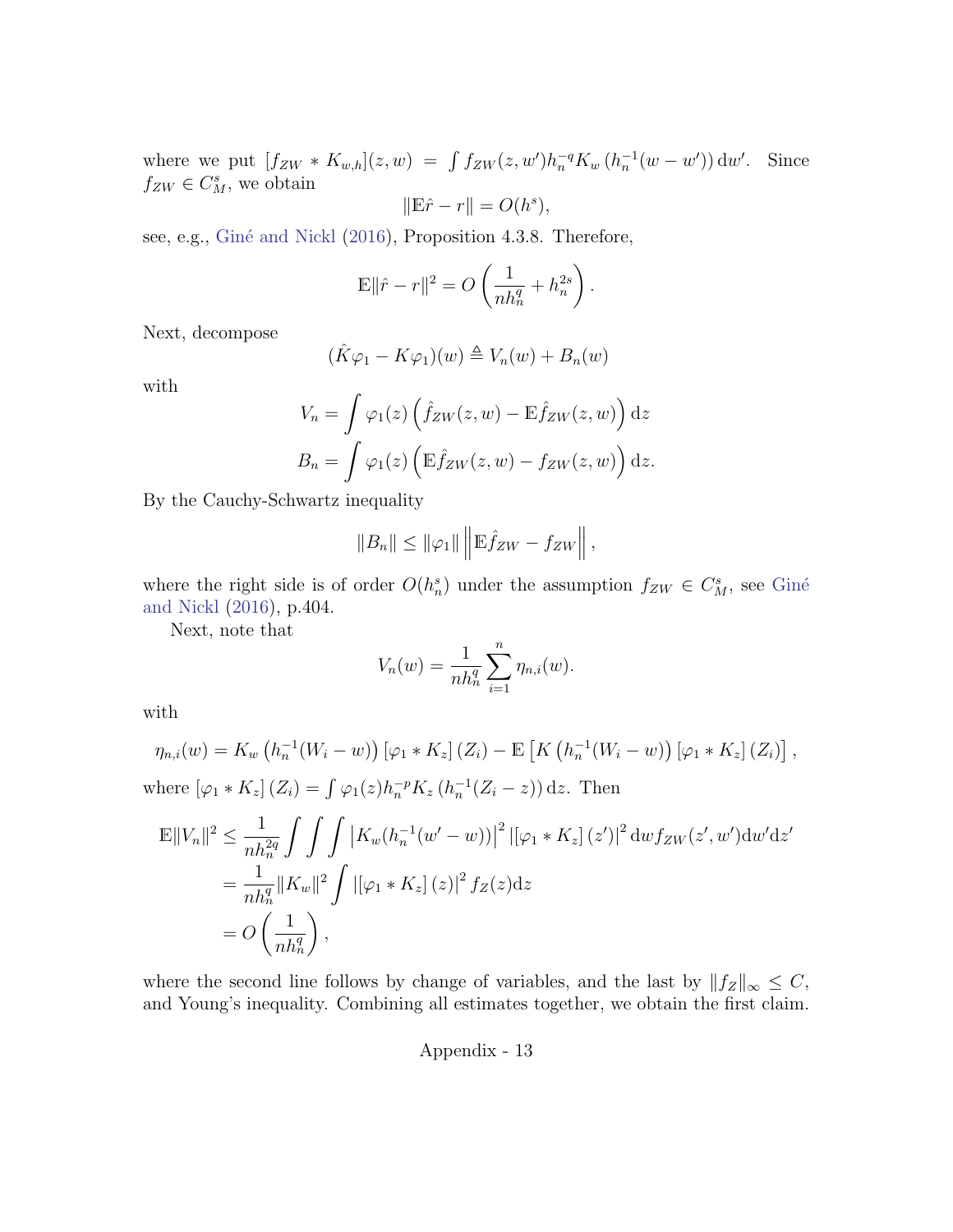The second claim follows from the inequality

$$
\mathbb{E}\left\|\hat{K} - K\right\|^2 \le \mathbb{E}\left\|\hat{f}_{ZW} - f_{ZW}\right\|^2
$$

and the standard resultson the  $L_2$  error of the kernel density estimator, Giné and [Nickl](#page-23-10) [\(2016\)](#page-23-10), Chapter 5.  $\Box$ 

*Proof of Theorem [4.1.](#page-14-1)* Note that under  $H_0$ 

$$
\Pr(n\hat{T} > q_{1-\alpha}) = \Pr\left(\inf_{\phi \in \mathscr{F}_{\varepsilon}: \ \|\phi\|_{\infty}=1} \|\sqrt{n}\hat{K}\phi\|^2 > q_{1-\alpha}\right)
$$

$$
\leq \Pr\left(\|\sqrt{n}\hat{K}\phi\|^2 > q_{1-\alpha}\right)
$$

$$
= \Pr\left(\|\sqrt{n}(\hat{K} - K)\phi\|^2 > q_{1-\alpha}\right),
$$

where the last line follows since under  $H_0$ ,  $K\phi = 0$ . Since  $\mathbb{E} \Vert WZ \Vert^2 < \infty$ , by the Hilbert space central limit theorem, see [Bosq](#page-21-11) [\(2000\)](#page-21-11), Theorem 2.7,

$$
\sqrt{n}(\hat{K} - K)\phi = \frac{1}{\sqrt{n}} \sum_{i=1}^{n} W_i \langle Z_i, \phi \rangle - \mathbb{E}[W_i \langle Z_i, \phi \rangle]
$$

$$
\stackrel{d}{\to} \mathbb{G}_{\phi},
$$

where  $\mathbb{G}_{\phi}$  is a zero-mean Gaussian process with covariance operator  $C_{\phi}$ . Next, by the Karhunen-Loève decomposition

$$
\|\mathbb{G}_{\phi}\|^2 = \sum_{j\geq 1} \lambda_{\phi,j} \chi_j^2,
$$

where  $(\lambda_{\phi,j})_{j\geq 1}$  are eigenvalues of  $C_{\phi}$  and  $(\chi_j^2)_{j\geq 1}$  are i.i.d. chi-squared random variables; see [Shorack and Wellner](#page-24-11) [\(2009\)](#page-24-11), Chapter 5. Therefore, under  $H_0$ 

$$
\lim_{n \to \infty} \Pr(n\hat{T} > q_{1-\alpha}) \le \alpha.
$$

 $\Box$ 

*Proof of Theorem [A.1.](#page-32-0)* Since  $\mathbb{E}[\langle Z, \delta \rangle W] = 0$  for all  $\delta \in \mathcal{E}$ , we have  $\varphi_1 = 0$ . Then

$$
\alpha_n n (\hat{\varphi} - \varphi_1) = \left( I + \frac{1}{\alpha_n} \hat{K}^* \hat{K} \right)^{-1} n \hat{K}^* \hat{r}.
$$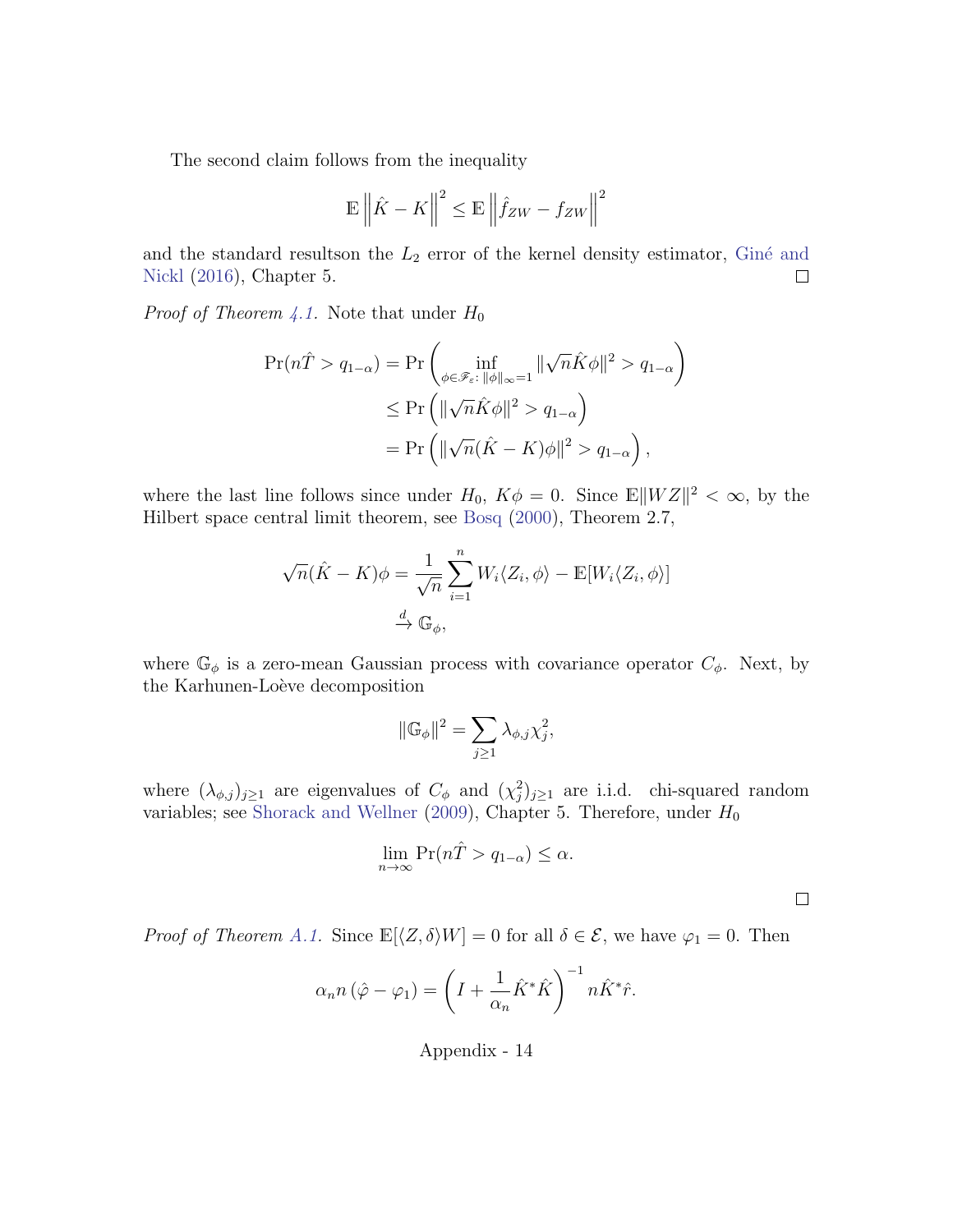Under Assumption [5.1](#page-15-0)

$$
\mathbb{E} \|\hat{K}\|^2 = \mathbb{E} \|\hat{K} - K\|^2 \le \mathbb{E} \left\| \frac{1}{n} \sum_{i=1}^n Z_i W_i - \mathbb{E}[ZW] \right\|^2 = O\left(\frac{1}{n}\right).
$$

Then  $\|\hat{K}^*\hat{K}\| \leq \|\hat{K}\|^2 = O_P(n^{-1})$ . Therefore, as  $\alpha_n n \to \infty$ , by the continuous mapping theorem; see [van der Vaart and Wellner](#page-24-6) [\(2000\)](#page-24-6), Theorem 1.3.6

$$
\alpha_n n \left( \hat{\varphi} - \varphi_1 \right) = (I + o_P(1))^{-1} n \hat{K}^* \hat{r}.
$$

By Slutsky's theorem, see [van der Vaart and Wellner](#page-24-6) [\(2000\)](#page-24-6), Example 1.4.7, it suffices to obtain the asymptotic distribution of  $n\hat{K}^*\hat{r}$ .

Note that

$$
n\hat{K}^*\hat{r} = \frac{1}{n} \sum_{i,j=1}^n \langle W_i, W_j \rangle Z_i Y_j
$$
  
= 
$$
\frac{1}{n} \sum_{i=1}^n ||W_i||^2 Z_i Y_i + \frac{1}{n} \sum_{i \neq j} \langle W_i, W_j \rangle Z_i Y_j.
$$

Under Assumption [5.1,](#page-15-0) by the Mourier law of large numbers

$$
\frac{1}{n}\sum_{i=1}^n \|W_i\|^2 Z_i Y_i \xrightarrow{a.s.} \mathbb{E} \left[ \|W\|^2 Z Y \right].
$$

Since  $\mathbb{E}[\langle Z, \delta \rangle W] = 0, \forall \delta \in \mathcal{E}$ , the second term is a Hilbert space-valued degenerate U-statistics

$$
n\mathbf{U}_n \triangleq \frac{1}{n} \sum_{i \neq j} \langle W_i, W_j \rangle Z_i Y_j
$$
  
= 
$$
\frac{2}{n} \sum_{i < j} \frac{Z_i Y_j + Z_j Y_i}{2} \langle W_i, W_j \rangle.
$$

Under the Assumption [5.1,](#page-15-0) by the Borovskich CLT, see Theorem [B.1](#page-32-0)

$$
n\mathbf{U}_n \xrightarrow{d} J(h),
$$

where  $J(h) = \iint_{\mathcal{X}\times\mathcal{X}} h(x_1, x_2) \mathbb{W}(\mathrm{d}x_1) \mathbb{W}(\mathrm{d}x_2)$  is a stochastic Wiener-Itô integral, W is a Gaussian random measure on X,  $h(X, X') = \frac{ZY' + Z'Y}{2} \langle W, W' \rangle$ , and  $X' =$  $(Y', Z', W')$  is an independent copy of  $X = (Y, Z, W)$ .  $\Box$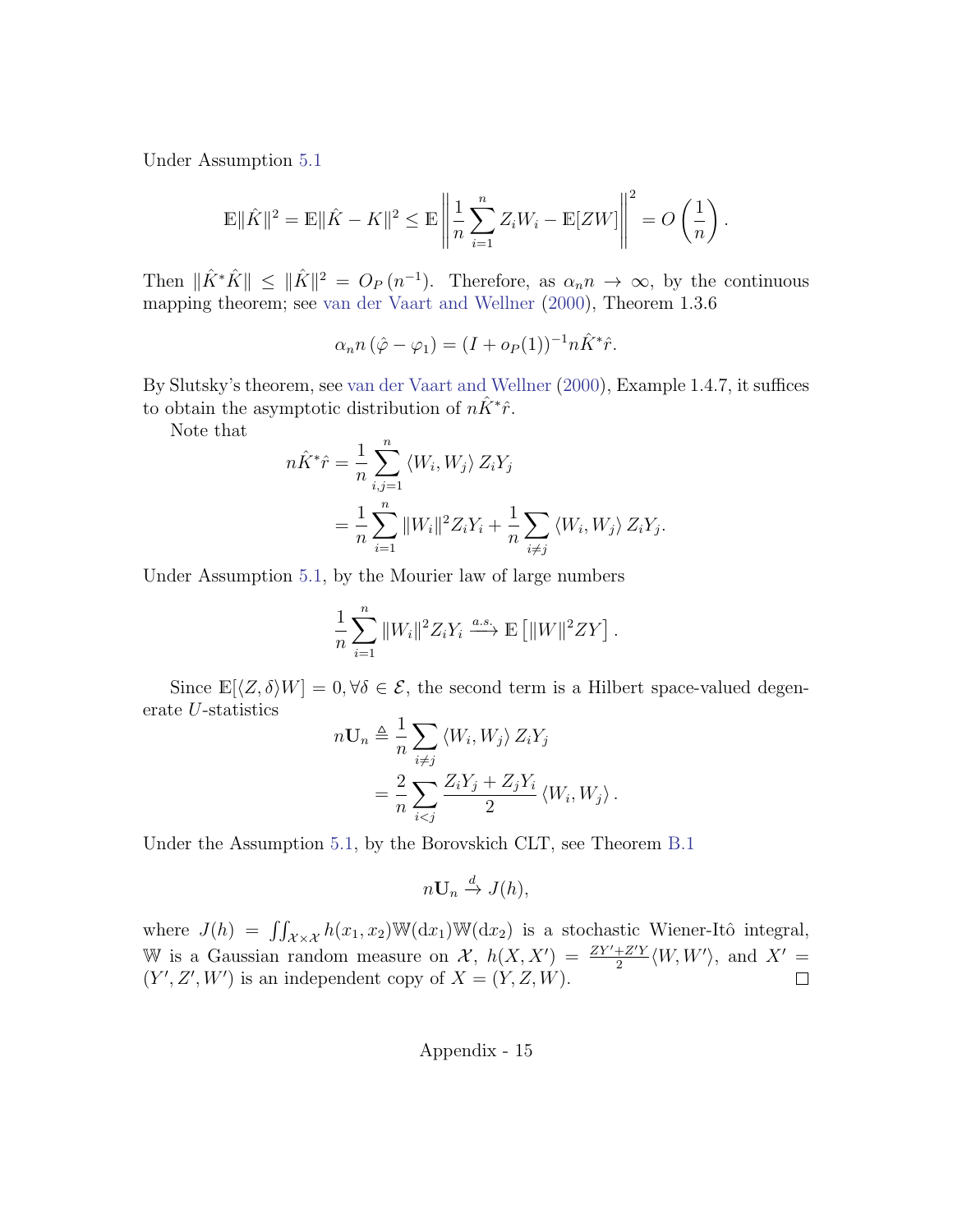*Proof of Theorem [A.2.](#page-33-0)* Since  $\mathbb{E}[\phi(Z)|W] = 0, \forall \phi \in L_{2,0}(Z)$ , we have  $\varphi_1 = 0$ . Note also that the adjoint operator to K is  $P_0K^*$ , where  $P_0$  is the orthogonal projection on  $L_{2,0}(Z)$ . Then

$$
\alpha_n n(\hat{\varphi} - \varphi_1) = \left( I + \frac{1}{\alpha_n} P_0 \hat{K}^* \hat{K} \right)^{-1} n P_0 \hat{K}^* \hat{r},
$$

where  $\hat{P}_0$  is the estimator of  $P_0$ . Under Assumption [A.2.1](#page-32-1) (i) since  $\mathbb{E}[\phi(Z)|W] = 0$ for all  $\phi \in L_{2,0}(Z)$ 

$$
\mathbb{E} \left\| P_0 \hat{K}^* \hat{K} \right\| \leq \mathbb{E} \| P_0 \hat{K} \|^2 \leq \mathbb{E} \| P_0 \hat{f}_{ZW} \|^2
$$
\n
$$
= \mathbb{E} \left\| \frac{1}{n h_z^p h_w^q} \sum_{i=1}^n P_0 K_z \left( h_z^{-1} (Z_i - z) \right) K_w \left( h_z^{-1} (W_i - w) \right) \right\|^2
$$
\n
$$
\leq \frac{1}{n h_z^2 p_{tw}^{2q}} \mathbb{E} \left\| P_0 K_z \left( h_z^{-1} (Z_i - z) \right) K_w \left( h_z^{-1} (W_i - w) \right) \right\|^2
$$
\n
$$
= \frac{1}{n h_z^p h_w^q} \| P_0 K_z \| \| K_w \| = O \left( \frac{1}{n h_z^p} \right).
$$

Therefore,  $\frac{1}{\alpha_n}$  $\begin{array}{c} \hline \textbf{1} \\ \textbf{2} \\ \textbf{3} \\ \textbf{4} \end{array}$  $\hat{P}_0 \hat{K}^* \hat{K}$  =  $o_P(1)$  as  $n \alpha_n h_z^p \to \infty$ . Then by the continuous mapping and the Slutsky's theorems, it suffices to characterize the asymptotic distribution of

$$
nP_0\hat{K}^*\hat{r} = \frac{1}{nh_z^p h_w^q} \sum_{i,j} Y_i P_0 K_z (h_z^{-1}(Z_j - z)) \bar{K} (h_w^{-1}(W_i - W_j)).
$$

To that end, for every  $\mu \in L_2([0,1]^p)$ 

$$
\left\langle nP_0\hat{K}^*\hat{r},\mu\right\rangle = \left\langle n\hat{K}^*\hat{r},P_0\mu\right\rangle
$$

$$
\triangleq \zeta_n + \mathbf{U}_n + R_n
$$

with

$$
\zeta_n = \frac{1}{n} \sum_{i=1}^n Y_i P_0 \mu(Z_i) h_w^{-q} \bar{K}(0),
$$
  
\n
$$
\mathbf{U}_n = \frac{2}{n} \sum_{i < j} \frac{1}{2} \left\{ Y_i P_0 \mu(Z_j) + Y_j P_0 \mu(Z_i) \right\} h_w^{-q} \bar{K} \left( h_w^{-1} (W_i - W_j) \right),
$$
  
\n
$$
R_n = \frac{1}{n h_w^q} \sum_{i,j=1}^n Y_i \left\{ [K_z * P_0 \mu](Z_j) - P_0 \mu(Z_j) \right\} \bar{K} \left( h_n^{-1} (W_i - W_j) \right),
$$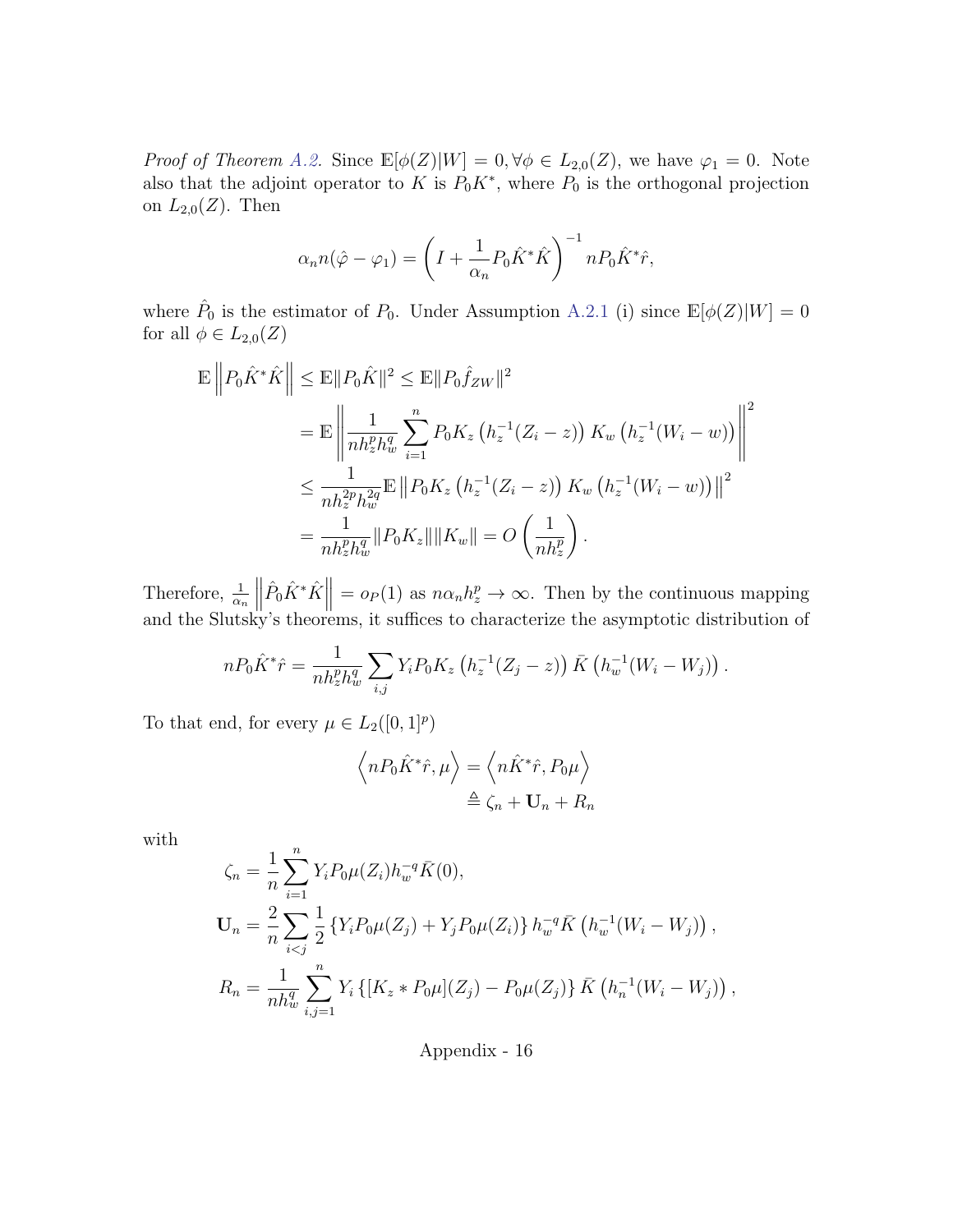where  $[K_z * P_0 \mu](z) = h_n^{-p} \int K (h_z^{-1}(z - u)) P_0 \mu(u) \mathrm{d}u$ . Under Assumption [A.2.1,](#page-32-1) by the strong law of large numbers

$$
\zeta_n \xrightarrow{a.s} \mathbb{E}\left[ Y P_0 \mu(Z) \right] h_w^{-q} \overline{K}(0).
$$

Since  $\mathbb{E}[\phi(Z)|W] = 0, \forall \phi \in L_{2,0}(Z), \mathbf{U}_n$  is a centered degenerate U-statistics. By the central limit theorem for the degenerate U-statistics, see [Gregory](#page-23-11) [\(1977\)](#page-23-11),

$$
\mathbf{U}_n = \frac{2}{n} \sum_{i < j} h(X_i, X_j) \xrightarrow{d} \sum_{j=1}^{\infty} \lambda_j (\chi_j^2 - 1).
$$

Lastly, decompose  $R_n = R_{1n} + R_{2n}$  with

$$
R_{1n} = \frac{1}{n} \sum_{i=1}^{n} Y_i \{ [K_z * P_0 \mu](Z_i) - P_0 \mu(Z_i) \} h_w^{-q} \overline{K}(0)
$$
  

$$
R_{2n} = \frac{1}{n} \sum_{i < j} Y_i \{ [K_z * P_0 \mu](Z_j) - P_0 \mu(Z_j) \} h_w^{-q} \overline{K} \left( h_w^{-1} (W_i - W_j) \right).
$$

Note that

$$
\mathbb{E}|R_{1n}| \leq \mathbb{E}|Y\{[K_z * P_0\mu](Z) - P_0\mu(Z)\}|h_w^{-q}\bar{K}(0) \n\lesssim \int |[K_z * P_0\mu](z) - P_0\mu(z)|f_Z(z)dz \n\leq ||K_z * \mu - \mu||^2||f_Z||^2 \n= o(1),
$$

where the first two lines follow under Assumption [A.2.1](#page-32-1) (i)-(ii), the third by the Cauchy-Schwartz inequality and  $||P_0|| \leq 1$ , and the last by Giné and Nickl [\(2016\)](#page-23-10), Proposition 4.1.1. (iii). Similarly, since  $\mathbb{E}[|Y|^2|W] < \infty$  a.s. and  $\overline{K} \in L_{\infty}$ , by the moment inequality in [Korolyuk and Borovskich](#page-23-12) [\(1994\)](#page-23-12), Theorem 2.1.3

$$
\mathbb{E}|R_{2n}|^2 \lesssim \mathbb{E}|Y\{[K_z * P_0\mu](Z') - P_0\mu(Z')\}h_w^{-q}\bar{K}\left(h_w^{-1}(W - W')\right)|^2
$$
  
\$\lesssim \int |[K\_z \* P\_0\mu](z) - P\_0\mu(z)| f\_Z(z)dz = o(1).

Proof of Theorem [5.1.](#page-15-2) Put  $b_n = \alpha_n(\alpha_n I + K^*K)^{-1} \varphi_1$  and note that  $(\alpha_n I + \hat{K}^* \hat{K})^{-1} \hat{K}^* =$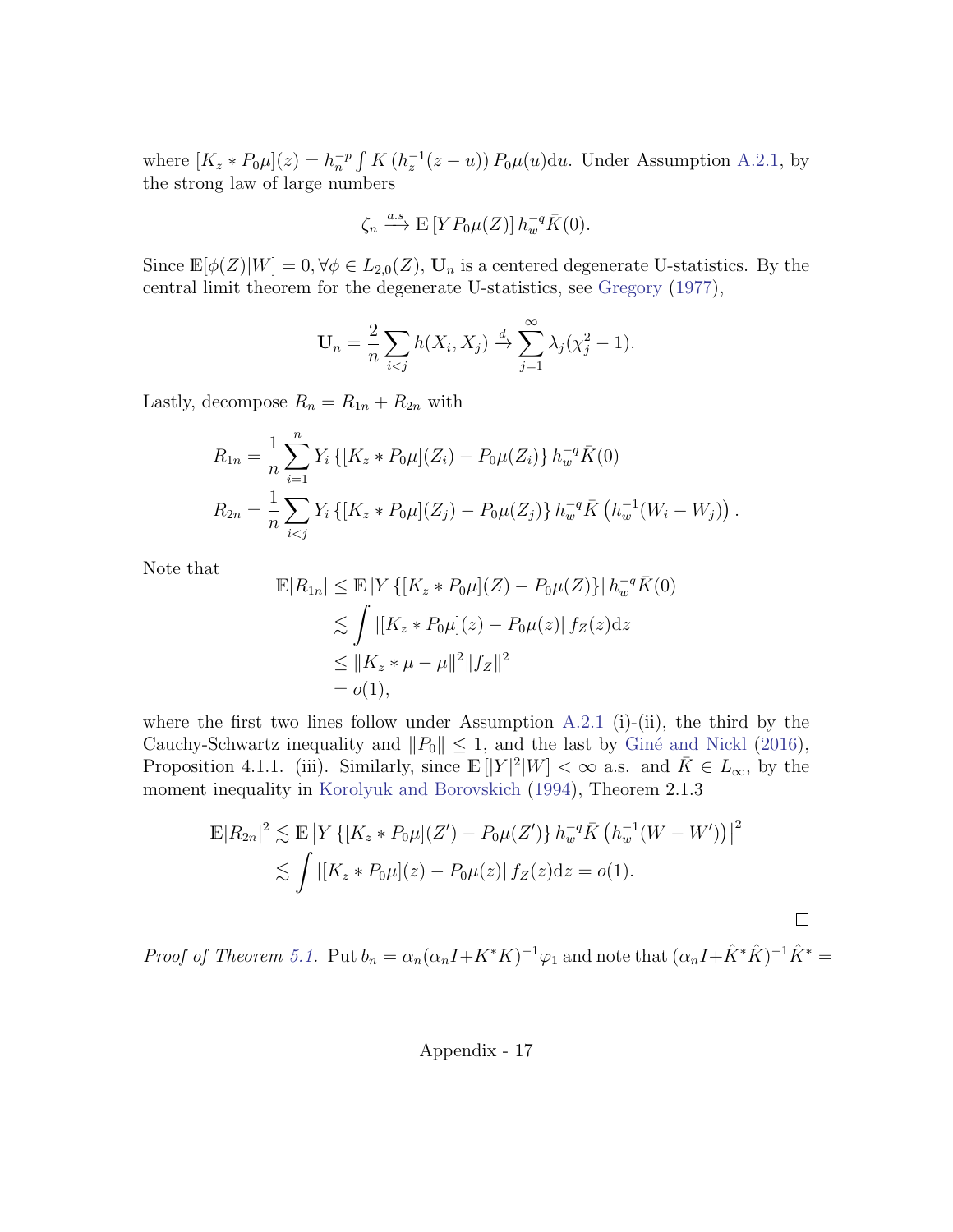$\hat{K}^*(\alpha_n I + \hat{K}\hat{K}^*)^{-1}$ . Then, similarly to the proof of Theorem [3.1,](#page-8-1) decompose

$$
\langle \hat{\varphi} - \varphi_1, \mu_0 \rangle = \left\langle \hat{K}^* (\alpha_n I + K K^*)^{-1} (\hat{r} - \hat{K} \varphi_1), \mu_0 \right\rangle + \left\langle \hat{K}^* \left( (\alpha_n I + \hat{K} \hat{K}^*)^{-1} - (\alpha_n I + K K^*)^{-1} \right) (\hat{r} - \hat{K} \varphi_1), \mu_0 \right\rangle + \left\langle (\alpha_n I + \hat{K}^* \hat{K})^{-1} \hat{K}^* (\hat{K} - K) b_n, \mu_0 \right\rangle + \left\langle (\alpha_n I + \hat{K}^* \hat{K})^{-1} (\hat{K}^* - K^*) K b_n, \mu_0 \right\rangle + \left\langle b_n, \mu_0 \right\rangle \triangleq I_n + II_n + III_n + IV_n + V_n.
$$

Since

$$
I_n = \left\langle \alpha_n(\alpha_n I + K K^*)^{-1}(\hat{r} - \hat{K}\varphi_1), \hat{K}\mu_0 \right\rangle,
$$

it remains to show that all other terms are asymptotically negligible. Note that since  $\mu_0 \in \mathcal{N}(K)$ ,

<span id="page-42-0"></span>
$$
(\alpha_n I + K^* K)^{-1} \mu_0 = \frac{1}{\alpha_n} \mu_0.
$$
 (A.1)

Then

$$
II_n = \left\langle (\alpha_n I + \hat{K}\hat{K}^*)^{-1} (KK^* - \hat{K}\hat{K}^*) (\alpha_n I + KK^*)^{-1} (\hat{r} - \hat{K}\varphi_1), \hat{K}\mu_0 \right\rangle
$$
  
=  $\left\langle (\alpha_n I + \hat{K}\hat{K}^*)^{-1} \hat{K}(K^* - \hat{K}^*) (\alpha_n I + KK^*)^{-1} (\hat{r} - \hat{K}\varphi_1), \hat{K}\mu_0 \right\rangle$   
+  $\left\langle (\alpha_n I + \hat{K}\hat{K}^*)^{-1} (K - \hat{K}) K^* (\alpha_n I + KK^*)^{-1} (\hat{r} - \hat{K}\varphi_1), \hat{K}\mu_0 \right\rangle.$ 

By the Cauchy-Schwartz inequality and computations similar to those in the proof of Theorem [3.1](#page-8-1)

$$
II_n \leq ||(\alpha_n I + \hat{K}\hat{K}^*)^{-1}\hat{K}|| ||K^* - \hat{K}^*|| ||(\alpha_n I + KK^*)^{-1}|| ||\hat{F} - \hat{K}\varphi_1|| ||\hat{K}\mu_0||
$$
  
+  $||(\alpha_n I + \hat{K}\hat{K}^*)^{-1}|| ||K - \hat{K}|| ||K^*(\alpha_n I + KK^*)^{-1}|| ||\hat{F} - \hat{K}\varphi_1|| ||(\hat{K} - K)\mu_0||$   
 $\leq \frac{1}{\alpha_n^{3/2}} ||\hat{K} - K||^2 ||\hat{F} - \hat{K}\varphi_1|| ||\mu_0||.$ 

Next, under Assumption [3.1](#page-8-1) from the proof of Theorem 3.1 we also know that  $||b_n|| =$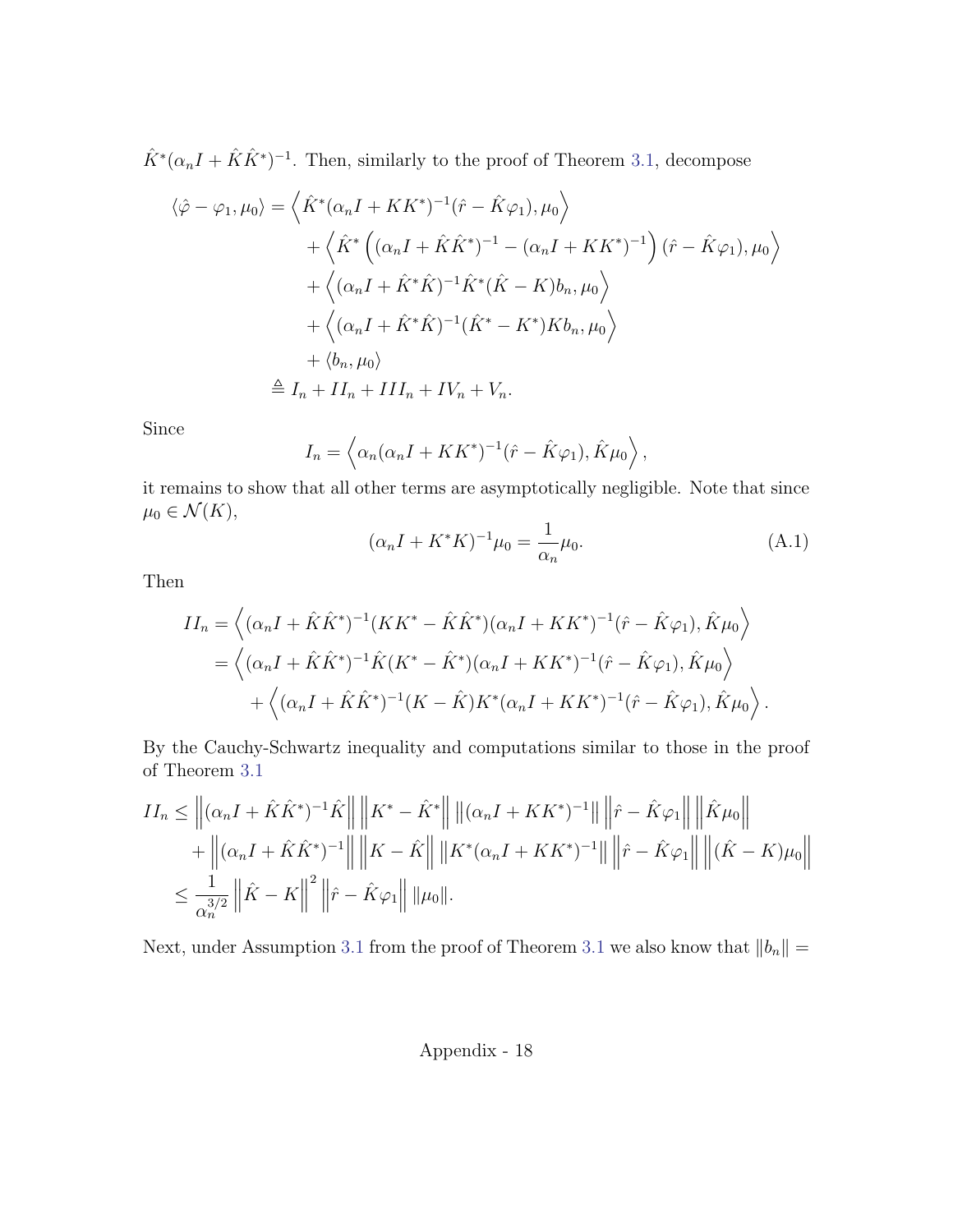$$
O\left(\alpha_n^{\frac{\beta}{2}\wedge 1}\right) \text{ and that } \|Kb_n\| = O\left(\alpha_n^{\frac{\beta+1}{2}\wedge 1}\right). \text{ Therefore}
$$

$$
III_n \le \left\| (\alpha_n I + \hat{K}^*\hat{K})^{-1}\hat{K}^* \right\| \left\| \hat{K} - K \right\| \|b_n\| \|\mu_0\|
$$

$$
\lesssim \frac{1}{\alpha_n^{1/2}} \left\| \hat{K} - K \right\| \alpha_n^{\frac{\beta}{2}\wedge 1}.
$$

and

$$
IV_n \leq \left\| (\alpha_n I + \hat{K}^* \hat{K})^{-1} \right\| \left\| \hat{K}^* - K^* \right\| \|Kb_n\| \|\mu_0\|
$$
  

$$
\lesssim \frac{1}{\alpha_n^{1/2}} \left\| \hat{K} - K \right\| \alpha_n^{\frac{\beta \wedge 1}{2}}.
$$

Lastly, the bias is zero by Eq. [A.1](#page-42-0) and the orthogonality between  $\varphi_1$  and  $\mu_0$ 

$$
\langle b_n, \mu_0 \rangle = \langle \varphi_1, \alpha_n(\alpha_n I + K^* K)^{-1} \mu_0 \rangle = \langle \varphi_1, \mu_0 \rangle = 0.
$$

It follows from the discussion in Section [3](#page-7-0) that under Assumption [5.1](#page-15-0)

$$
\left\|\hat{K} - K\right\| = O_P\left(\frac{1}{n^{1/2}}\right) \quad \text{and} \quad \left\|\hat{r} - \hat{K}\varphi_1\right\| = O_P\left(\frac{1}{n^{1/2}}\right).
$$

Therefore, since under Assumption [5.2](#page-15-1)  $n\alpha_n^{1+\beta\wedge 1} \to 0$  and  $n\alpha_n \to \infty$ ,

$$
n\alpha_n \langle \hat{\varphi} - \varphi_1, \mu_0 \rangle = n\alpha_n \left\langle (\alpha_n I + K K^*)^{-1} (\hat{r} - \hat{K} \varphi_1), \hat{K} \mu_0 \right\rangle + o_P(1)
$$
  

$$
\triangleq S_n + o_P(1)
$$

with

$$
S_n = n\alpha_n \left\langle (\alpha_n I + K K^*)^{-1} (\hat{r} - \hat{K}\varphi_1), \hat{K}\mu_0 \right\rangle.
$$

Next, decompose  $S_n = S_n^0 + S_n^1$  with

$$
S_n^0 = \frac{1}{n} \sum_{i,j=1}^n (Y_i - \langle Z_i, \varphi_1 \rangle) \langle Z_j, \mu_0 \rangle \langle \alpha_n (\alpha_n I + K K^*)^{-1} W_i^0, W_j^0 \rangle
$$
  

$$
S_n^1 = \frac{1}{n} \sum_{i,j=1}^n (Y_i - \langle Z_i, \varphi_1 \rangle) \langle Z_j, \mu_0 \rangle \langle \alpha_n (\alpha_n I + K K^*)^{-1} W_i^1, W_j^1 \rangle.
$$

Since  $W_i^0 \in \mathcal{N}(K^*)$ , we have  $(\alpha_n I + K K^*)^{-1} W_i^0 = \frac{1}{\alpha_n} W_i^0$ . Using this fact, decompose further  $S_n^0 \triangleq \zeta_n^0 + \mathbf{U}_n^0$  with

$$
\zeta_n^0 = \frac{1}{n} \sum_{i=1}^n (Y_i - \langle Z_i, \varphi_1 \rangle) \langle Z_i, \mu_0 \rangle ||W_i^0||^2
$$
  

$$
\mathbf{U}_n^0 = \frac{1}{n} \sum_{i < j} \left\{ \langle Z_i, \mu_0 \rangle (Y_j - \langle Z_j, \varphi_0 \rangle) + \langle Z_j, \mu_0 \rangle (Y_i - \langle Z_i, \mu_0 \rangle) \right\} \langle W_i^0, W_j^0 \rangle.
$$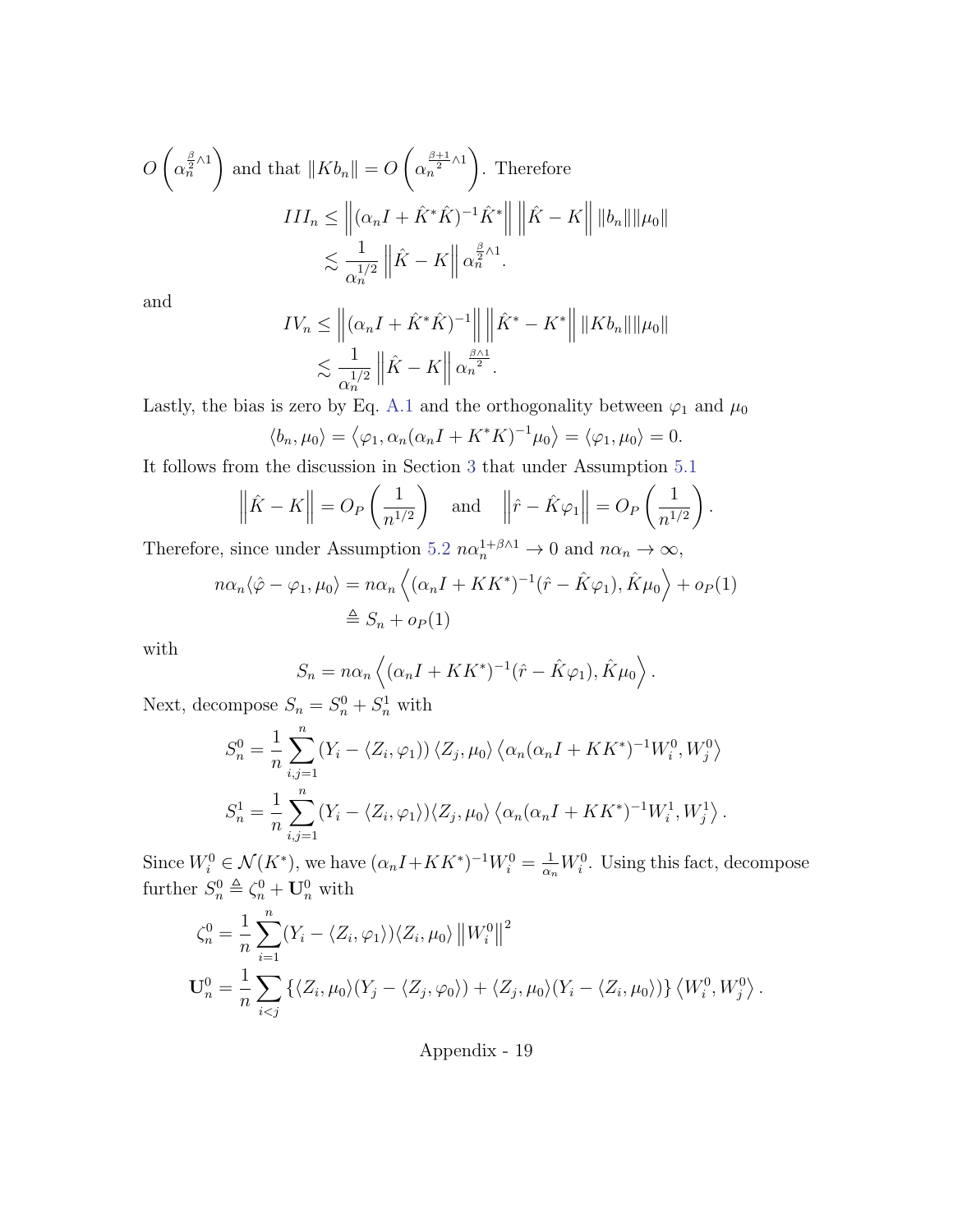Under Assumption [5.1](#page-15-0) by the strong law of large numbers

$$
\zeta_n^0 \xrightarrow{a.s.} \mathbb{E}\left[ \left\| W^0 \right\|^2 (Y - \langle Z, \varphi_1 \rangle) \langle Z, \mu_0 \rangle \right].
$$

Next, note that  $W^0 = P_0W$  and  $W^1 = (I - P_0)W$ , where  $P_0$  is the projection operator on  $\mathcal{N}(K^*)$ . Since projection is a bounded linear operator, it commutes with the expectation, cf., [Bosq](#page-21-11) [\(2000\)](#page-21-11), p.29, whence  $\mathbb{E}[W^0 \langle Z, \mu_0 \rangle] = P_0 K \mu_0 = 0$ and  $\mathbb{E}[W^0(Y - \langle Z, \varphi_1 \rangle)] = P_0 \mathbb{E}[WU] + P_0 K \varphi_0 = 0$ . Therefore,  $\mathbf{U}_n^0$  is a centered degenerate U-statistics with a kernel function  $h$ . Under Assumption [5.1](#page-15-0) by the CLT for the degenerate U-statistics, see [Gregory](#page-23-11) [\(1977\)](#page-23-11),

$$
\mathbf{U}_n^0 \xrightarrow{d} \sum_{j=1}^\infty \lambda_j (\chi_j^2 - 1).
$$

It remains to show that  $S_n^1 = o_P(1)$ . To that end decompose  $S_n^1 = \zeta_n^1 + \mathbf{U}_n^1$  with

$$
\zeta_n^1 = \frac{1}{n} \sum_{i=1}^n (Y_i - \langle Z_i, \varphi_1 \rangle) \langle Z_i, \mu_0 \rangle \langle \alpha_n (\alpha_n I + K K^*)^{-1} W_i^1, W_i^1 \rangle
$$
  

$$
\mathbf{U}_n^1 = \frac{1}{n} \sum_{i \neq j} (Y_i - \langle Z_i, \varphi_1 \rangle) \langle Z_j, \mu_0 \rangle \langle \alpha_n (\alpha_n I + K K^*)^{-1} W_i^1, W_j^1 \rangle.
$$

It follows from [Bakushinskii](#page-20-10) [\(1967\)](#page-20-10) that  $\|\alpha_n(\alpha_n I + K K^*)^{-1}W^1\| = o(1)$ . Then under Assumption [5.1](#page-15-0) by the dominated convergence theorem

$$
\mathbb{E} | \zeta_n^1 | \leq ||\mu_0|| \mathbb{E} [ (|U| + ||Z|| ||\varphi_0||) ||Z|| ||\alpha_n(\alpha_n I + K K^*)^{-1} W^1 || ]
$$
  
\n
$$
\lesssim \mathbb{E} [ (||UZ|| + ||Z||^2) ||W|| ||\alpha_n(\alpha_n I + K K^*)^{-1} W^1 || ]
$$
  
\n
$$
= o(1),
$$

whence by Markov's inequality  $\zeta_n^1 = o_P(1)$ . Lastly, note that

$$
\mathbf{U}_n^1 = \frac{1}{n} \sum_{i < j} \left\{ (Y_i - \langle Z_i, \varphi_1 \rangle) \langle Z_j, \mu_0 \rangle \langle \alpha_n (\alpha_n I + K K^*)^{-1} W_i^1, W_j^1 \rangle \right. \\
\left. + (Y_j - \langle Z_j, \varphi_1 \rangle) \langle Z_i, \mu_0 \rangle \langle \alpha_n (\alpha_n I + K K^*)^{-1} W_j^1, W_i^1 \rangle \right\}
$$

is a centered degenerate U-statistics. Then by the moment inequality in [Korolyuk](#page-23-12) [and Borovskich](#page-23-12) [\(1994\)](#page-23-12), Theorem 2.1.3,

$$
\mathbb{E}|\mathbf{U}_n^1|^2 \le 2^{-1}\mathbb{E} |(U_1 + \langle Z_1, \varphi_0 \rangle) \langle Z_2, \mu_0 \rangle \langle \alpha_n (\alpha_n I + K K^*)^{-1} W_1^1, W_2^1 \rangle|^2
$$
  
+ 2<sup>-1</sup> $\mathbb{E} |(U_2 + \langle Z_2, \varphi_0 \rangle) \langle Z_1, \mu_0 \rangle \langle \alpha_n (\alpha_n I + K K^*)^{-1} W_2^1, W_1^1 \rangle|^2$   
 $\lesssim \mathbb{E} [||Z||^2 ||\alpha_n (\alpha_n I + K K^*)^{-1} W^1||^2] = o(1),$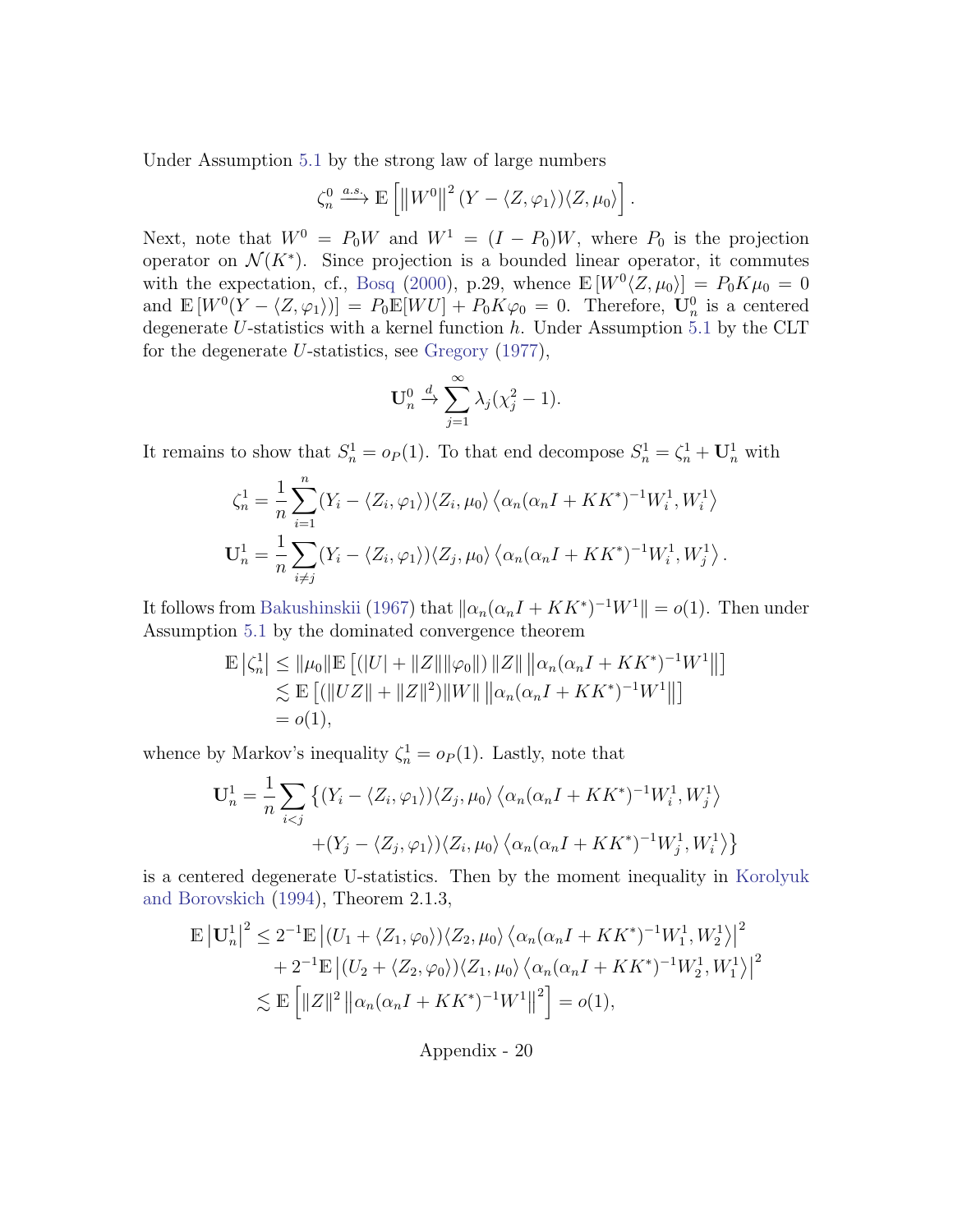where the last line follows under Assumptions [5.1](#page-15-0) and [5.2,](#page-15-1) and previous discussions. Finally, if  $W^0$  degenerates to zero, then  $S_n^0 = 0$  and

$$
\alpha_n n \langle \hat{\varphi} - \varphi_1, \mu_0 \rangle \xrightarrow{d} 0.
$$

 $\Box$ 

Proof of Theorem [5.2.](#page-16-2) Similarly to the proof of Theorem [5.1,](#page-15-2) decompose

$$
\langle \hat{\varphi} - \varphi_1, \mu_1 \rangle = \left\langle (\alpha_n I + K^* K)^{-1} K^* (\hat{r} - \hat{K} \varphi_1), \mu_1 \right\rangle
$$
  
+ 
$$
\left\langle \left\{ (\alpha_n I + \hat{K}^* \hat{K})^{-1} - (\alpha_n I + K^* K)^{-1} \right\} \hat{K}^* (\hat{r} - \hat{K} \varphi_1), \mu_1 \right\rangle
$$
  
+ 
$$
\left\langle (\alpha_n I + K^* K)^{-1} (\hat{K}^* - K^*) (\hat{r} - \hat{K} \varphi_1), \mu_1 \right\rangle
$$
  
+ 
$$
\left\langle (\alpha_n I + \hat{K}^* \hat{K})^{-1} \hat{K}^* \hat{K} \varphi_1 - (\alpha_n I + K^* K)^{-1} K^* K \varphi_1, \mu_1 \right\rangle
$$
  
+ 
$$
\left\langle b_n, \mu_1 \right\rangle
$$
  

$$
\triangleq I_n + II_n + III_n + IV_n + \langle b_n, \mu_1 \rangle.
$$

Under Assumption [5.3](#page-16-0) by the Lindeberg-Feller central limit theorem

$$
\pi_n I_n = \frac{\pi_n}{n} \sum_{i=1}^n (U_i + \langle Z_i, \varphi_0 \rangle) \langle (\alpha_n I + K^* K)^{-1} K^* W_i, \mu_1 \rangle
$$
  
\n
$$
\xrightarrow{d} N(0, 1).
$$

It remains to show that all other terms normalized with  $\pi_n$  tend to zero. For  $II_n$ , by the Cauchy-Schwartz inequality

$$
II_n = \left\langle \frac{1}{n} \sum_{i=1}^n W_i (U_i + \langle Z_i, \varphi_0 \rangle), \hat{K}^* \left( (\alpha_n I + \hat{K}^* \hat{K})^{-1} - (\alpha_n I + K^* K)^{-1} \right) \mu_1 \right\rangle
$$
  

$$
\leq \left\| \frac{1}{n} \sum_{i=1}^n W_i (U_i + \langle Z_i, \varphi_0 \rangle) \right\| \left\| \hat{K}^* (\alpha_n I + \hat{K}^* \hat{K})^{-1} (\hat{K}^* \hat{K} - K^* K) (\alpha_n I + K^* K)^{-1} \mu_1 \right\|.
$$

Since  $\mu_1 \in \mathcal{R}[(K^*K)^\gamma]$ , there exists some  $\psi \in \mathcal{E}$  such that  $\mu_1 = (K^*K)^\gamma \psi$  and so

$$
II_n \lesssim_P n^{-1/2} \left\| \hat{K}^* (\alpha_n I + \hat{K}^* \hat{K})^{-1} \hat{K}^* \right\| \left\| \hat{K} - K \right\| \left\| (\alpha_n I + K^* K)^{-1} (K^* K)^{\gamma} \psi \right\|
$$
  
+  $n^{-1/2} \left\| \hat{K}^* (\alpha_n I + \hat{K}^* \hat{K})^{-1} \right\| \left\| \hat{K}^* - K^* \right\| \left\| K (\alpha_n I + K^* K)^{-1} (K^* K)^{\gamma} \psi \right\|$   
 $\lesssim_P n^{-1} \left\| (\alpha_n I + K^* K)^{-1} (K^* K)^{\gamma} \psi \right\| + n^{-1} \alpha_n^{-1/2} \left\| K (\alpha_n I + K^* K)^{-1} (K^* K)^{\gamma} \psi \right\|$   
 $\lesssim_P n^{-1} \alpha_n^{\gamma \wedge 1 - 1} + n^{-1} \alpha_n^{\gamma \wedge 1/2 - 1} = o_P(\pi_n^{-1}),$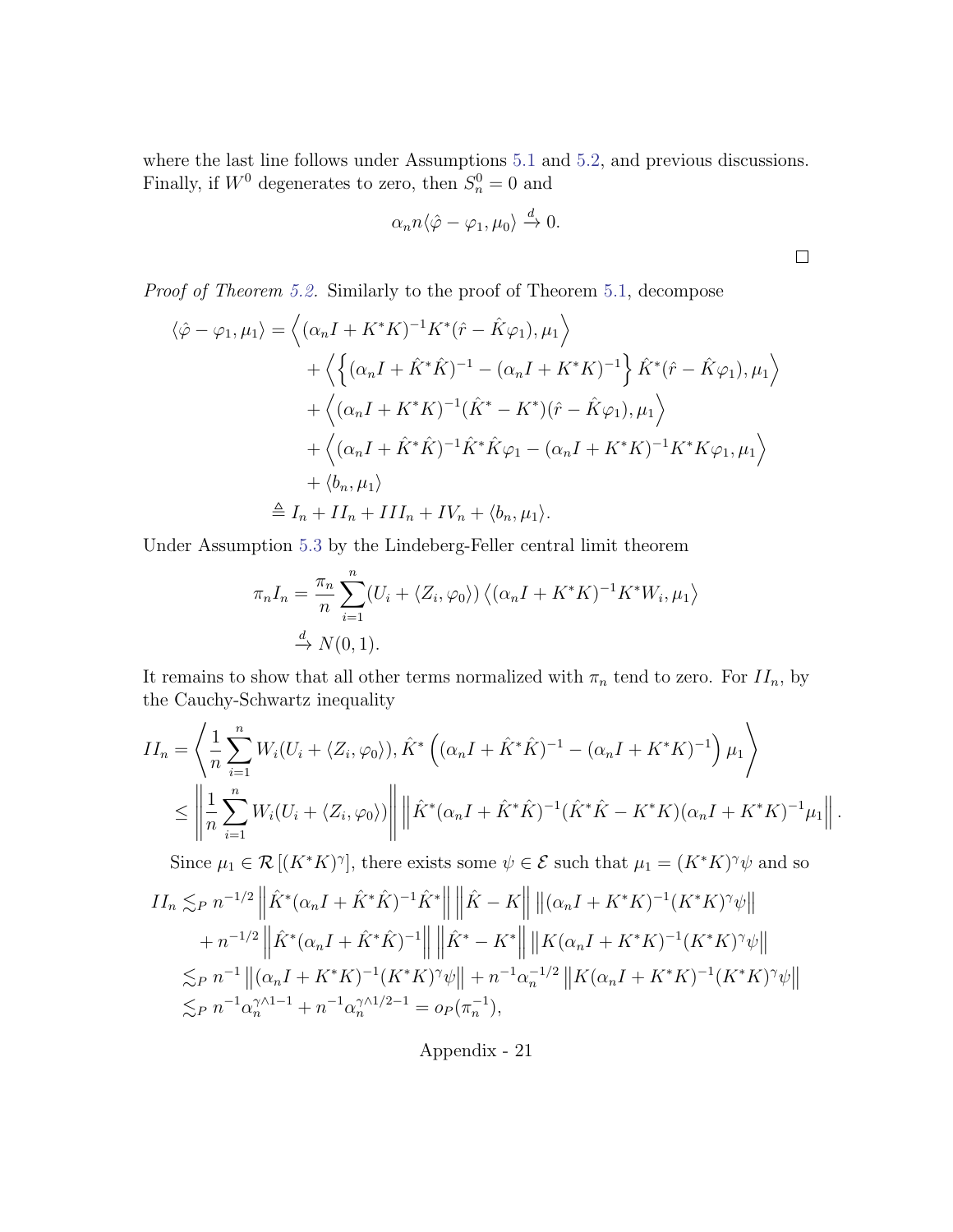where the last line follows under Assumption [5.4.](#page-16-1) Similarly,

$$
III_n \leq \left\| \hat{K}^* - K^* \right\| \left\| \frac{1}{n} \sum_{i=1}^n W_i (U_i + \langle Z_i, \varphi_0 \rangle) \right\| \left\| (\alpha_n I + K^* K)^{-1} (K^* K)^\gamma \psi \right\|
$$
  
 
$$
\lesssim_P n^{-1} \alpha_n^{\gamma \wedge 1 - 1}
$$
  
=  $o_P(\pi_n^{-1}).$ 

Next, decompose

$$
IV_{n} = \left\langle (\alpha_{n}I + \hat{K}^{*}\hat{K})^{-1}\hat{K}^{*}\hat{K}\varphi_{1} - (\alpha_{n}I + K^{*}K)^{-1}K^{*}K\varphi_{1}, \mu_{1} \right\rangle
$$
  
\n
$$
= \left\langle \alpha_{n}(\alpha_{n}I + \hat{K}^{*}\hat{K})^{-1}\left[\hat{K}^{*}\hat{K} - K^{*}K\right](\alpha_{n}I + K^{*}K)^{-1}\varphi_{1}, \mu_{1} \right\rangle
$$
  
\n
$$
= \left\langle (\alpha_{n}I + \hat{K}^{*}\hat{K})^{-1}\hat{K}^{*}(\hat{K} - K)b_{n}, \mu_{1} \right\rangle
$$
  
\n
$$
+ \left\langle (\alpha_{n}I + \hat{K}^{*}\hat{K})^{-1}(\hat{K}^{*} - K^{*})Kb_{n}, \mu_{1} \right\rangle
$$
  
\n
$$
\stackrel{\triangle}{=} IV_{n}^{a} + IV_{n}^{b} + IV_{n}^{c} + IV_{n}^{d} + IV_{n}^{e}
$$

with

$$
IV_n^a = \left\langle \left\{ (\alpha_n I + \hat{K}^* \hat{K})^{-1} - (\alpha_n I + K^* K)^{-1} \right\} \hat{K}^* (\hat{K} - K) b_n, \mu_1 \right\rangle
$$
  
\n
$$
IV_n^b = \left\langle \left\{ (\alpha_n I + \hat{K}^* \hat{K})^{-1} - (\alpha_n I + K^* K)^{-1} \right\} (\hat{K}^* - K^*) K b_n, \mu_1 \right\rangle
$$
  
\n
$$
IV_n^c = \left\langle (\alpha_n I + K^* K)^{-1} K^* (\hat{K} - K) b_n, \mu_1 \right\rangle
$$
  
\n
$$
IV_n^d = \left\langle (\alpha_n I + K^* K)^{-1} (\hat{K}^* - K^*) (\hat{K} - K) b_n, \mu_1 \right\rangle
$$
  
\n
$$
IV_n^e = \left\langle (\alpha_n I + K^* K)^{-1} (\hat{K}^* - K^*) K b_n, \mu_1 \right\rangle.
$$

We bound the last three terms by the Cauchy-Schwartz inequality

$$
IV_n^c \leq \left\|\hat{K} - K\right\| \|b_n\| \|K(\alpha_n I + K^* K)^{-1} \mu_1\| \lesssim_P \frac{\alpha_n^{\frac{\beta}{2} \wedge 1 + \gamma \wedge \frac{1}{2}}}{\sqrt{n\alpha_n}}
$$
  

$$
IV_n^d \leq \left\|\hat{K}^* - K^*\right\| \left\|\hat{K} - K\right\| \|b_n\| \left\|(\alpha_n I + K^* K)^{-1} \mu_1\right\| \lesssim_P \frac{\alpha_n^{\frac{\beta}{2} \wedge 1 + \gamma \wedge 1}}{n\alpha_n}
$$
  

$$
IV_n^e \leq \left\|\hat{K}^* - K^*\right\| \|Kb_n\| \left\|(\alpha_n I + K^* K)^{-1} \mu_1\right\| \lesssim_P \frac{\alpha_n^{\frac{\beta}{2} \wedge \frac{1}{2} + \gamma \wedge 1}}{\sqrt{n\alpha_n}}.
$$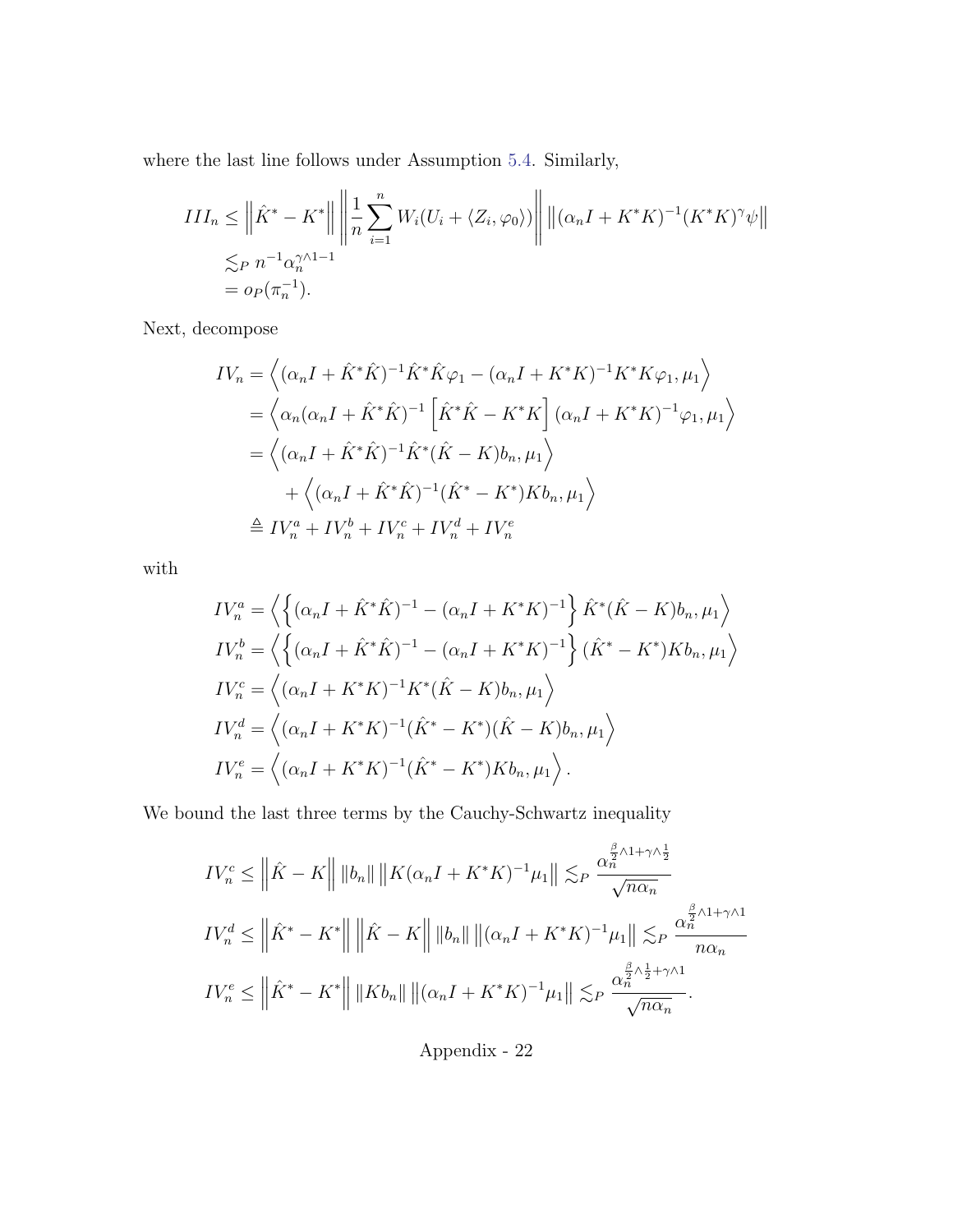Next, for the first two terms, by the Cauchy-Schwartz inequality, we have

$$
IV_n^a \leq \left\| \hat{K} - K \right\|^2 \left\| (\alpha_n I + \hat{K}^* \hat{K})^{-1} \hat{K}^* \right\| \left\| b_n \right\| \left\| K (\alpha_n I + K^* K)^{-1} \mu_1 \right\|
$$
  
+ 
$$
\left\| \hat{K}^* - K^* \right\| \left\| \hat{K} (\alpha_n I + \hat{K}^* \hat{K})^{-1} \hat{K}^* \right\| \left\| \hat{K} - K \right\| \left\| b_n \right\| \left\| (\alpha_n I + K^* K)^{-1} \mu_1 \right\|
$$
  

$$
\lesssim_P \frac{\alpha_n^{\frac{\beta}{2} \wedge 1 + \gamma \wedge \frac{1}{2}}}{n \alpha_n} + \frac{\alpha_n^{\frac{\beta}{2} \wedge 1 + \gamma \wedge 1}}{n \alpha_n} \lesssim_P \frac{\alpha_n^{\frac{\beta}{2} \wedge 1 + \gamma \wedge \frac{1}{2}}}{n \alpha_n}
$$

and

$$
IV_n^b \leq \left\| \hat{K} - K \right\| \left\| (\alpha_n I + \hat{K}^* \hat{K})^{-1} \right\| \left\| \hat{K}^* - K^* \right\| \left\| K b_n \right\| \left\| K (\alpha_n I + K^* K)^{-1} \mu_1 \right\|
$$
  
+ 
$$
\left\| \hat{K}^* - K^* \right\|^2 \left\| \hat{K} (\alpha_n I + \hat{K}^* \hat{K})^{-1} \right\| \left\| K b_n \right\| \left\| (\alpha_n I + K^* K)^{-1} \mu_1 \right\|
$$
  

$$
\lesssim_P \frac{\alpha_n^{\frac{\beta}{2} \wedge \frac{1}{2} + \gamma \wedge \frac{1}{2}}}{n \alpha_n} + \frac{\alpha_n^{\frac{\beta}{2} \wedge \frac{1}{2} + \gamma \wedge 1}}{n \alpha_n} \lesssim_P \frac{\alpha_n^{\frac{\beta}{2} \wedge \frac{1}{2} + \gamma \wedge \frac{1}{2}}}{n \alpha_n}.
$$

Lastly,

$$
\pi_n \langle b_n, \mu_1 \rangle \lesssim \pi_n \| (K^* K)^\gamma b_n \| \lesssim \pi_n \alpha_n^{(\gamma + \beta/2) \wedge 1}.
$$

Therefore, under Assumption [5.4,](#page-16-1) all terms but  $I_n$  are  $o_P(1)$ .

 $\Box$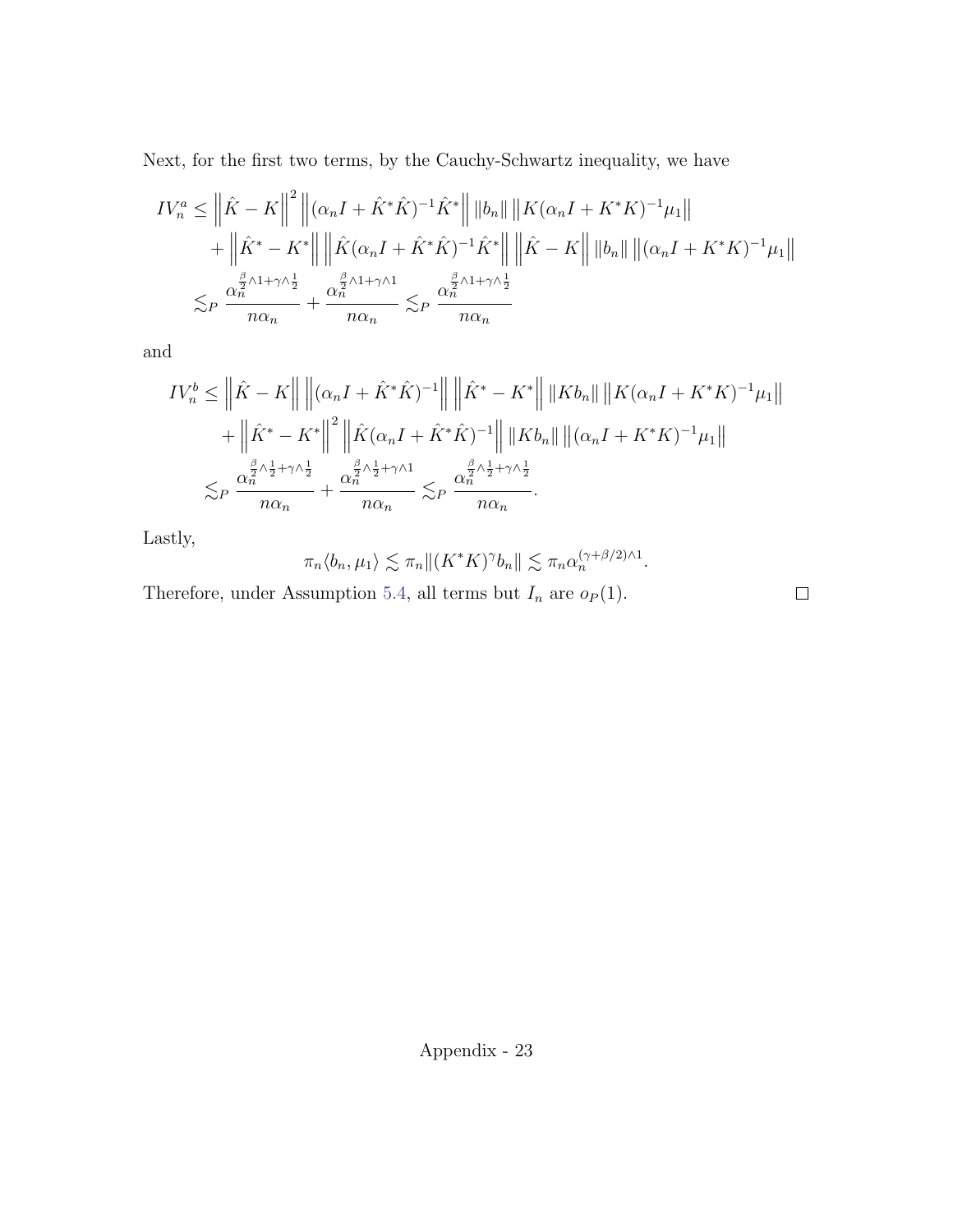# ONLINE APPENDIX

## B.1 Generalized inverse

In this section we collect some facts about the generalized inverse operator from the operator theory; see also [Carrasco, Florens, and Renault](#page-21-0) [\(2007\)](#page-21-0) for a comprehensive review of different aspects of the theory of ill-posed inverse models in econometrics. Let  $\varphi \in \mathcal{E}$  be a structural parameter in a Hilbert space  $\mathcal{E}$  and let  $K : \mathcal{E} \to \mathcal{H}$  be a bounded linear operator mapping to a Hilbert spaces  $H$ . Consider the functional equation

$$
K\varphi = r.
$$

If the operator K is not one-to-one, then structural parameter  $\varphi$  is not point identified and the identified set is a closed linear manifold described as  $\Phi^{\text{ID}} = \varphi + \mathcal{N}(K)$ , where  $\mathcal{N}(K) = \{\phi : K\phi = 0\}$  is the null space of K; see Figure [B.1.](#page-49-0) The following result offers equivalent characterizations of the identified set; see [Groetsch](#page-23-13) [\(1977\)](#page-23-13), Theorem 3.1.1 for a formal proof.

<span id="page-48-1"></span>**Proposition B.1.1.** The identified set  $\Phi^{\text{ID}}$  equals to the set of solutions to

- (i) the least-squares problem:  $\min_{\phi \in \mathcal{E}} ||K\phi r||$ ;
- (ii) the normal equations:  $K^*K\phi = K^*r$ , where  $K^*$  is the adjoint operator to K.

The generalized inverse is formally defined below.

**Definition B.1.1.** The generalized inverse of the operator  $K$  is a unique linear operator  $K^{\dagger} : \mathcal{R}(K) \oplus \mathcal{R}(K)^{\perp} \to \mathcal{E}$  defined by  $K^{\dagger}r = \varphi_1$ , where  $\varphi_1 \in \Phi^{\text{ID}}$  is a unique solution to

<span id="page-48-0"></span>
$$
\min_{\phi \in \Phi^{\text{ID}}} \|\phi\|.\tag{A.1}
$$

For nonidentified linear models, the generalized inverse maps  $r$  to the unique minimal norm element of  $\Phi^{\text{ID}}$ . It follows from Eq. [A.1](#page-48-0) that  $\varphi_1$  is a projection of 0 on the identified set. Therefore,  $\varphi_1$  also equals to the projection of the structural parameter  $\varphi$  on the orthogonal complement to the null space  $\mathcal{N}(K)^{\perp}$ , see Figure [B.1](#page-49-0) and we call  $\varphi_1$  the best approximation to the structural parameter  $\varphi$ . The generalized inverse operator is typically a discontinuous map as illustrated in the following proposition; see [Groetsch](#page-23-13) [\(1977\)](#page-23-13), pp.117-118 for more details.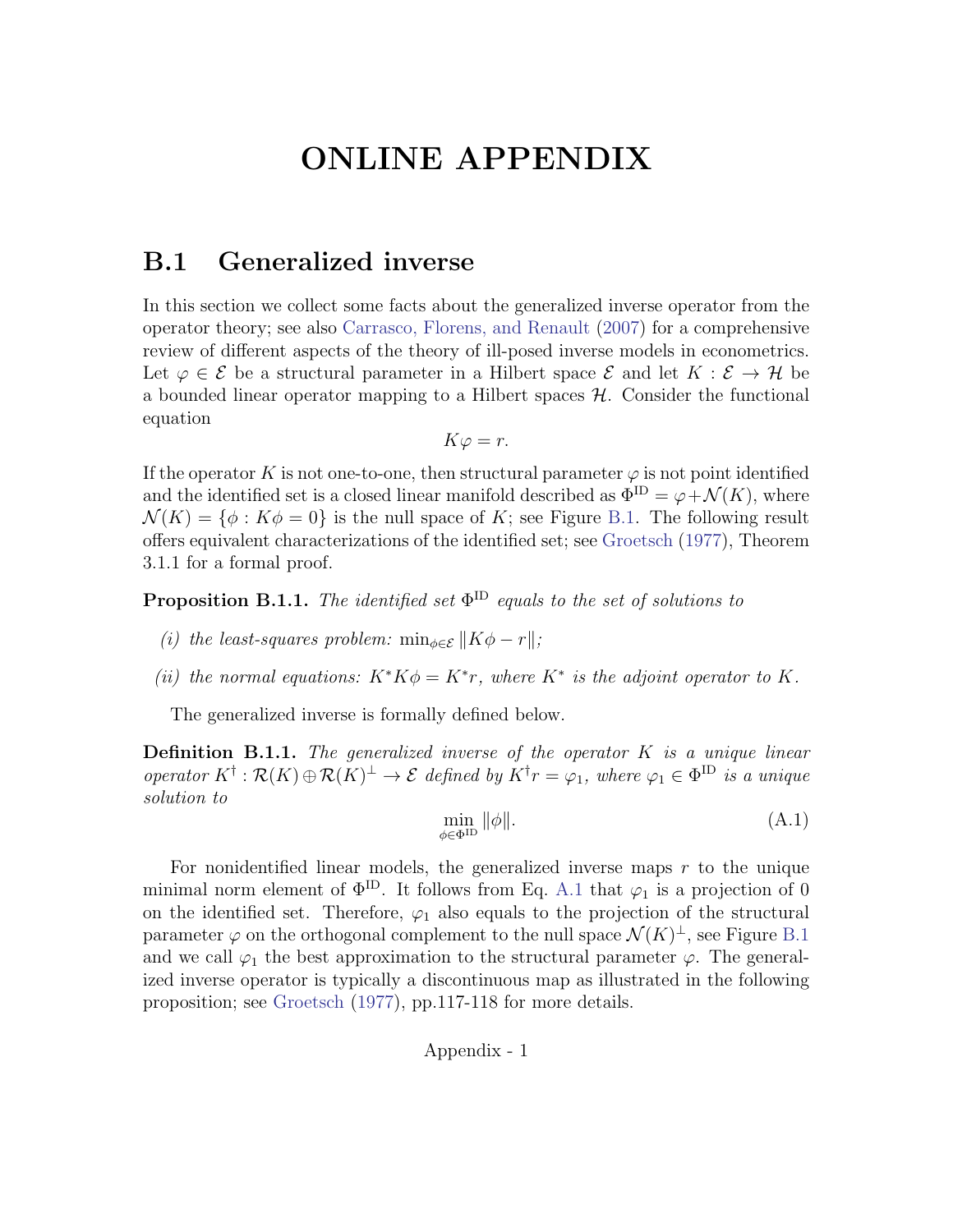<span id="page-49-0"></span>

Figure B.1: Fundamental subspaces of  ${\mathcal E}.$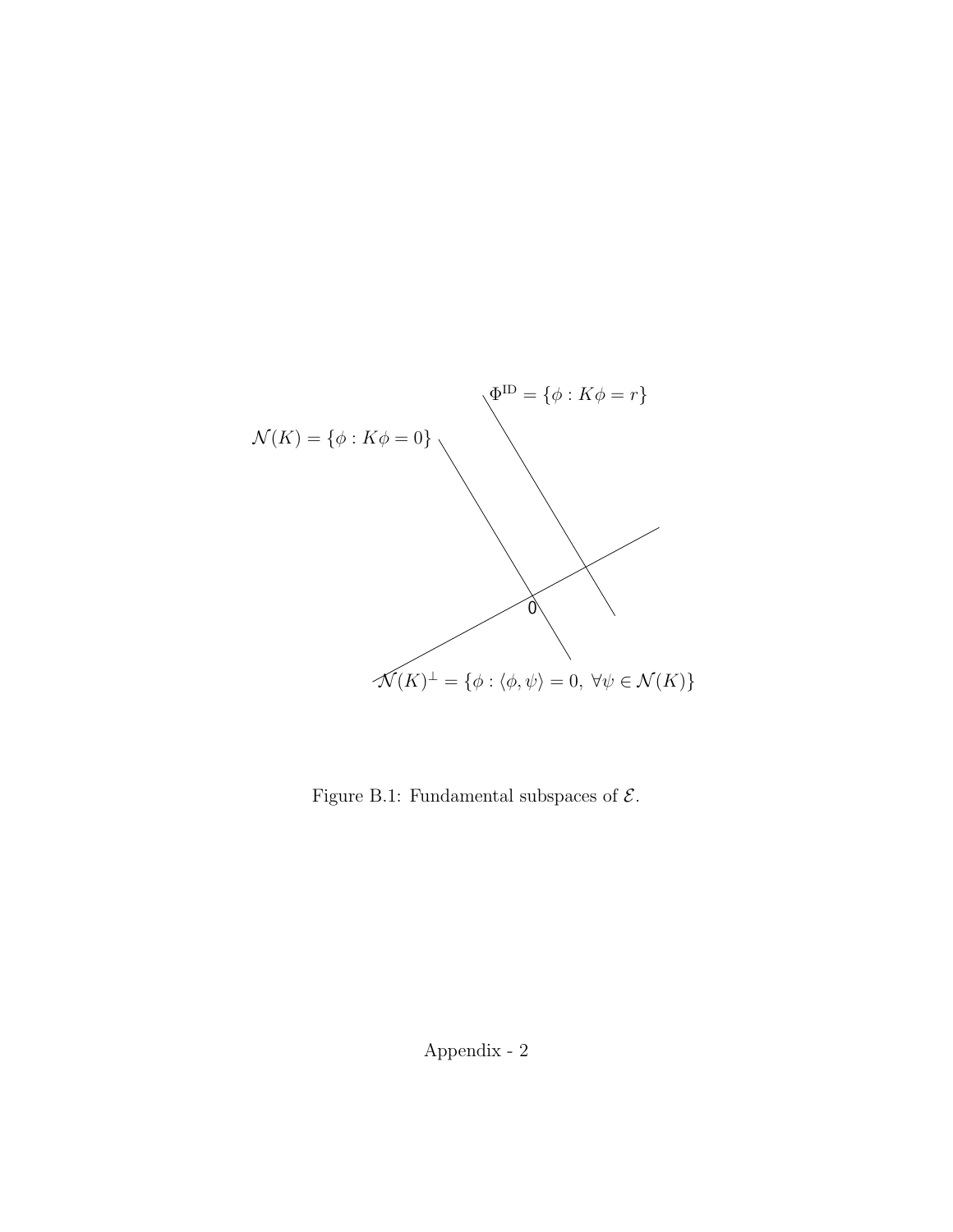**Proposition B.1.2.** Suppose that the operator  $K$  is compact. Then the generalized inverse  $K^{\dagger}$  is continuous if and only if  $\mathcal{R}(K)$  is finite-dimensional.

The following example illustrates this when  $K$  is an integral operator on spaces of square-integrable functions.

**Example B.1.1.** Suppose that  $K$  is an integral operator

$$
K: L_2 \to L_2
$$
  

$$
\phi \mapsto (K\phi)(w) = \int \phi(z)k(z, w)dz
$$

Then  $K$  is compact whenever the kernel function  $k$  is square integrable. In this case the generalized inverse is continuous if and only if k is a degenerate kernel function

$$
k(z, w) = \sum_{j=1}^{m} \phi_j(z) \psi_j(w).
$$

It is worth stressing that in the NPIV model, the kernel function  $k$  is typically a non-degenerate probability density function. Moreover, in econometric applications r is usually estimated from the data, so that  $K^{\dagger} \hat{r} \stackrel{p}{\rightarrow} K^{\dagger} r = \varphi_1$  may not hold even when  $\hat{r} \stackrel{p}{\rightarrow} r$  due to the discontinuity of  $K^{\dagger}$ .<sup>[13](#page-50-0)</sup> In other words, we are faced with an ill-posed inverse problem. Tikhonov regularization can be understood as a method that smooths out the discontinuities of the generalized inverse  $(K^*K)^{\dagger}$ .<sup>[14](#page-50-1)</sup>

## B.2 Degenerate U-statistics in Hilbert spaces

#### B.2.1 Wiener-Itô integral

In this section, we review relevant for us theory of the degenerate U-statistics in Hilbert spaces. Let  $(\mathcal{X}, \Sigma, \mu)$  be a measure space and let H be a separable Hilbert space. We use  $L_2(\mathcal{X}^m, H)$  to denote the space of all functions  $f: \mathcal{X}^m \to H$  such that  $\mathbb{E} \| f(X_1, \ldots, X_m) \|^2 < \infty$ . The stochastic process  $\{ \mathbb{W}(A), A \in \Sigma_{\mu} \}$  indexed by the sigma-field  $\Sigma_{\mu} = \{A \in \Sigma : \mu(A) < \infty\}$  is called the *Gaussian random measure* if

<span id="page-50-0"></span> $13$ In practice the situation is even more complex, because the operator K is also estimated from the data.

<span id="page-50-1"></span><sup>&</sup>lt;sup>14</sup>By Proposition [B.1.1](#page-48-1) solving  $K\varphi = r$  is equivalent to solving  $K^*K\varphi = K^*r$ . The latter is more attractive to work with because the spectral theory of self-adjoint operators in Hilbert spaces applies to  $K^*K$ .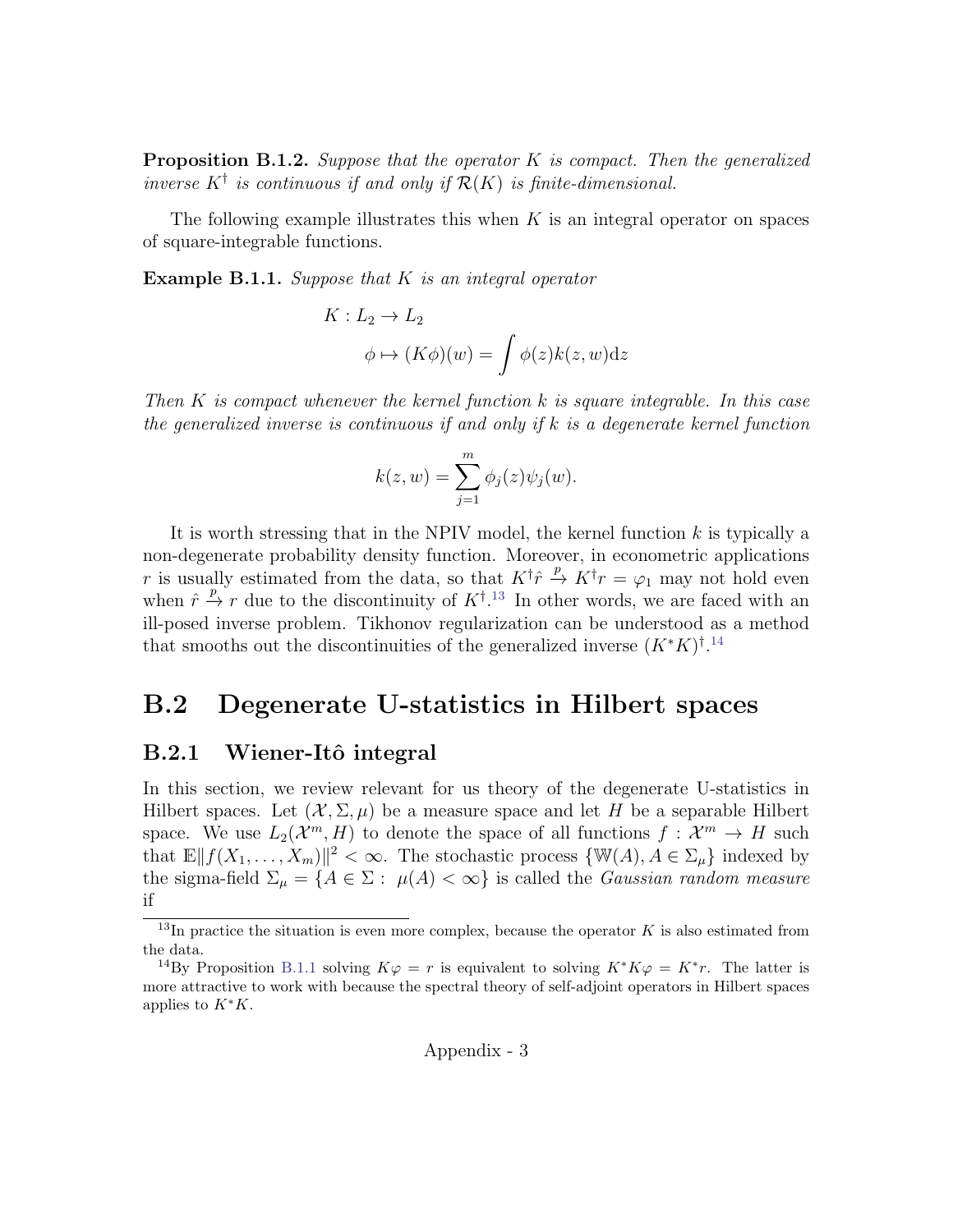1. For all  $A \in \Sigma_{\mu}$ 

$$
\mathbb{W}(A) \sim N(0, \mu(A));
$$

2. For any collection of disjoint sets  $(A_k)_{k=1}^K$  in  $\Sigma_\mu$ ,  $\mathbb{W}(A_k)$ ,  $k = 1, ..., K$  are independent and

$$
\mathbb{W}\left(\bigcup_{k=1}^K A_k\right) = \sum_{k=1}^K \mathbb{W}(A_k).
$$

Let  $(A_k)_{k=1}^K$  be pairwise disjoint sets in  $\Sigma_\mu$  and let  $S_m$  be a set of simple functions  $f \in L_2(\mathcal{X}^m, H)$  such that

$$
f(x_1,...,x_m) = \sum_{i_1,...,i_m=1}^K c_{i_1,...,i_m} 1\!\!1_{A_{i_1}}(x_1) \times \cdots \times 1\!\!1_{A_{i_m}}(x_m),
$$

where  $c_{i_1,\dots,i_m}$  is zero if any of two indices  $i_1,\dots,i_m$  are equal, i.e., f vanishes on the diagonal. For a Gaussian random measure  $W$  corresponding to  $P$ , consider the following random operator  $J_m: S_m \to H$ 

$$
J_m(f) = \sum_{i_1,\dots,i_m=1}^K c_{i_1,\dots,i_m} \mathbb{W}(A_{i_1}) \dots \mathbb{W}(A_{i_m}).
$$

The following three properties are immediate from the definition of  $J_m$ :

- 1. Linearity;
- 2.  $\mathbb{E}J_{m}(f)=0;$
- 3. Isometry:  $\mathbb{E}\langle J_m(f), J_m(g)\rangle_H = \langle f, g\rangle_{L_2(\mathcal{X}^m,H)}$ .

The set  $S_m$  is dense in  $L_2(\mathcal{X}^m, H)$  and  $J_m$  can be extended to a continuous linear isometry on  $L_2(\mathcal{X}^m, H)$ , called the Wiener-Itô integral.

**Example B.2.1.** Let  $(B_t)_{t\geq0}$  be a real-valued Brownian motion. Then for any  $(t, s] \subset [0, \infty)$ ,  $\mathbb{W}((t, s]) = B_s - B_t$  is a Gaussian random measure ( $\mu$  is the Lebesgue measure) with the Wiener-Itô integral  $J : L_2([0,\infty), dt) \to \mathbf{R}$  defined as  $J(f) =$  $\int f(t) \mathrm{d}B_t$ .